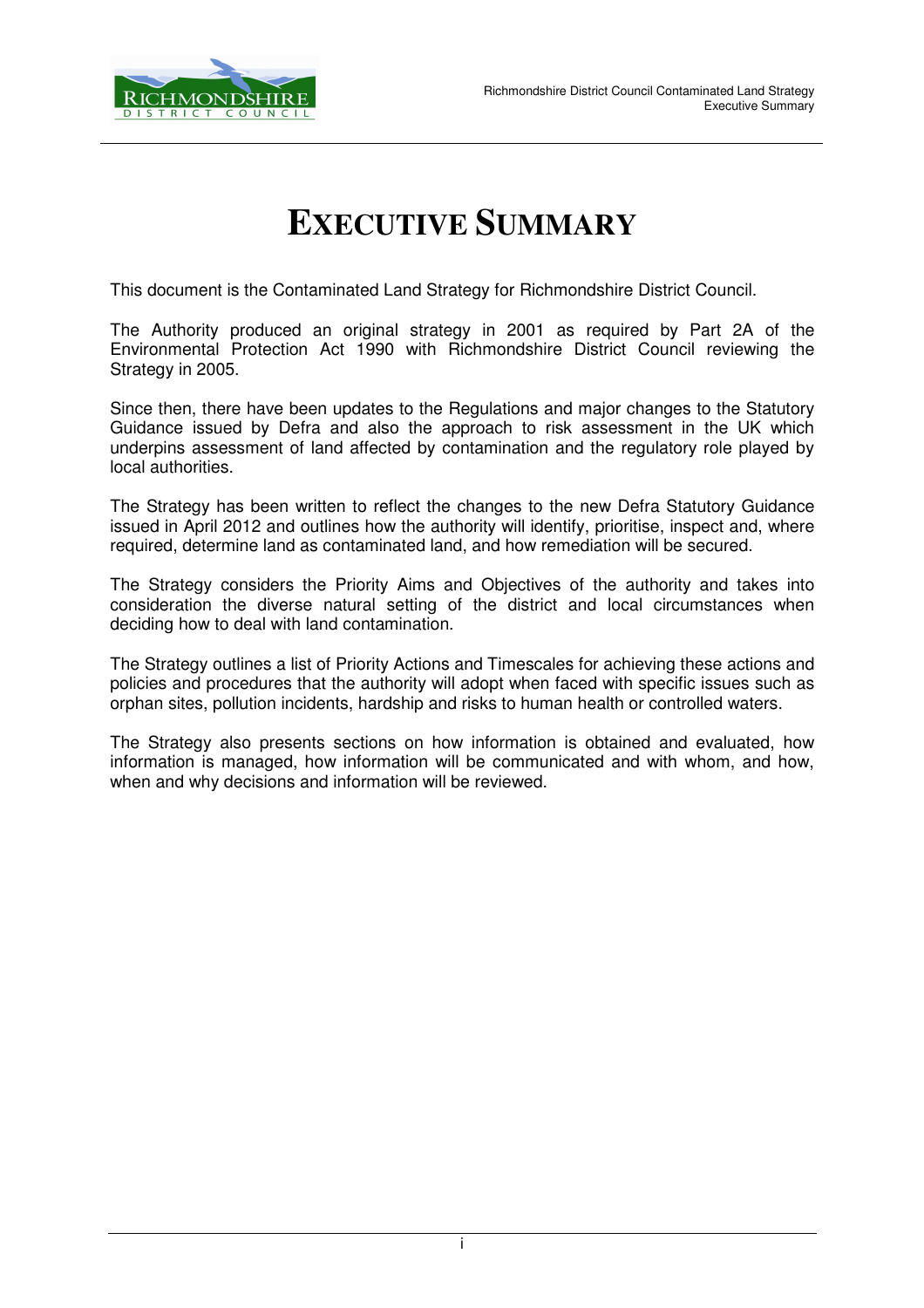

## **TABLE OF CONTENTS**

| 1.1<br>1.2<br>1.2.1<br>1.2.2<br>1.2.3<br>1.2.4<br>1.2.5<br>1.2.5.1<br>1.2.5.2<br>1.2.5.3<br>1.2.6<br>1.2.7<br>1.2.8<br>2.<br>2.1<br>2.1.1<br>2.1.2<br>2.1.3<br>2.1.4<br>2.1.5<br>2.1.6<br>2.1.7<br>2.1.8<br>2.1.9<br>2.1.10<br>2.1.11<br>3.<br>3.1<br>3.2<br>4.1<br>4.2 |
|-------------------------------------------------------------------------------------------------------------------------------------------------------------------------------------------------------------------------------------------------------------------------|
|                                                                                                                                                                                                                                                                         |
|                                                                                                                                                                                                                                                                         |
|                                                                                                                                                                                                                                                                         |
|                                                                                                                                                                                                                                                                         |
|                                                                                                                                                                                                                                                                         |
|                                                                                                                                                                                                                                                                         |
|                                                                                                                                                                                                                                                                         |
|                                                                                                                                                                                                                                                                         |
|                                                                                                                                                                                                                                                                         |
|                                                                                                                                                                                                                                                                         |
|                                                                                                                                                                                                                                                                         |
|                                                                                                                                                                                                                                                                         |
|                                                                                                                                                                                                                                                                         |
|                                                                                                                                                                                                                                                                         |
|                                                                                                                                                                                                                                                                         |
|                                                                                                                                                                                                                                                                         |
|                                                                                                                                                                                                                                                                         |
|                                                                                                                                                                                                                                                                         |
|                                                                                                                                                                                                                                                                         |
|                                                                                                                                                                                                                                                                         |
|                                                                                                                                                                                                                                                                         |
|                                                                                                                                                                                                                                                                         |
|                                                                                                                                                                                                                                                                         |
|                                                                                                                                                                                                                                                                         |
|                                                                                                                                                                                                                                                                         |
|                                                                                                                                                                                                                                                                         |
|                                                                                                                                                                                                                                                                         |
|                                                                                                                                                                                                                                                                         |
|                                                                                                                                                                                                                                                                         |
|                                                                                                                                                                                                                                                                         |
|                                                                                                                                                                                                                                                                         |
|                                                                                                                                                                                                                                                                         |
| Internal Management Arrangements for the Inspection and Identification 18<br>5.1                                                                                                                                                                                        |
|                                                                                                                                                                                                                                                                         |
| 5.1.2                                                                                                                                                                                                                                                                   |
| 5.1.3                                                                                                                                                                                                                                                                   |
| 5.1.4                                                                                                                                                                                                                                                                   |
| 5.1.5                                                                                                                                                                                                                                                                   |
|                                                                                                                                                                                                                                                                         |
| 5.1.6                                                                                                                                                                                                                                                                   |
| 5.1.7                                                                                                                                                                                                                                                                   |
| 5.1.7.1                                                                                                                                                                                                                                                                 |
| 5.1.7.2<br>5.1.7.3                                                                                                                                                                                                                                                      |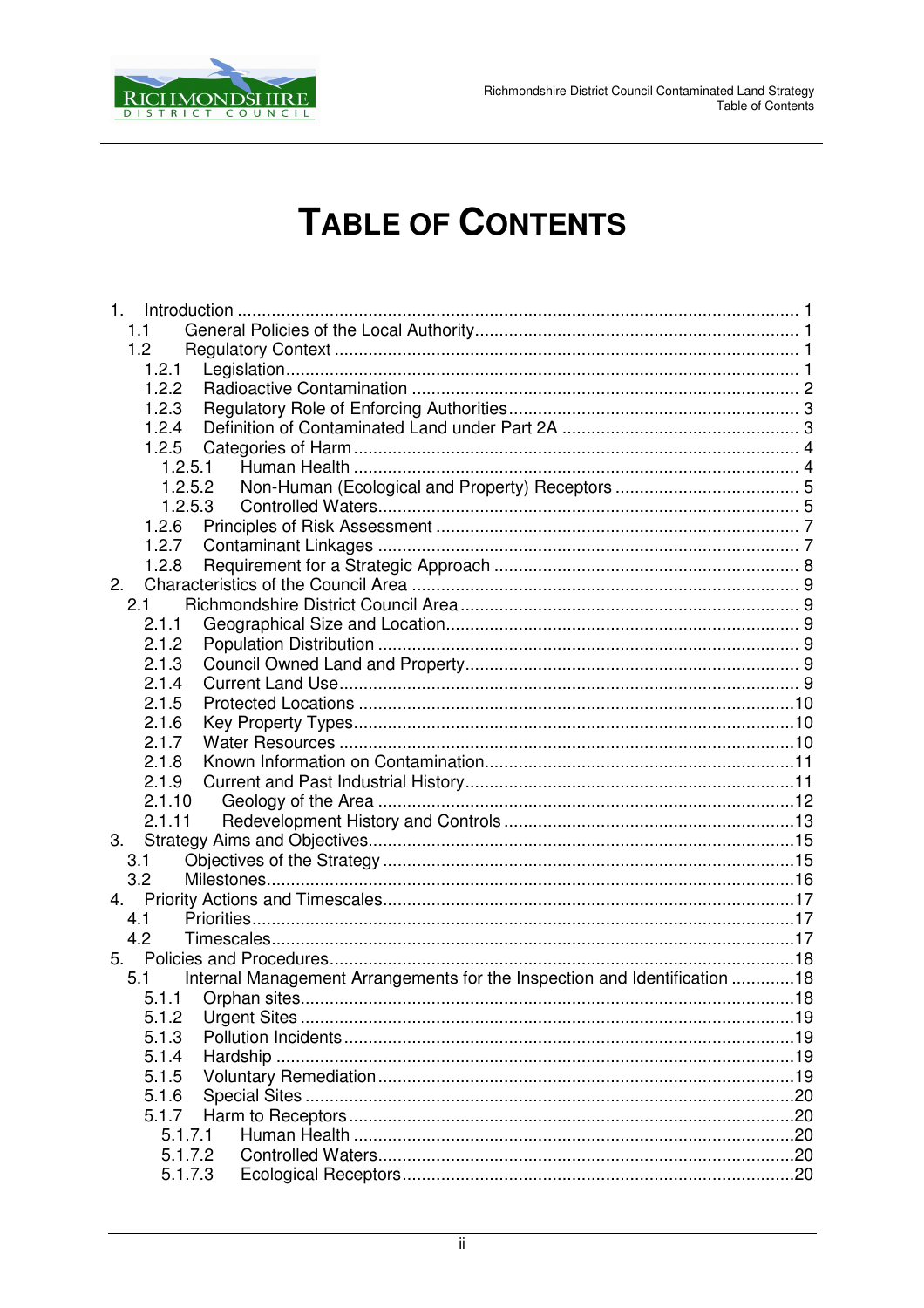

| 5.1.7.4    |                                                                       |  |
|------------|-----------------------------------------------------------------------|--|
|            |                                                                       |  |
| 5.2        |                                                                       |  |
| 5.3        |                                                                       |  |
| 5.3.1      |                                                                       |  |
| 5.4        |                                                                       |  |
| 5.5        |                                                                       |  |
| 5.5.1      |                                                                       |  |
| 5.5.2      |                                                                       |  |
| 5.5.2.1    |                                                                       |  |
| 5.5.2.2    |                                                                       |  |
| 5.5.2.3    |                                                                       |  |
| 5.5.2.4    |                                                                       |  |
| 5.5.2.5    |                                                                       |  |
| 6.         |                                                                       |  |
| 6.1        |                                                                       |  |
| 6.1.1      |                                                                       |  |
| 6.1.2      | Internal Management Arrangements for Inspection and Identification 25 |  |
| 6.1.3      |                                                                       |  |
| 6.1.4      |                                                                       |  |
| 6.1.5      |                                                                       |  |
| 6.1.6      |                                                                       |  |
| 6.1.7      |                                                                       |  |
| 6.1.8      |                                                                       |  |
| 6.1.9      |                                                                       |  |
| 7.         |                                                                       |  |
| 7.1        |                                                                       |  |
| 7.2        |                                                                       |  |
| 7.3        |                                                                       |  |
| 7.4        |                                                                       |  |
| 7.4.1      |                                                                       |  |
| 7.4.2      |                                                                       |  |
| 7.4.3      |                                                                       |  |
| 7.4.4      |                                                                       |  |
| 7.4.5      |                                                                       |  |
| 8.         |                                                                       |  |
| 8.1        |                                                                       |  |
| 8.2        |                                                                       |  |
| 8.3        |                                                                       |  |
| 9.         |                                                                       |  |
| 9.1        |                                                                       |  |
| Appendices |                                                                       |  |
| Appendix 1 |                                                                       |  |
| Appendix 2 |                                                                       |  |
| Appendix 3 |                                                                       |  |
| Appendix 4 |                                                                       |  |
| Appendix 5 | RDC Owned Land Intersecting with Landmark Data51                      |  |
| Appendix 6 |                                                                       |  |
|            |                                                                       |  |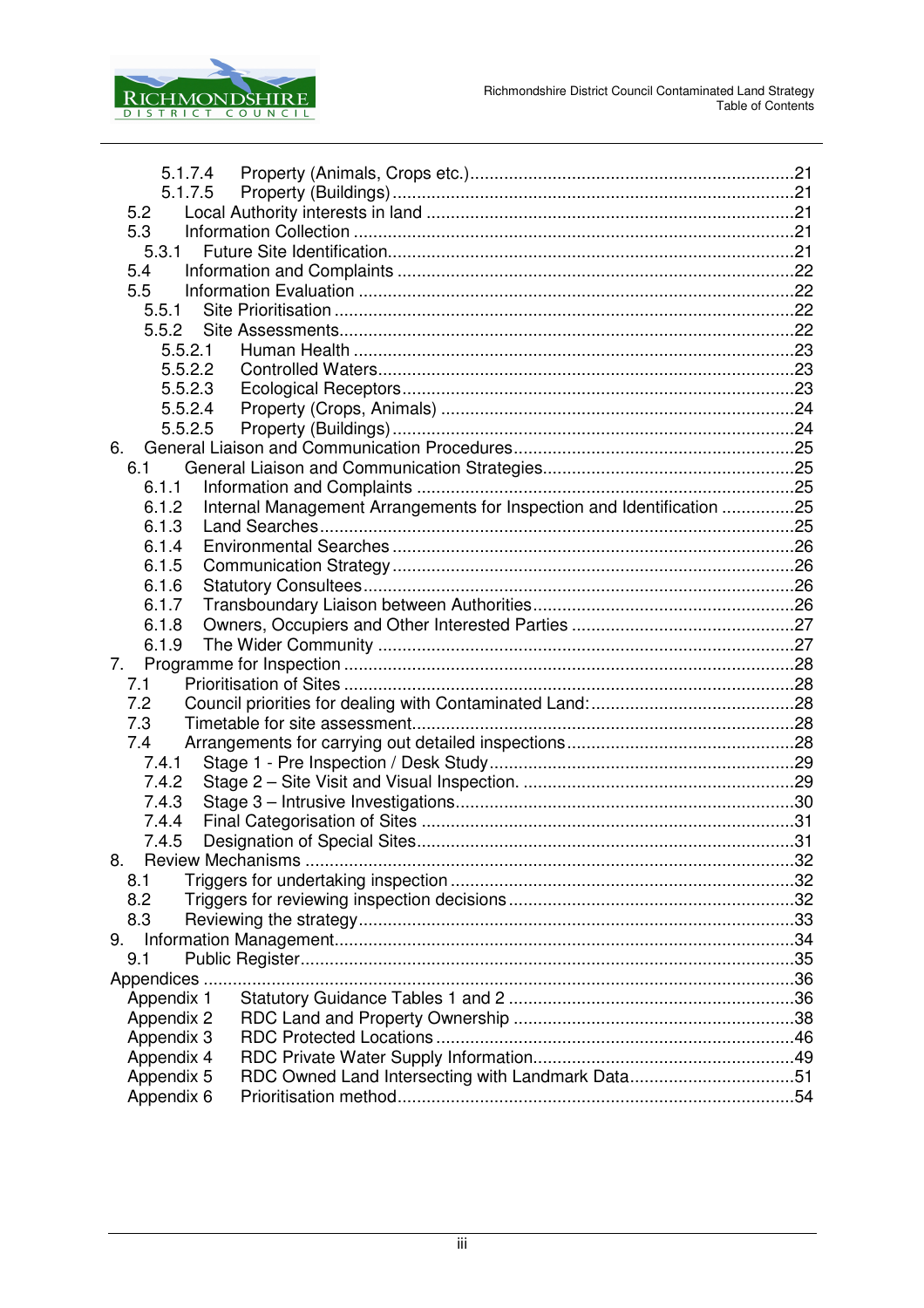

# **TABLES**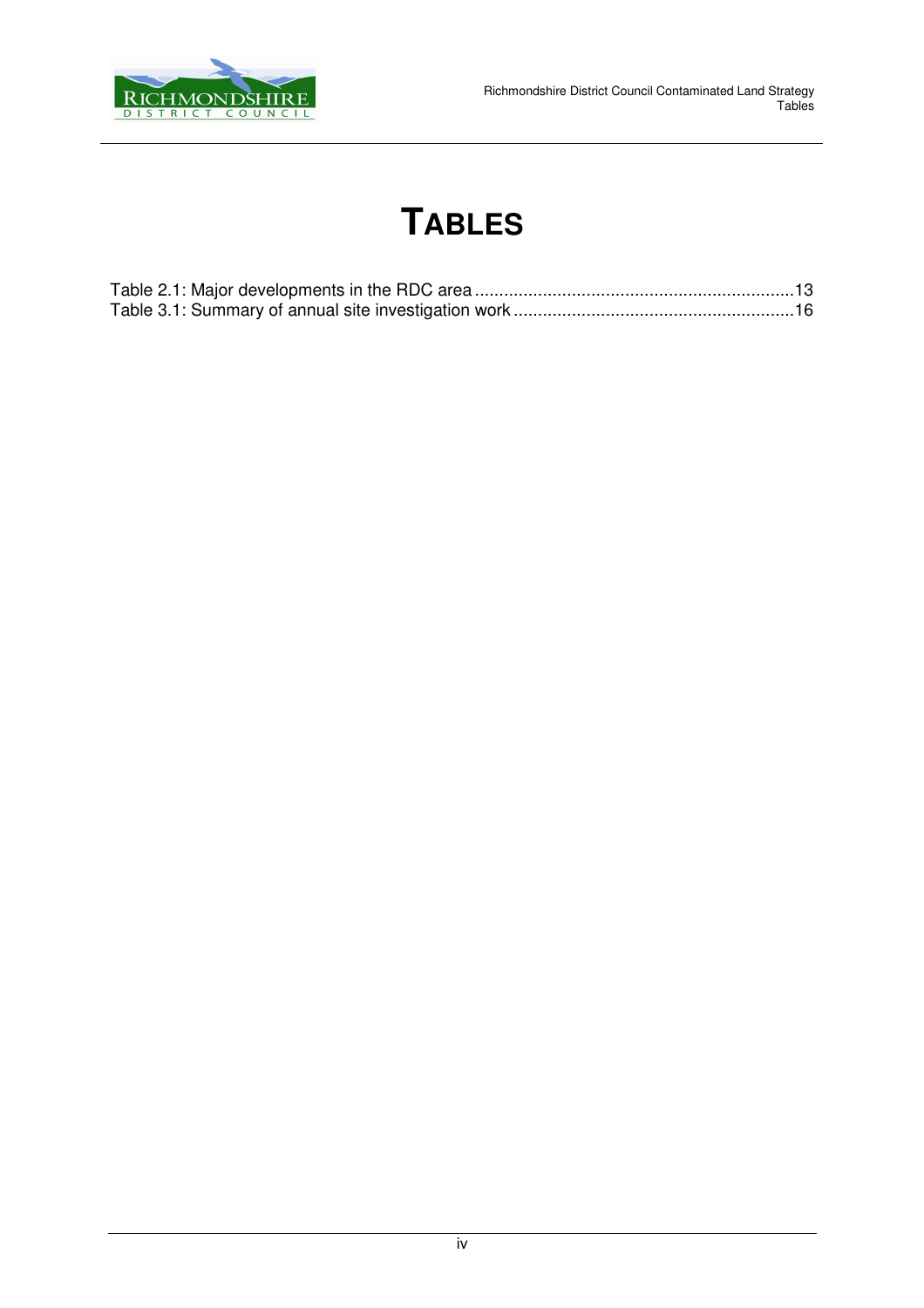

# **1. INTRODUCTION**

Richmondshire District Council (RDC) published a Contaminated Land Strategy in June 2001 as a statutory requirement of Part 2A of the Environmental Protection Act 1990. The strategy was written during the infancy of the Part 2A regime, and although it met the requirements of previous statutory guidance, it did not contain all of the recommended or optional elements of a strategy as suggested in the DETR Inspection Strategies Advice Note issued in May 2001.

Following the release, in April 2012, of new Statutory Guidance detailing how local authorities should deal with contaminated land, the Council decided to review its strategy.

## **1.1 General Policies of the Local Authority**

The Council's vision is for Richmondshire to be a place where people will want to live, work and visit; where people enjoy a high quality of life and environment, feel safe, healthy and prosperous and have the opportunity to reach their full potential.

The Corporate Plan 2008-12 sets out the Council's vision, ambitions and the outcomes it wants to achieve over this period.

The Plan is organised around the five themes of the Richmondshire 2021 Sustainable Community Strategy which are:

- Safe Places
- Strong Neighbourhoods
- **Healthy Lives**
- Prosperous Communities
- Green Living

Both authorities have similar priority themes and these are built into the Environmental Health Service's service plan in order to create specific targets relating to individual subject areas.

## **1.2 Regulatory Context**

#### **1.2.1 Legislation**

Section 57 of the Environment Act 1995 inserted Part 2A into the Environmental Protection Act 1990, and created a new regulatory regime for the identification and remediation of contaminated land. The Contaminated Land (England) Regulations 2000, which came into force on 1<sup>st</sup> April 2000, enacted the Part 2A regime. The 2000 Regulations were replaced by the Contaminated Land (England) Regulations 2006 (S.I. 2006/1380).

In April 2012 the Government issued new Statutory Guidance, replacing Defra Circular 01/2006 Environmental Protection Act 1990: Part 2A Contaminated Land. The statutory guidance requires local authorities to take a strategic approach to the identification of land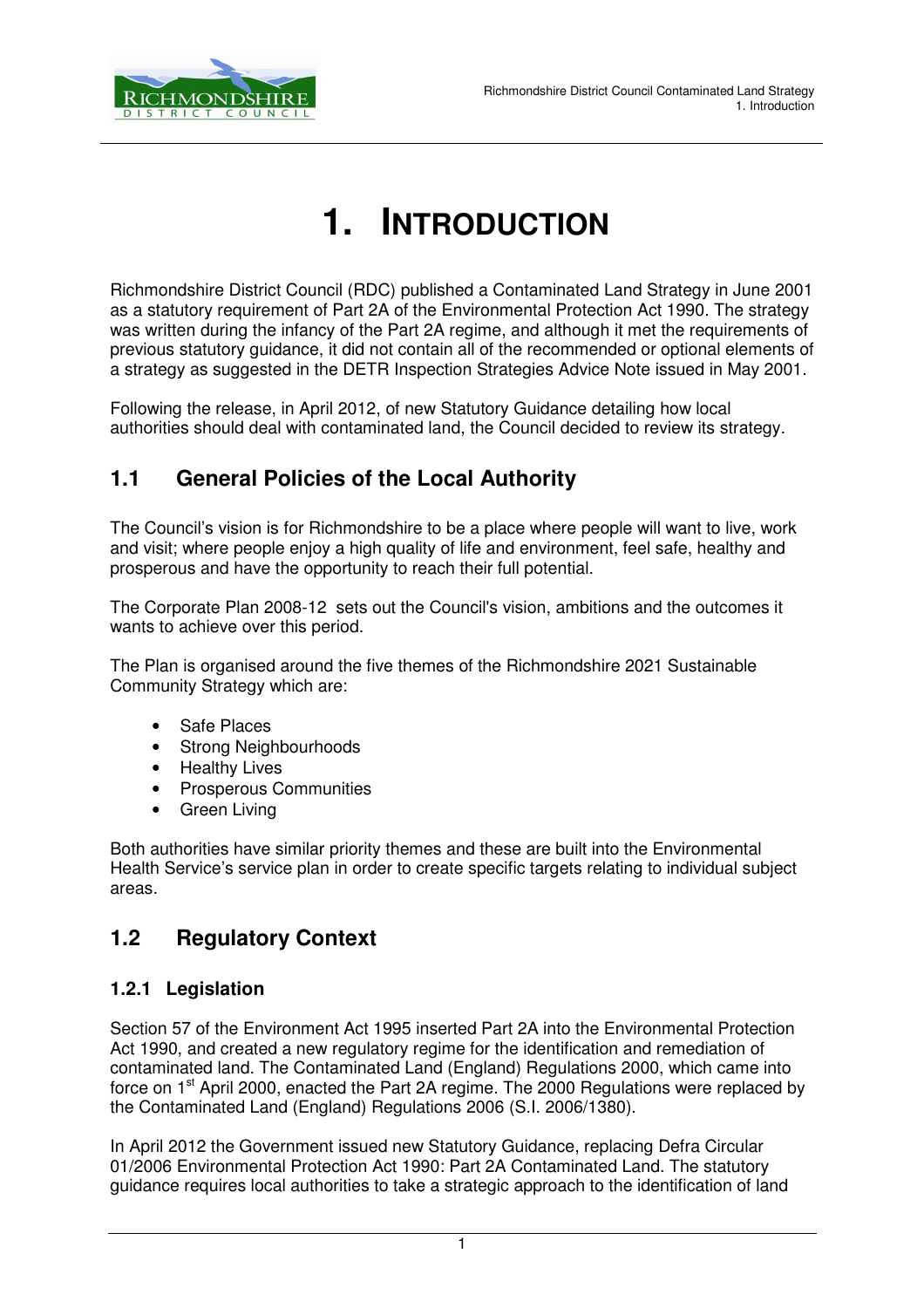

which may be contaminated and to produce a strategy for dealing with contaminated land in their area.

The guidance also introduced Categories of Harm in relation to human health (and controlled waters) in deciding whether or not land is contaminated on grounds of significant possibility of significant harm (or significant pollution of controlled waters). These categories are explained further in section 1.2.5.

#### **1.2.2 Radioactive Contamination**

Radioactive contamination is dealt with separately to non-radioactive contamination and in April 2012 new statutory guidance was issued by the Secretary of State for Energy and Climate Change in accordance with section 78YA of the Environmental Protection Act 1990 ("the 1990 Act") as it applies to harm attributable to radioactivity.

Section 78YC of Part 2A EPA 1990 gives powers to the Secretary of State to make regulations applying the Part 2A regime, with any necessary modifications, for the purpose of dealing with harm attributable to radioactivity. These powers have been exercised in the Radioactive Contaminated Land (Enabling Powers) (England) Regulations 2005 and the Radioactive Contaminated Land (Modification of Enactments) (England) Regulations 2006 to establish a legal framework for dealing with radioactive contaminated land in England.

The radioactive contaminated land regime only covers contamination which has resulted from the after-effects of a radiological emergency or a past practice or past work activity.

It does not apply to current practices and natural background radiation. In addition, the regime and therefore this Guidance does not apply in relation to land within a nuclear site or an MOD nuclear site or where remediation is to be undertaken by a local authority in implementation of an emergency plan under regulation 13(2) of the Radiation (Emergency Preparedness and Public Information) Regulations 2001.

Part 2A requires that local authorities cause their areas to be inspected with a view to identifying radioactive contaminated land, and to do this in accordance with the statutory guidance.

The trigger for a local authority to cause land to be inspected is where it considers that there are reasonable grounds for believing that land may be radioactive contaminated land. RDC will have reasonable grounds if we have knowledge of relevant information relating to:

- a. a former historical land use, past practice, past work activity or radiological emergency, capable of causing lasting exposure giving rise to the radiation doses set out in the statutory guidance; or
- b. levels of contamination present on the land arising from a past practice, past work activity or radiological emergency, capable of causing lasting exposure giving rise to the radiation doses set out in the statutory guidance.

If RDC consider that there are reasonable grounds for believing land may be radioactive contaminated land we will inspect the land to obtain sufficient information to decide whether it is radioactive contaminated land.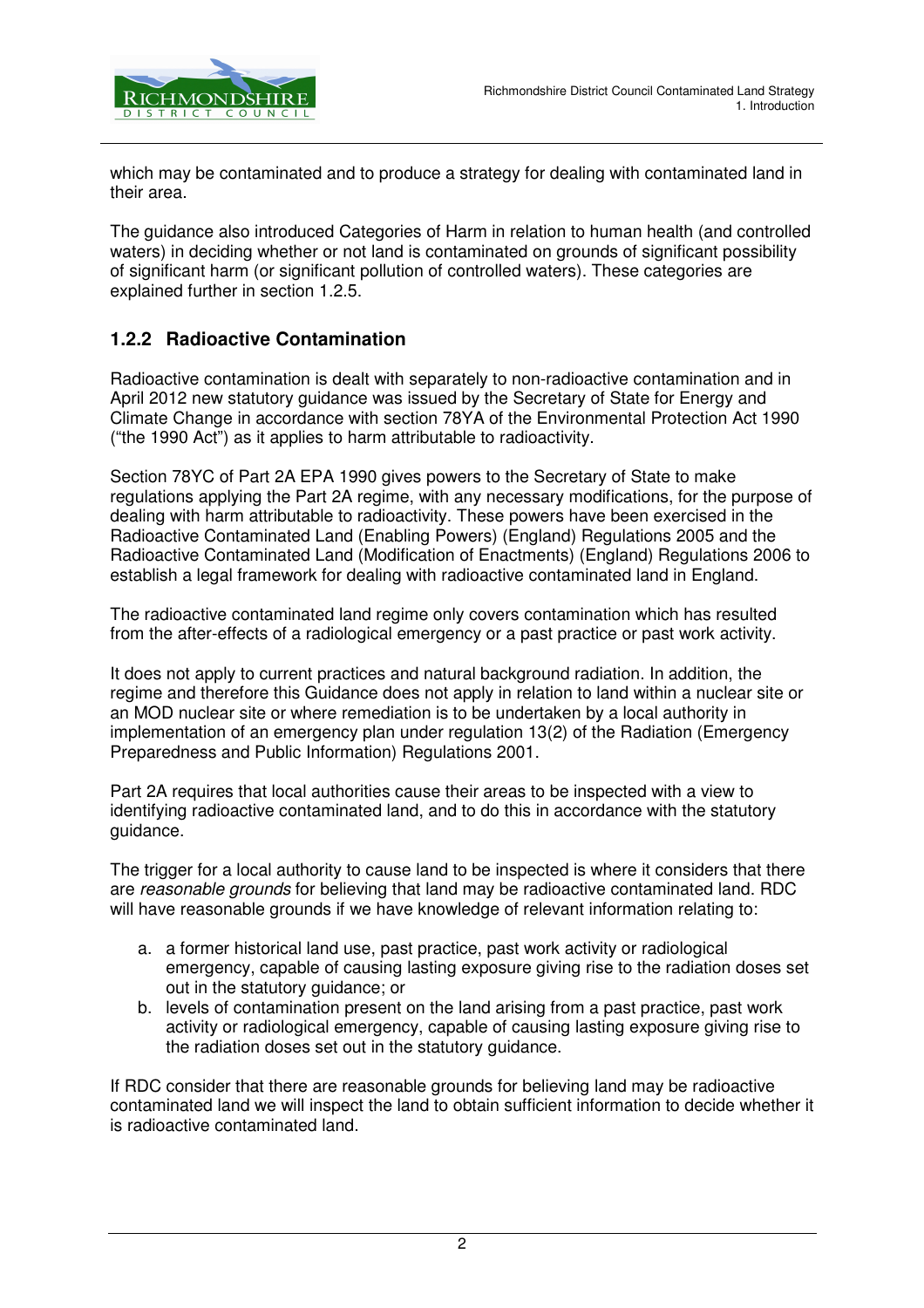

If land is radioactive contaminated land it will fall within the definition of a special site prescribed in regulation 2 of the Contaminated Land (England) Regulations 2006 and the Environment Agency will be the enforcing authority in respect of that land.

### **1.2.3 Regulatory Role of Enforcing Authorities**

The enforcing authorities under Part 2A are the local authorities (RDC) and the Environment Agency (EA). The roles of a local authority under Part 2A are:

- 1. to cause their areas to be inspected to identify contaminated land;
- 2. to determine whether any particular site is contaminated land;
- 3. to act as enforcing authority for all contaminated land which is not designated as a "special site".

The EA has four principal roles with respect to contaminated land under Part 2A. It will:

- 1. assist RDC in identifying contaminated land, particularly in cases where water pollution is involved;
- 2. provide site specific guidance to RDC on contaminated land;
- 3. act as the "enforcing authority" for any land designated as a "special site"; and
- 4. publish periodic reports on contaminated land

The Council and the EA have four main tasks:

- 1. to establish who should bear responsibility for the remediation of the land;
- 2. to decide, after consultation, what remediation is required in any individual case and to ensure that such remediation takes place, either through agreement with the appropriate person, or by serving a remediation notice on the appropriate person if agreement is not possible or, in certain circumstances, through carrying out the work themselves;
- 3. where a remediation notice is served, or the authority itself carries out the work, to determine who should bear what proportion of the liability for meeting the costs of the work; and
- 4. to record certain prescribed information about their regulatory actions on a public register

#### **1.2.4 Definition of Contaminated Land under Part 2A**

Section 78A(2) defines contaminated land for the purposes of Part 2A as "any land which appears to the local authority in whose area it is situated to be in such a condition, by reason of substances in, on or under the land, that –

- (i) significant harm is being caused or there is a significant possibility of such harm being caused;
- (ii) significant pollution of controlled waters is being caused, or there is a significant possibility of such pollution being caused.

Radioactively contaminated land is defined as "any land which appears to the local authority in whose area it is situated to be in such a condition, by reason of substances in, on or under the land, that  $-$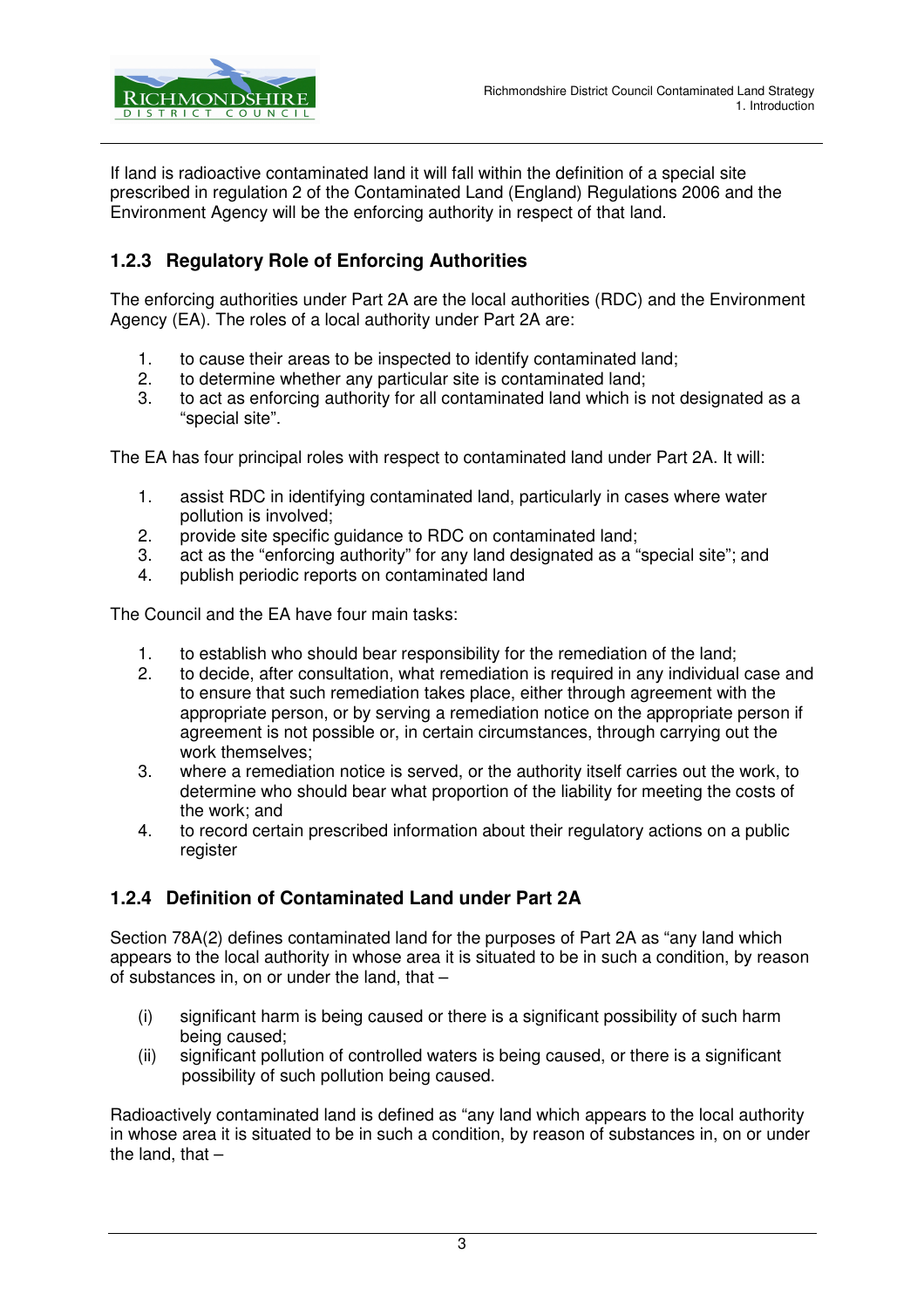

- (i) harm is being caused, or
- (ii) there is a significant possibility of such harm being caused."

#### **1.2.5 Categories of Harm**

#### 1.2.5.1 Human Health

In deciding whether or not land is contaminated land on the grounds of significant possibility of significant harm to human health the following categories 1 to 4 are used, in accordance with the Statutory Guidance:

**Category 1** Where the Council considers there is an unacceptably high probability, supported by robust science-based evidence, that significant harm would occur if no action is taken to stop it.

Land will be deemed to be a Category 1: Human Health case where:

- 1. the Council is aware of similar land or situations that are known, or strongly suspected, to have caused such harm;
- 2. the Council is aware that similar degrees of exposure to the contaminant(s) in question are known, or strongly suspected, to have caused such harm before; and
- 3. the Council considers that significant harm may already have been caused by contaminants and that there is an unacceptable risk that it might continue to occur again if no action is taken.

**Category 2** Where the Council concludes, on the basis that there is a strong case for considering that the risks from the land are of sufficient concern, that the land poses a significant possibility of significant harm.

Land will be deemed to be a Category 2: Human Health case where there is little or no direct evidence that similar land, situations or levels of exposure have caused harm before, but nonetheless the Council considers on the basis of the available evidence that there is a strong case for taking action under Part 2A on a precautionary basis.

| Category 3 | Where the Council concludes that a strong case described in Category 2            |
|------------|-----------------------------------------------------------------------------------|
|            | above does not exist, and therefore the legal test for significant possibility of |
|            | significant harm is not met.                                                      |

Category 3: Human Health cases may include land where the risks are low, but nonetheless the Council considers that regulatory intervention under Part 2A is not warranted.

Placing land in Category 3 does not prevent others, such as a land owner or occupier of the land, from taking action to reduce risks outside of the Part 2A regime if they choose. In these circumstances, the Council will consider making available the results of our inspections and risk assessments to the owners or occupiers of Category 3 land to facilitate remediation action outside of the Part 2A regime.

In making the decision on whether land falls into a Category 2 or Category 3 case, the Council will first consider the assessment of the possibility of significant harm to human health, including an estimated likelihood of such harm, the estimated impact if harm did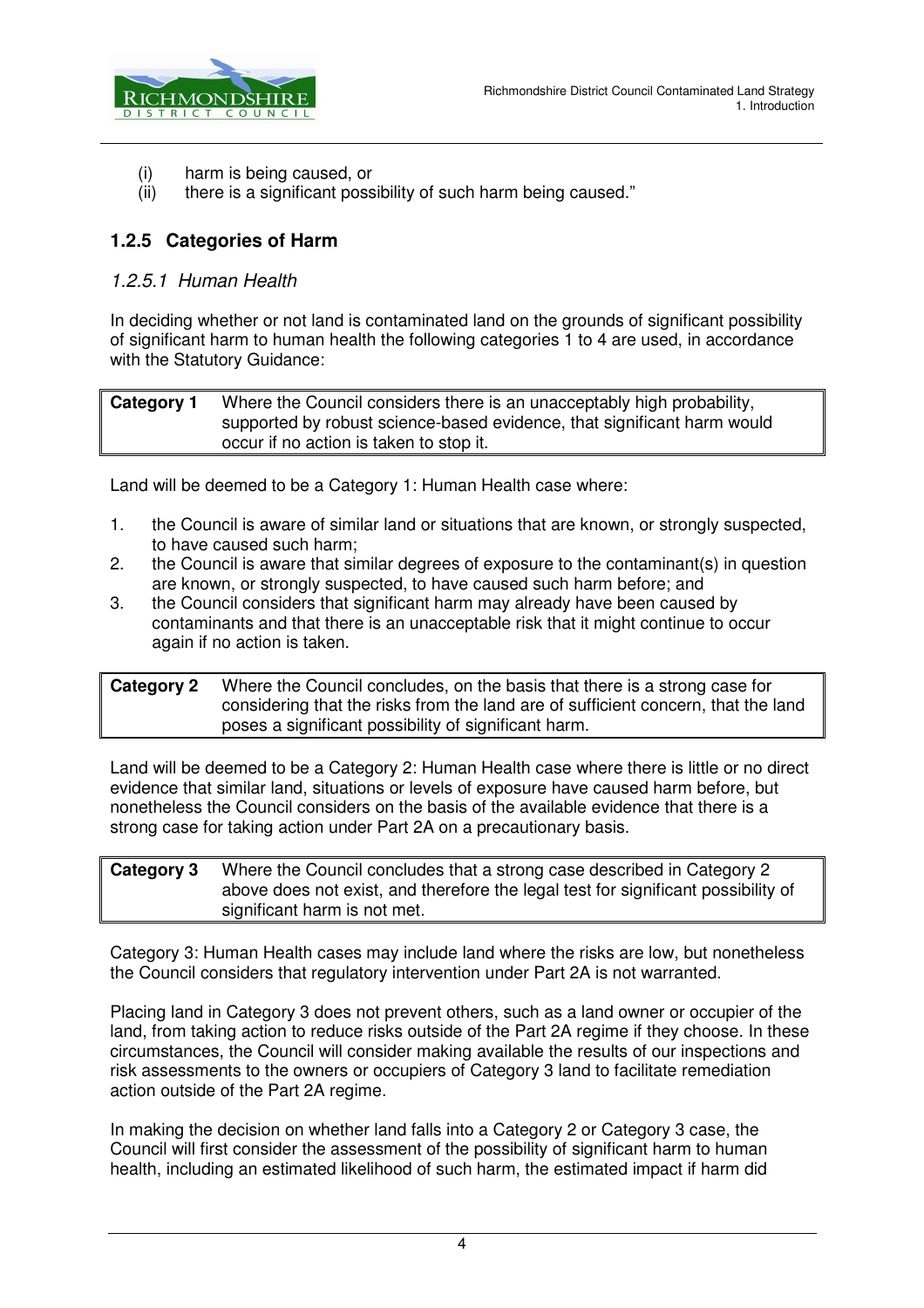

occur, the timescale over which it might occur, and the levels of certainty attached to these estimates.

If the Council cannot decide whether to make a decision on the above basis then the Council will then consider other factors, including:

- i) the likely direct and indirect health benefits and impacts of regulatory intervention, including the benefits of reducing or removing the risk posed by contamination, the risks from contaminants being mobilised during remediation, and any indirect impacts such as stress-related health effects that may be experienced by affected people, particularly local residents;
- ii) the initial estimate of what remediation would involve, how long it would take, what benefits it would bring, whether the benefits outweigh the financial and economic costs, and any impacts on local society or the environment from taking action that the authority considers to be relevant.

If it is not clear to the Council that the health benefits of remediation would outweigh the health impacts then Council will presume the land falls into Category 3 unless there is a strong reason to consider otherwise.

If, having taken the above factors into account, the Council still cannot decide whether or not a significant possibility of significant harm exists, then the Council will conclude that the legal test has not been met and the land will be placed into Category 3.

**Category 4** Where the Council considers that there is no risk, or that the level of risk is low, of a significant possibility of significant harm.

Land will be deemed to be a Category 4: Human Health case where:

- 1. no relevant contaminant linkage has been established;
- 2. where there are only normal levels of contaminants in soil;
- 3. contaminant levels do not exceed relevant generic assessment criteria;
- 4. estimated levels of exposure to contaminants in soil are likely to form only a small proportion of what a receptor might be exposed to anyway through other sources of environmental exposure.

#### 1.2.5.2 Non-Human (Ecological and Property) Receptors

The Council will have regard to the receptors described in Tables 1 and 2 of the Statutory Guidance as being relevant to Part 2A (see Appendix 1).

#### 1.2.5.3 Controlled Waters

In establishing whether significant pollution of controlled waters is being caused, or whether there is a significant possibility of such pollution being caused, the Council will have regard to any technical guidance issued by the Environment Agency and will consult the Agency and have strong regard to its advice in cases where it is likely that land might be contaminated land.

In accordance with the Statutory Guidance the Council will consider the following types of pollution to constitute significant pollution of controlled waters: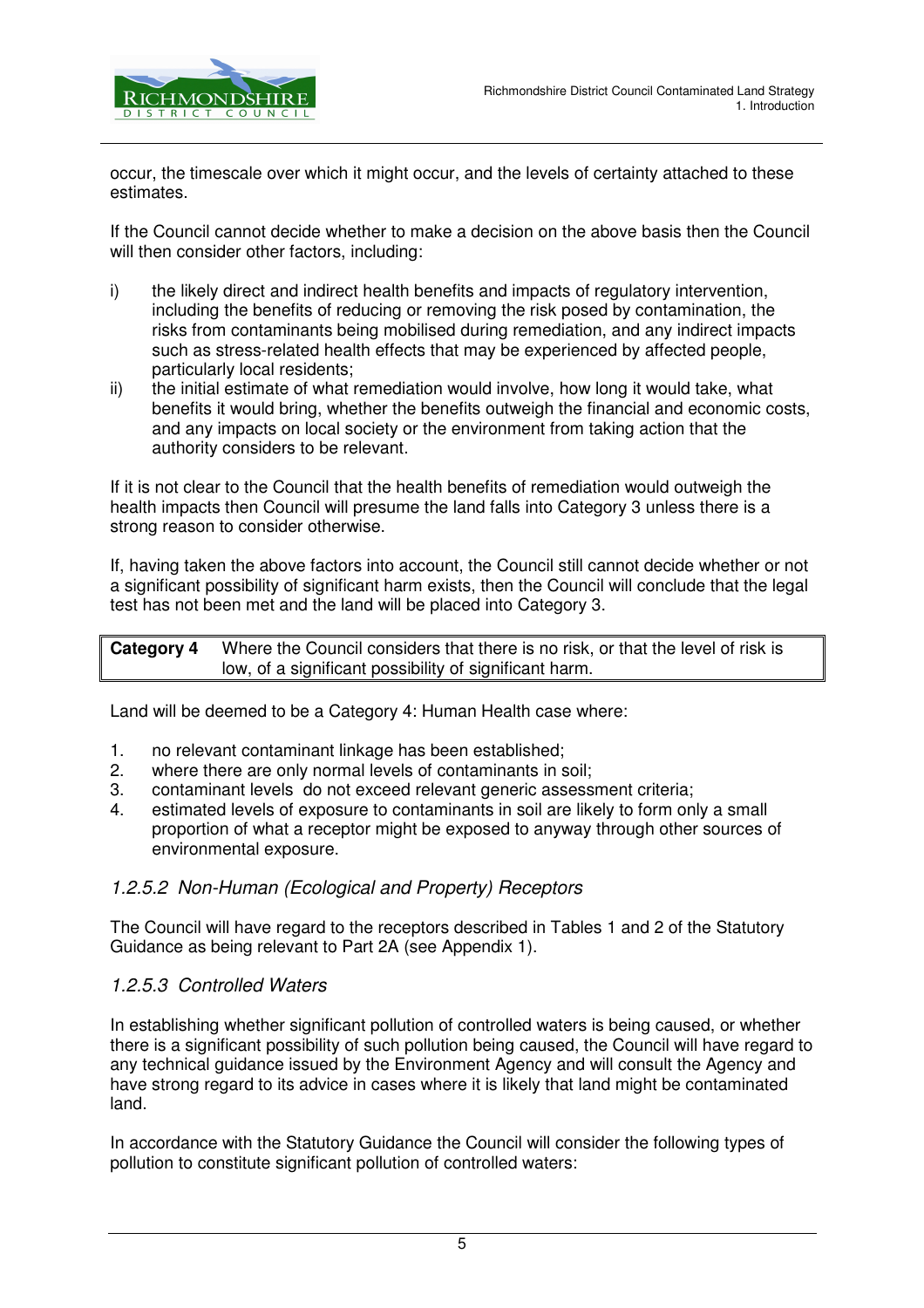

- 1. Pollution equivalent to 'environmental damage' to surface water or groundwater as defined by The Environmental Damage (Prevention and Remediation) Regulations 2009, but which cannot be dealt with under those Regulations;
- 2. Inputs resulting in deterioration of the quality of water abstracted, or intended to be used in the future, for human consumption such that additional treatment would be required to enable that use:
- 3. A breach of a statutory surface water Environment Quality Standard, either directly or via a groundwater pathway.
- 4. Input of a substance into groundwater resulting in a significant and sustained upward trend in concentration of contaminants, as defined in Article 2(3) of the Groundwater Daughter Directive (2006/118/EC).

The Council may also consider that significant concentrations of hazardous substances or non-hazardous pollutants in groundwater, or significant concentrations of priority hazardous substances, priority substances or other specific polluting substances in surface water constitutes significant pollution. Consultation with the Environment Agency will be required in these circumstances.

The Council will not consider the following types of circumstances to be contaminated land on the grounds of water pollution:

- i) If substances are merely entering water and none of the conditions for considering that significant pollution is being caused, as outlined above, are being met;
- ii) If land is causing a discharge that is not discernible at a location immediately downstream or down-gradient of the land;
- iii) Substances entering water in compliance with a discharge authorised under the Environmental Permitting Regulations.

In deciding whether or not land is contaminated land on the grounds of significant possibility of significant pollution of controlled waters the following categories 1 to 4 are used, in accordance with the Statutory Guidance:

Categories 1 and 2 will comprise cases where the Council considers that a significant possibility of significant pollution of controlled waters exists. Category 3 and 4 will comprise cases where the Council considers that a significant possibility of such pollution does not exist.

**Category 1 (Water)** – Where the Council considers that there is a strong and compelling case for considering that a significant possibility of significant pollution of controlled waters exists.

This will include cases where there is robust science-based evidence for considering that it is likely that high impact pollution would occur if nothing were done to stop it.

**Category 2 (Water)** – Where the Council considers the strength of evidence to put the land into Category 1 does not exist but, nonetheless, on the basis of the available scientific evidence and expert opinion, the risks posed by the land are of sufficient concern that the land should be considered to pose a significant possibility of significant pollution of controlled waters on a precautionary basis.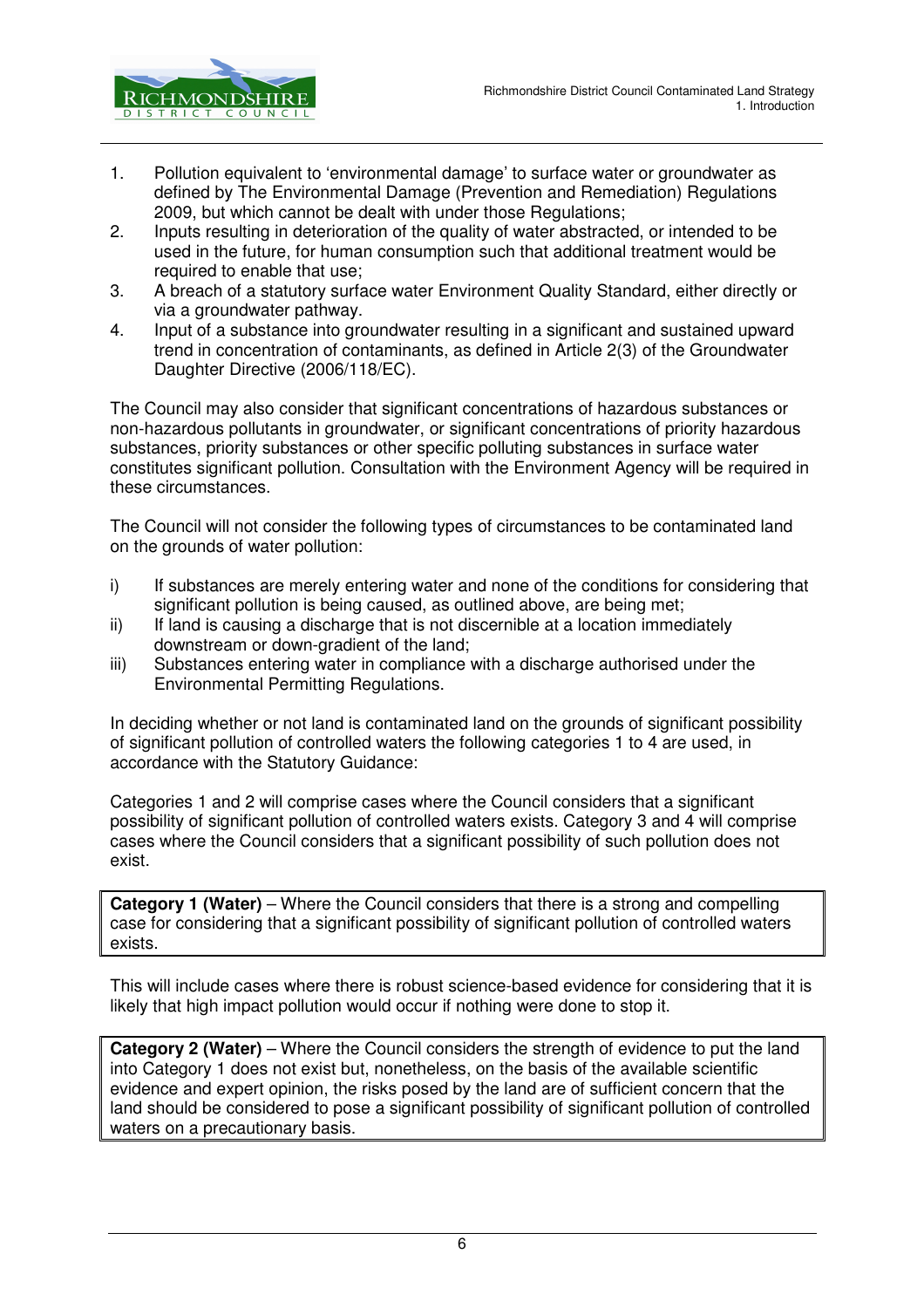

This will include land where there is a relatively low likelihood that the most serious types of significant pollution might occur.

**Category 3 (Water)** – Where the Council concludes that the risks are such that the tests set out in Categories 1 and 2 above are not met, and therefore regulatory intervention under Part 2A is not warranted.

This will include land that the Council considers is very unlikely that serious pollution would occur, or where there is a low likelihood that less serious types of significant pollution might occur.

**Category 4 (Water)** – Where the Council concludes that there is no risk, or that the level of risk posed is low.

This will include land where:

- i) no contaminant linkage has been established in which controlled waters are the receptor in the linkage; or
- ii) the possibility only relates to types of pollution that are not considered to be significant pollution (described above); or
- iii) the possibility of water pollution similar to that which might be caused by background contamination.

#### **1.2.6 Principles of Risk Assessment**

The definition of contaminated land is based upon the principles of risk assessment. Risk is defined in the statutory guidance as the combination of:

- a. The likelihood that harm, or pollution of water, will occur as a result of contaminants in, on or under the land; and
- b. The scale and seriousness of such harm or pollution if it did occur

The Council will base any risk assessment on information which is:

- a. Scientifically based;
- b. Authoritative
- c. Relevant to other assessment of risks arising from the presence of contaminants in soil; and
- d. Appropriate to inform regulatory decisions in accordance with Part 2A and the statutory guidance.

#### **1.2.7 Contaminant Linkages**

A "contaminant linkage" means the relationship between a contaminant, a pathway and a receptor.

For a relevant risk to exist there must be one or more contaminant-pathway-receptor linkages by which a receptor might be affected by contamination.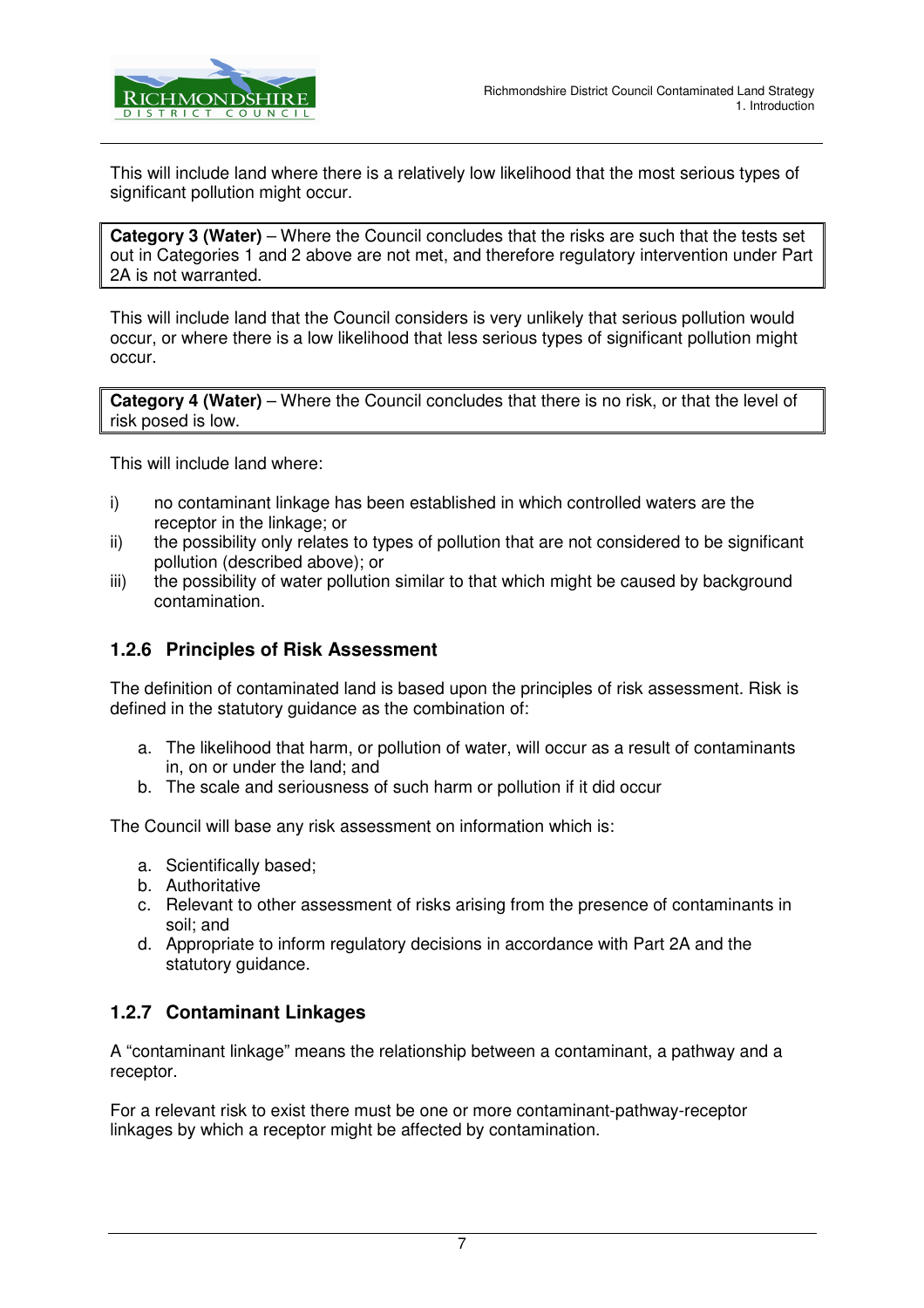

A contaminant linkage requires each of the following to be identified:

- a) a **contaminant**;
- b) a **receptor**; and
- c) a **pathway capable** of exposing a receptor to the contaminant.

A **contaminant** is a substance which is in, on or under the land and which has the potential to cause significant harm or to cause significant pollution of controlled waters.

A **receptor** is something that could be adversely affected by a contaminant such as a person, an organism, an ecosystem, property or controlled waters.

A **pathway** is a route by which a receptor is or might be affected by a contaminant.

All three elements of a contaminant linkage must exist before the land can be considered potentially contaminated land under Part 2A.

For the purposes of Part 2A, a "significant contaminant linkage" means a contaminant linkage which gives rise to a level of risk sufficiently to justify a piece of land being determined as contaminated land.

#### **1.2.8 Requirement for a Strategic Approach**

The statutory guidance requires RDC to take a strategic approach to carrying out inspections under section 78B(1). The approach is intended to be rational, ordered and efficient and it will reflect local circumstances. The Council will also seek to ensure that the most pressing and serious problems are located first and that resources are concentrated on investigating in areas where contaminated land is most likely to be identified.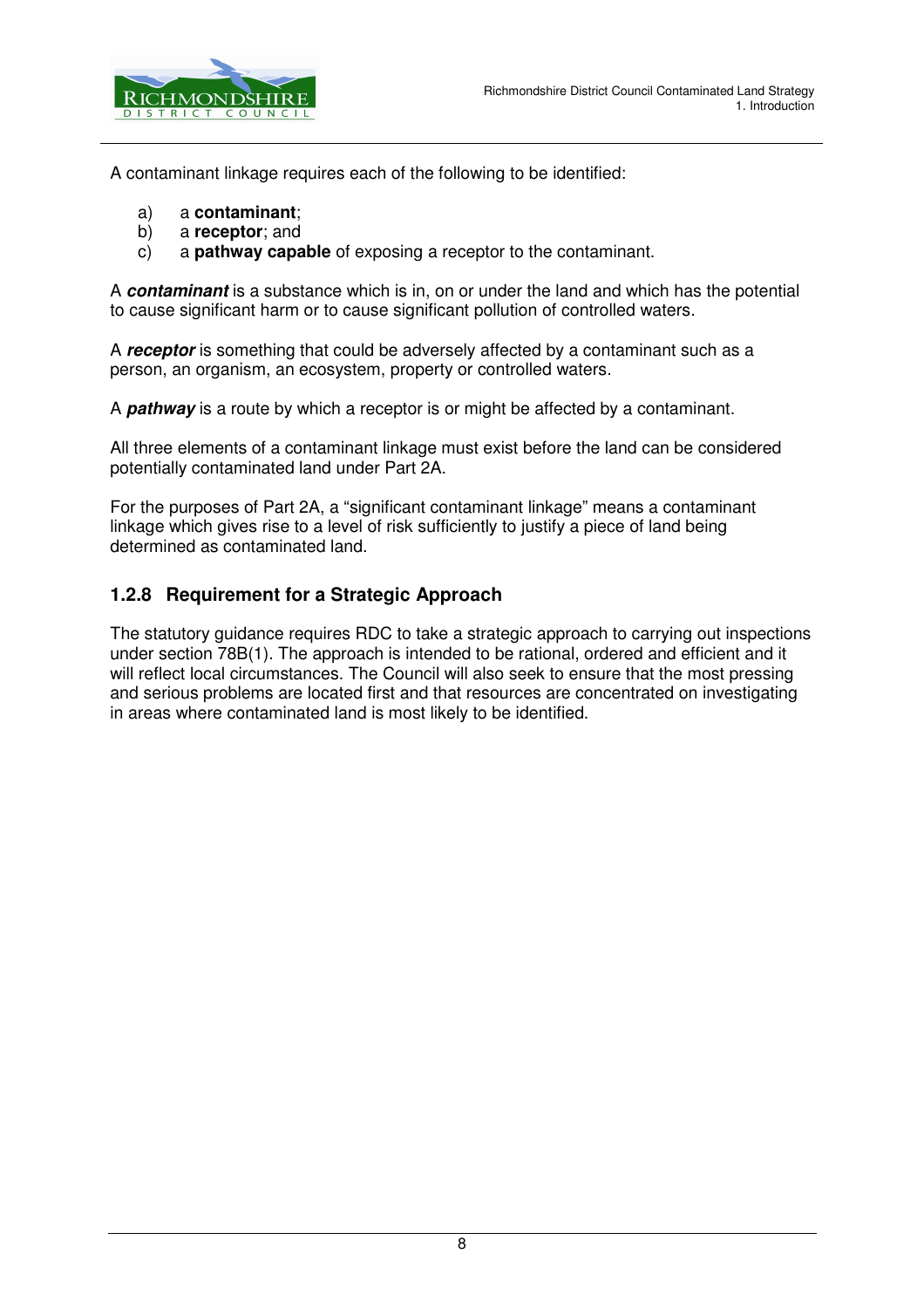

# **2. CHARACTERISTICS OF THE COUNCIL AREA**

## **2.1 Richmondshire District Council Area**

Richmondshire is the one of the largest local authorities by land area in England and is predominantly rural in nature. There are several thriving market towns which form the main centres of population. The topography is varied but includes large areas of moorland, particularly in the central and western areas, which forms part of the Yorkshire Dales National Park. There are two main river valleys in the district, both running in an easterly direction; Swaledale with the River Swale and Wensleydale with the River Ure. The district is also home to Catterick Garrison, one of the largest military bases in Europe.

#### **2.1.1 Geographical Size and Location**

Richmondshire is located in the county of North Yorkshire and covers an area of 1300 square kilometres (500 square miles). The western edges border Cumbria and to the north Teesdale and Darlington. The eastern border meets Hambleton District and the Swale catchment area and the southern borders meet Harrogate Borough and Craven District Councils. Large areas of the eastern edge of the Yorkshire Dales are owned by the Ministry of Defence (MoD) for military training purposes.

#### **2.1.2 Population Distribution**

Richmondshire district is largely rural in character, with approximately 48,000 inhabitants. Most of these are located in the small towns of Richmond, Leyburn and Hawes but also at Catterick Garrison. The remaining population reside in or near to villages and hamlets or in remote farms and cottages scattered across the district.

### **2.1.3 Council Owned Land and Property**

The 2000 rating register identifies 20,436 domestic and 2,134 non-domestic properties with 1,959 of these properties being owned by Richmondshire District Council.

The Council also owns industrial estates, workshop units, areas of recreational land which are leased to the local Town or Parish Council, car parks and buildings related to tourism and leisure, e.g. leisure centres, swimming pools and tourist information centres. A full list of land and property ownership is included in Appendix 2.

#### **2.1.4 Current Land Use**

Richmondshire is largely rural and therefore one of the main land uses is agriculture. The upland areas are dominated by sheep farming whereas the lower lying area, where the land is more fertile, is mixed agricultural use with dairy herds, pig farming and crops.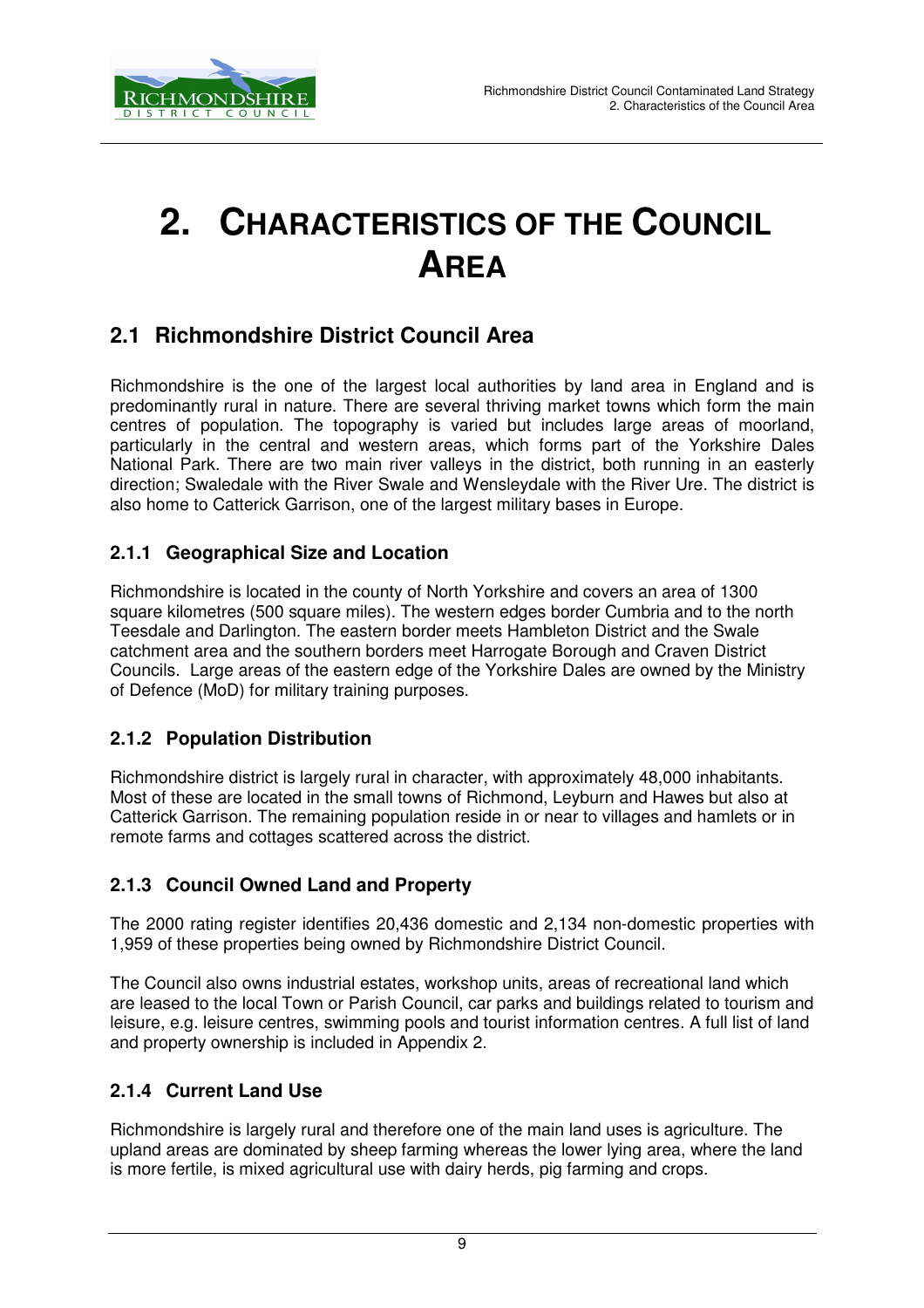

The strong military presence in Richmondshire is centred around Catterick Garrison. The Ministry of Defence (MoD) owns large areas of land that is used for military training purposes, especially on upland areas to the west of Catterick and Richmond.

Other industries and commercial activities are similar to those in Hambleton and include public administration, education and health, manufacturing, construction, finance and IT, hotels, restaurants and tourism.

#### **2.1.5 Protected Locations**

The western half of the district falls within the Yorkshire Dales National Park. Just over 30,000 hectares within the district have been designated sites of Special Scientific Interest (SSSI), mostly for the plant and bird life habitats.

The North Pennine Dales Meadows (which includes the Gingerfields SSSI) is a Special Area of Conservation (SAC).

The North Pennine Moors is a Special Protection Area (SPA) and includes the Lovely Seat-Stainton Moor SSSI and East Nidderdale Moors SSSI which support internationally important populations of breeding birds such as Merlin and Golden Plover.

The Local Plan outlines all of these sites and other areas of interest within the district where they do not fall within the National Park. A full list of protected locations is shown in Appendix 3.

#### **2.1.6 Key Property Types**

Richmondshire has a rich historical heritage with nationally important examples being Richmond Castle and Richmond Georgian Theatre. The market towns and villages are generally of high environmental quality and this characteristic contributes to the culture and identity of Richmondshire.

There are 1296 listed buildings (Grade I – 38, Grade II\* - 49, Grade II – 1209), 41 designated conservation areas, 6 historic parks and gardens and 102 Scheduled Monuments.

If intrusive investigations and/or remediation are necessary then all reasonable precautions must be taken to avoid harm or damage to any features of historical or archaeological interest.

#### **2.1.7 Water Resources**

Ground water vulnerability maps for the RDC area identify two areas of highly permeable major aquifers, with mostly low permeability drift deposits occurring at the surface. Vulnerability depends upon the natural characteristics of a site and is assessed on the physical, chemical and biological properties of the soil and rocks beneath the site which determine the ease with which an unprotected hazard can affect ground water.

A small area on the eastern edge of the district is classed as non-aquifer and the rest of the district falls into the variable permeability minor aquifer category.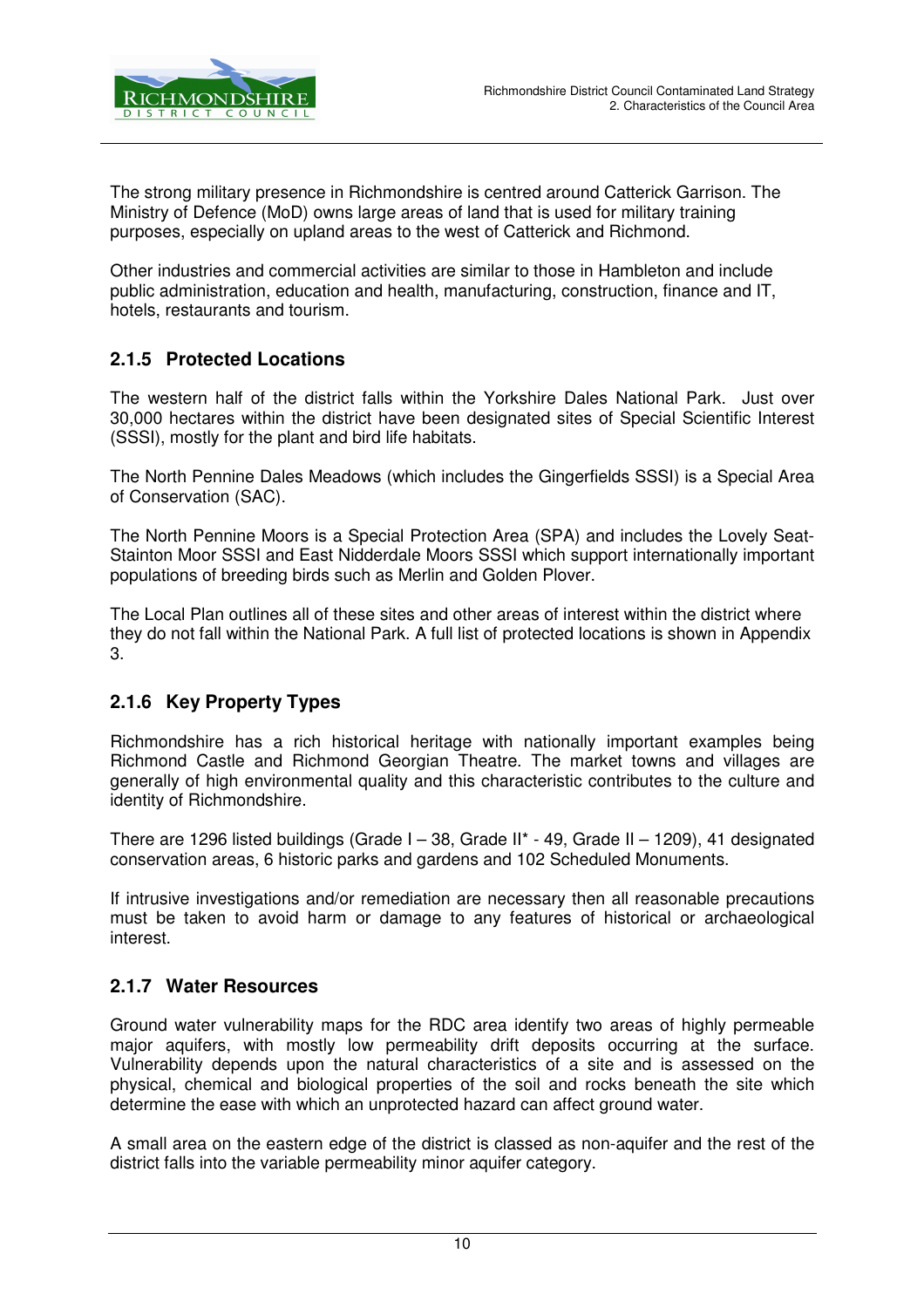

Data provided by the EA also identifies three source protection locations and associated protection zones at Langthwaite adit, Fossdale and Catterick Bridge. There is a further source protection zone at Piercebridge/Cliffe.

There are also approximately 450 Private Water Supplies (PWS) throughout the district, varying from single property supplies to village supplies covering up to 200 properties. The 450 PWS have been cross-referenced with potential areas of contamination identified from Landmark records. There are 56 PWS that are within 100m of Landmark historical land uses. Further details on private water supplies are shown in Appendix 4.

#### **2.1.8 Known Information on Contamination**

Very little information exists with respect to contaminated land, although it is known that site investigations, undertaken by external consultants, have been carried out at a number of sites including though not limited to; the Old Richmond Gasworks adjacent to The Fosse Park; Council owned open space at Pikepurse Lane, the old Colburn Barracks and at Pallett Hill Quarry, where contaminants have been identified and remediation carried out.

Landfill sites currently operating are licensed and regulated by the Environment Agency in accordance with the Environmental Permitting Regulations 2010. Old or closed landfill sites are the responsibility of North Yorkshire County Council (NYCC). Gas monitoring of closed landfill sites was carried out during 1996/97, which indicated that all sites, with the exception of Middleham, were inactive.

The British Geological Survey has indicated that information on baseline geochemical data of old metalliferous mines is available. It is understood that this data is based on the analysis of stream sediments which will assist with assessments of the distribution of heavy metals within the mining areas.

#### **2.1.9 Current and Past Industrial History**

Heavy industry within Richmondshire is limited to quarrying activities, including associated drying and blending processes. These sites are generally located away from residential areas.

Small industrial estates exist on the outskirts of Richmond, Leyburn, Hawes, Colburn and Brompton-on-Swale. The Richmondshire Local Plan allows for the development of a total of 25.1 hectares of land which is likely to be mainly industrial in nature. The areas allocated, however, are chiefly adjacent to existing industrial estates.

Agriculture continues to be a significant industry within Richmondshire, inclusive of both arable and non-arable farming activities.

Mining and Agriculture were the two main activities of the district until the last mines were closed around the beginning of the  $20<sup>th</sup>$  Century.

Large areas of Wensleydale and Swaledale have been worked for various minerals, including lead (galena), barytes and fluorspar, although the barytes was of generally poor quality. The mineral deposits in this area are controlled by the geology, being restricted to certain strata of limestone and sandstone, in particular the Main and Underset Limestones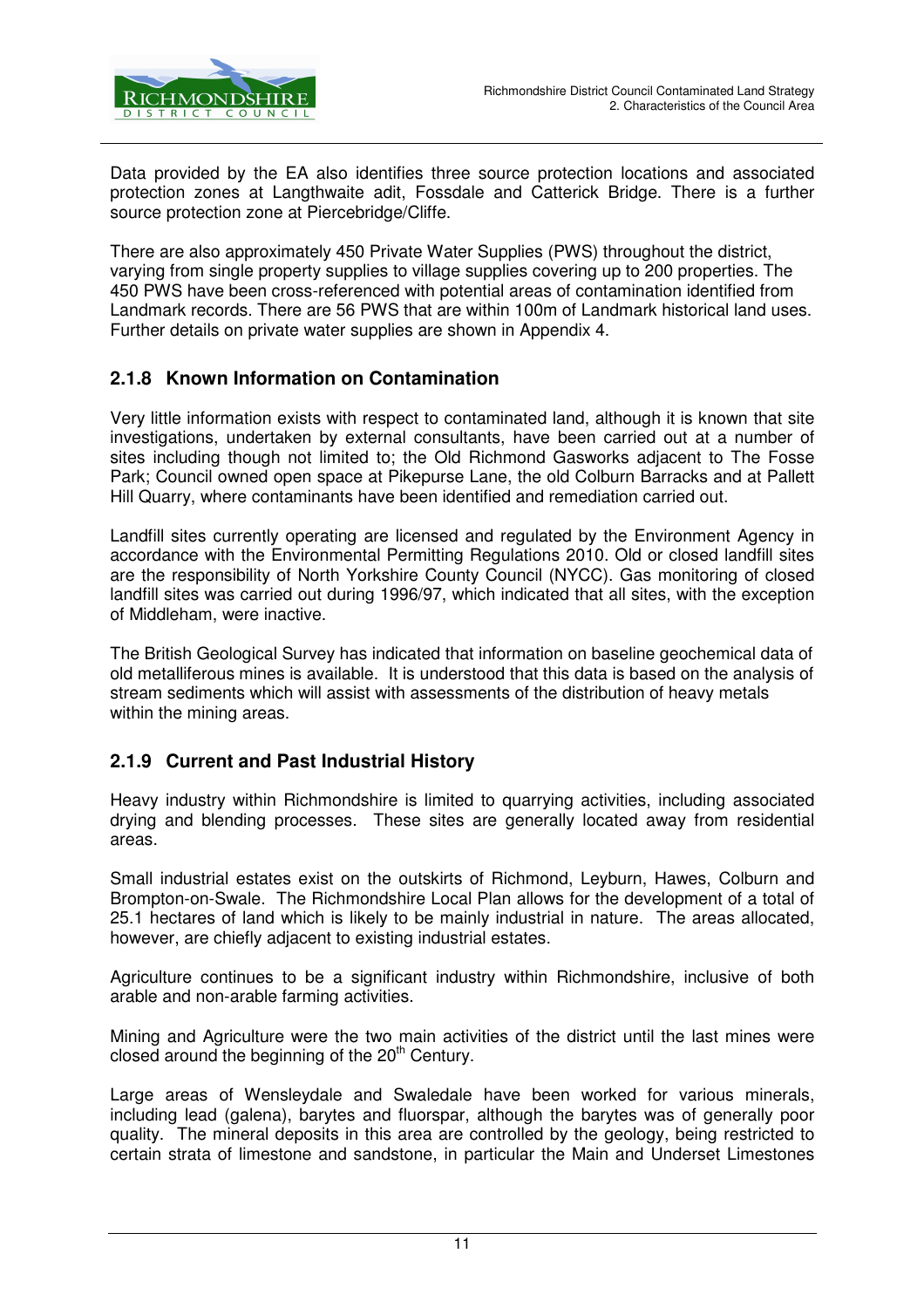

and their associated cherts. The most productive ore bodies were close to the surface, the depth being limited by the extent of the strata.

From at least the medieval period onwards, the veins were worked from shafts and even in the late 17th century miners at Lownathwaite were having problems because earlier miners had reached depths of 75 metres. Shafts at the Old Gang Mine had reached depths of 90 meters by the late 18th century. By 1840, most of the deposits within 80m of the surface had been removed by 'stoping'.

Deeper mining was used in localised veins such as Lownathwaite and the Old Gang Mines. As the veins are often near, or intersected by, valleys, it was easier to develop them from horizontal tunnels, locally called horse levels, which served as haulage routes and drains for water. The levels were driven through from lower in the valley sides until they cross-cut the generally E-W or S-E trending veins. In its heyday, Old Gang produced around 3300 tons of ore per year. A few such levels were driven in the early 18th century, but most date from the period 1780 to 1850.

The deeper, thinner beds of limestone were tried by Sir Francis and Smelt Mill Levels in the 1860's and 1870's without success. Workings to the South of the River Swale were more scattered although worked with equal intensity.

Coal mining using 'Bell Pits' was most prevalent in the upper dales area. What are described as 'Bell Pits' are often associated with complex workings using 'Pillar and Stall' methods of mining. Preston Moor, for example, was worked using both methods from medieval times until around 1909. They represent a long-lived and very important and little understood local industry.

Limestone quarrying also played a significant part in shaping the landscape of the district. Other forms of mining that occurred within the district were chert mining, which lasted from 1905 to 1950 and stone mining.

Copper mining in the area may have begun in medieval times at places such as Feldom and Gingerfield. A revival took place in Middleton Tyas (NZ 2305) where bell pits were dug around the church between 1735 and 1780. Merrybent (NZ2305) in the late 1800's used a new 'Shafts and Levels' method (lead was also worked at Merrybent). The Billy Bank copper vein (NZ 165006) was worked in the early 1900's and was entered by two adits above the River Swale.

#### **2.1.10 Geology of the Area**

The dales are cut down through the Millstone Grit to the Carboniferous limestone and are crossed by a large number of mineral veins. East of Richmond the ground is mostly covered by glacial drift and river deposits which obscure the outcrops for Permian rocks which overlie the Carboniferous rocks to the east.

The Major Aquifers in the Richmondshire Area are the Permian Magnesian Limestone and the Triassic Sherwood Sandstone. In general these are overlain by low permeability drift deposits but there are some areas of bedrock outcrop identified on the BGS Geological Map of the Area (Sheet 41, 1:50,000). In these areas in particular, aquifers would be highly vulnerable to pollution.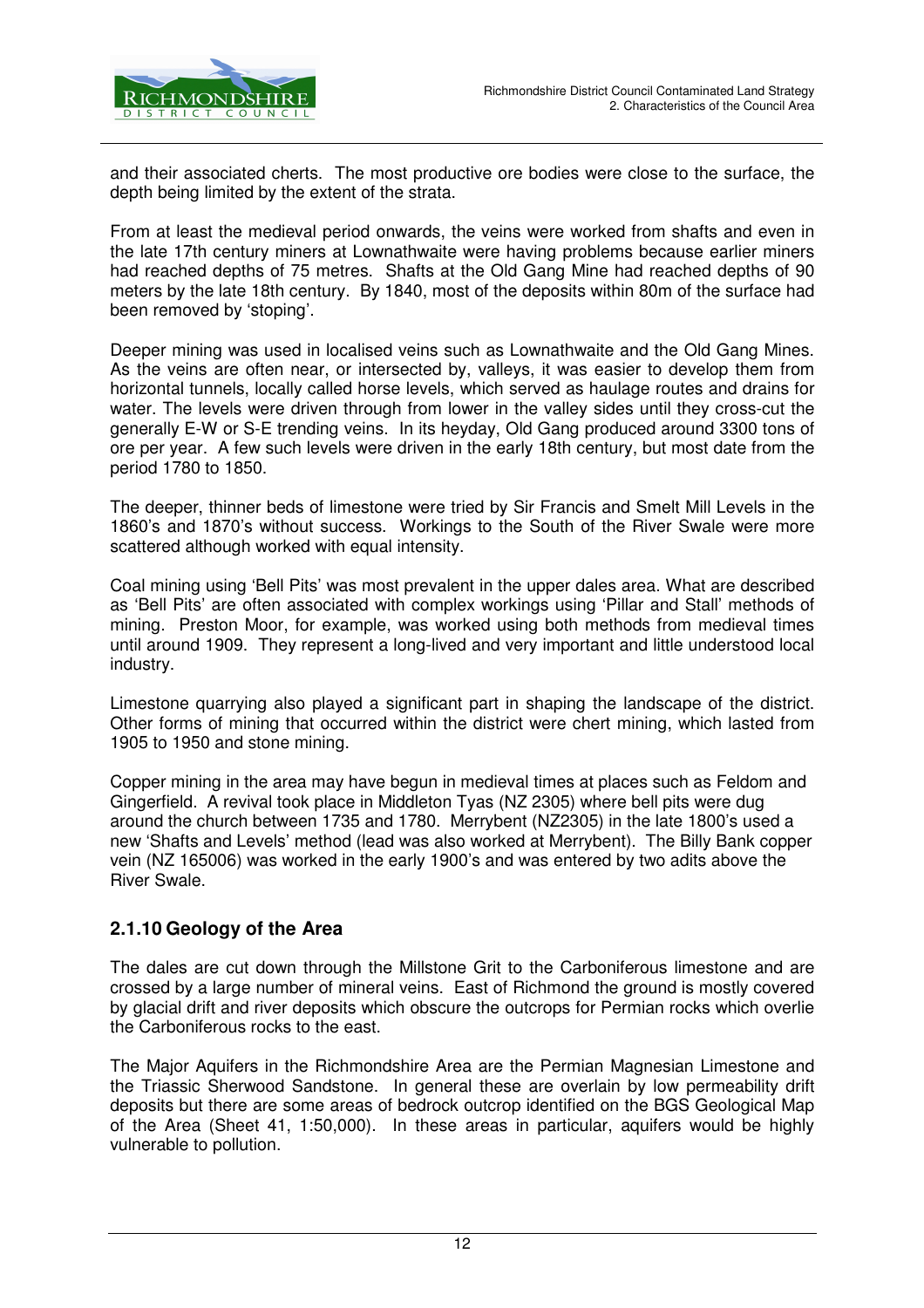

The geology of the majority of the Richmondshire district is Millstone Grit and Carboniferous Limestone, which are designated as Minor Aquifers. There are significant areas of these strata that are not covered by protecting layers of Drift deposits. These areas are also vulnerable to possible pollution and are identified on the Groundwater Vulnerability Maps as Minor Aquifer with overlying soils with high and intermediate leaching potential.

The area on the eastern edge of Richmondshire is identified as a Non-Aquifer because it is considered that there is 5m or more of clay in the drift deposits overlying the Major Aquifers beneath.

The 'Askrigg Block' is underlain by an intrusion of Wensleydale Granite through the Lower Carboniferous (Yoredale limestone series) rock such that the depth of Lower Carboniferous is only around 500m as compared with the Stainmore trough where it is around 3km thick. The Upper Carboniferous is made up of Main Limestone overlain by beds of Little Limestone and Richmond Cherts with varying quantities of mudstones and sandstones between the strata.

To the north of Hawes there is a conspicuous pattern of faulting. A number of dislocations run approximately east-west including the major Stockdale Fault through Muker and Gunnerside and a fault complex further north which runs through Keld and Langthwaite. Many of the faults and fractures have been pathways for mineralising fluids mostly in the limestones up to the Crow Limestone and the Richmond Cherts in the Swaledale 'Mineral Belt'.

Permian outcrops lie in a narrow band in the Vale of York east of Richmond, the bands being successively younger eastwards. In the small area of the district between Scorton and North Cowton, the Triassic Sherwood Sandstone Group overlies the Permian deposits.

### **2.1.11 Redevelopment History and Controls**

Redevelopment has not occurred on a large scale due to the rural nature of the district. Industrial sites have tended to expand slowly on the edges of the main settlements and at the current time there are no plans to change the nature of these sites. These sites consist mostly of small factories and business units. Table 2.1 shows the largest developments in the RDC area in recent years.

| <b>Development</b>                                               | Location                                                         | <b>Date Planning</b><br><b>Permission Granted</b> | <b>Status</b>              |
|------------------------------------------------------------------|------------------------------------------------------------------|---------------------------------------------------|----------------------------|
| Residential development                                          | Phase 1, Former<br>Colburn Pipeworks,<br>Catterick Road, Colburn | August 2010 and July<br>2012                      | Development in<br>progress |
| Residential development<br>(24 apartments)                       | Former Arriva Bus<br>Depot, St. Martins,<br>Richmond             | March 2012                                        | Commencement<br>imminent   |
| Veterans supported<br>accommodation unit and 12<br>family houses | Hipswell Road West,<br><b>Catterick Garrison</b>                 | October 2009                                      | Completed                  |
| Sheltered housing<br>development (39 units)                      | Lile Close, Richmond                                             | November 2009                                     | Completed                  |
| Residential development<br>(31 dwellings)                        | Bishops Way, Catterick<br>Village                                | February 2010                                     | Completed                  |

|  | Table 2.1: Major developments in the RDC area |  |
|--|-----------------------------------------------|--|
|--|-----------------------------------------------|--|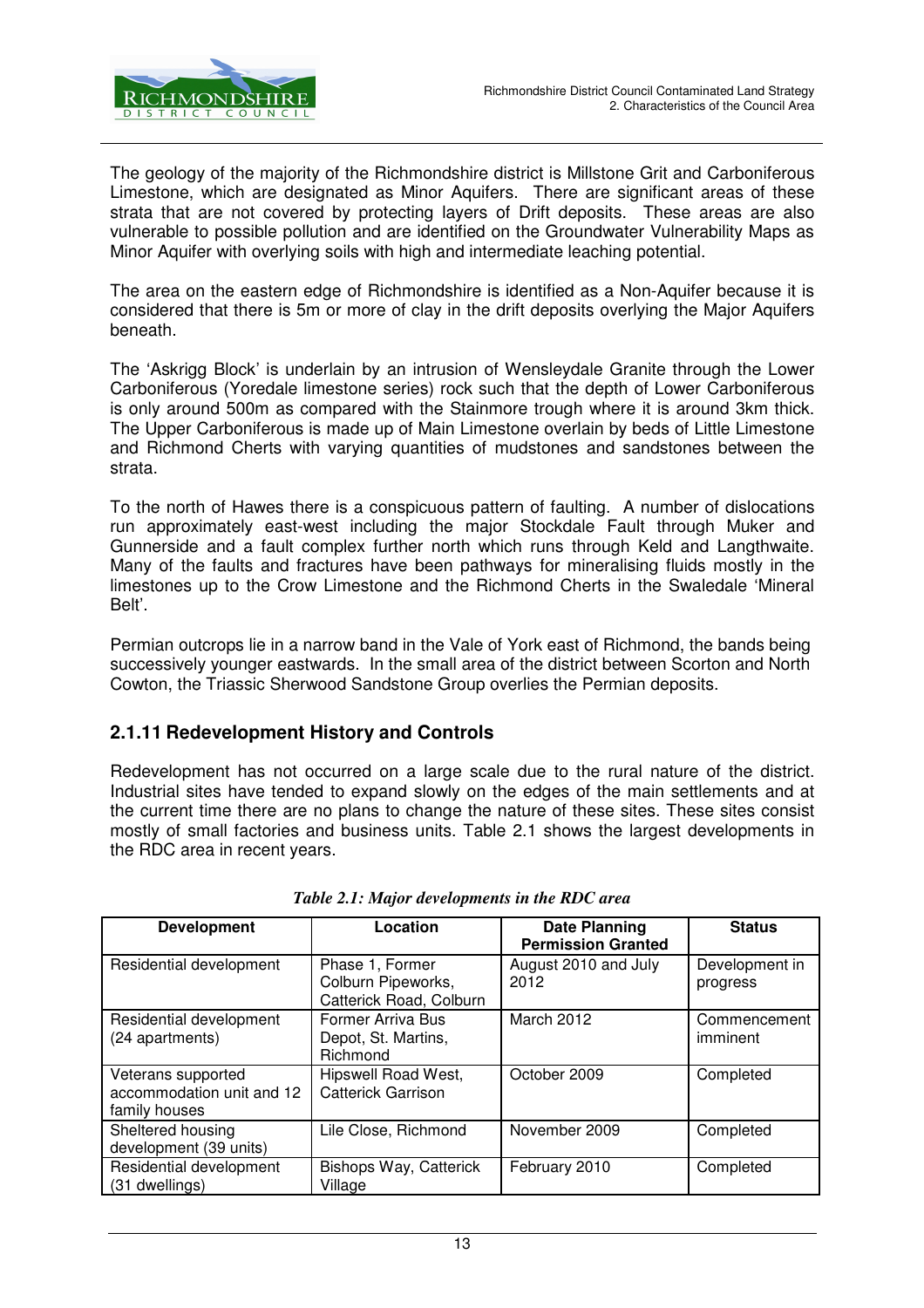

| Residential development<br>(22 dwellings)                                           | Former Highways Depot,<br>Green Howards Road,<br>Richmond  | January 2011     | Nearing<br>completion      |
|-------------------------------------------------------------------------------------|------------------------------------------------------------|------------------|----------------------------|
| Conversion to office<br>accommodation                                               | Former Lower School,<br>Station Road, Richmond             | August 2012      | Development in<br>progress |
| Redevelopment of industrial<br>site for new<br>employment/commercial<br>development | Gatherley Road,<br><b>Brompton on Swale</b>                | April 2012       | Development in<br>progress |
| <b>Extension to retail foodstore</b>                                                | Tesco, Catterick<br>Garrison                               | December 2009    | Completed                  |
| Extension to salerooms                                                              | <b>Tennants Auction</b><br>Centre, Harmby Road,<br>Leyburn | May 2012         | Commencement<br>imminent   |
| Erection of 4 SLAM blocks<br>(80 bedspaces) and mess<br>facility                    | Gaza Barracks, Catterick<br>Garrison                       | <b>June 2008</b> | Completed                  |
| Erection of 3 SLAM blocks<br>(66 bedspaces)                                         | Gaza Barracks, Catterick<br>Garrison                       | <b>June 2008</b> | Completed                  |
| Erection of 2 SLAM blocks<br>(384 bedspaces)                                        | Vimy Barracks, Catterick<br>Garrison                       | January 2009     | Completed                  |
| Erection of 2 SLAM blocks<br>(96 bedspaces)                                         | Richmondshire Lines,<br><b>Catterick Garrison</b>          | October 2009     | Completed                  |
| Erection of 1 SLAM block<br>(81 bedspaces) and mess<br>facility                     | Vimy Barracks, Catterick<br>Garrison                       | December 2009    | Completed                  |
| Erection of 2 SLAM blocks<br>(384 bedspaces)                                        | Vimy Barracks, Catterick<br>Garrison                       | December 2009    | Completed                  |
| Erection of 1 SLAM block<br>(394 bedspaces)                                         | Gaza Barracks, Catterick<br>Garrison                       | April 2010       | Completed                  |
| Free range poultry unit<br>(16,000 birds)                                           | High Grange Farm,<br>Forcett Lane, Gilling<br>West         | May 2010         | Completed                  |
| Erection of mess building                                                           | Gaza Barracks, Catterick<br>Garrison                       | October 2010     | Completed                  |
| Construction of new service<br>reservoir                                            | Green Howards Road,<br>Richmond                            | January 2012     | Nearing<br>completion      |
| Free range cattle buildings<br>and rotary milking parlour                           | Washfold Farm, Moor<br>Road, Leyburn                       | <b>July 2011</b> | Completed                  |
| Erection of personnel<br>recovery and assessment<br>centre (50 bedspaces)           | Gaza Barracks, Catterick<br>Garrison                       | September 2011   | Nearing<br>completion      |
| Construction of small arms<br>firing range                                          | Bellerby Ranges, Moor<br>Road, Leyburn                     | January 2012     | Nearing<br>completion      |
| Erection of replacement<br>poultry building                                         | Park View Farm, Forcett                                    | June 2012        | Not known at<br>present    |
| Erection of specialist autism<br>centre                                             | Catterick Road, Colburn                                    | September 2012   | Commencement<br>imminent   |
| Erection of 2 SLAM blocks                                                           | Vimy Barracks, Catterick<br>Garrison                       | October 2012     | Commencement<br>imminent   |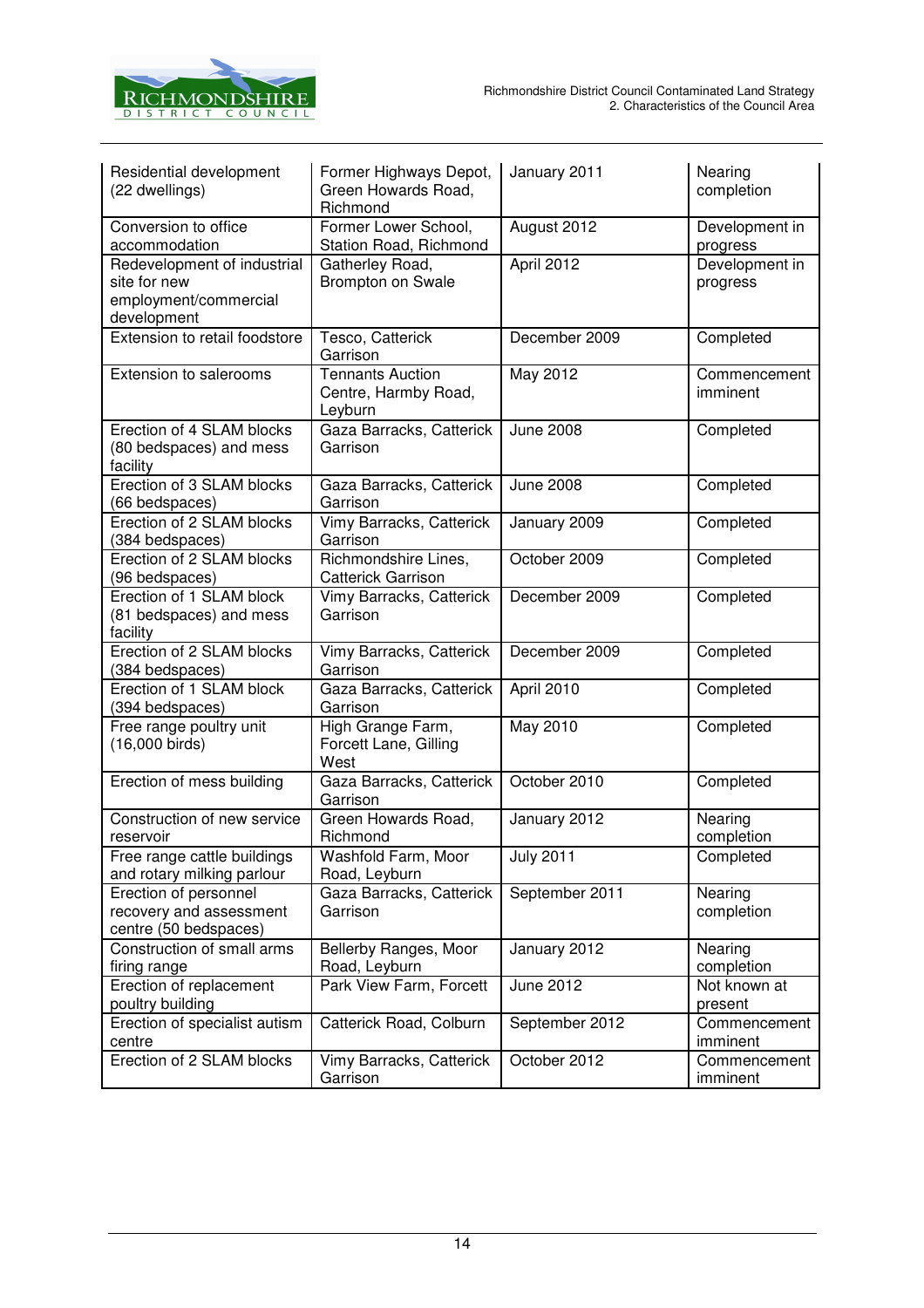

# **3. STRATEGY AIMS AND OBJECTIVES**

The aims of this strategy are:

- 1. To comply with legislation relevant to contaminated land;
- 2. To ensure a strategic approach is used for dealing with contaminated land;
- 3. To ensure that the RDC strategic inspection priorities are taken into account (see below);
- 4. To ensure that the remediation of contaminated land is appropriate, practicable, durable and effective;
- 5. To ensure, wherever possible, that the polluter pays for the cost of remediation;

## **3.1 Objectives of the Strategy**

The objectives that will help RDC achieve the aims of the strategy are:

#### **Objective 1 (Aim 1 – To comply with legislation relevant to contaminated land)**

- To implement the primary legislation Part 2A Environmental Protection Act 1990;
- To use the Contaminated Land Regulations to deal with special sites, remediation notices, rights of entry compensation, appeals procedures, content of public registers;
- To follow the statutory guidance in relation to the definition, identification and remediation of contaminated land, all matters relating to liability for remediation, and recovery of costs of remediation and relief from hardship.

#### **Objective 2 (Aim 2 – To ensure a strategic approach is used for dealing with contaminated land)**

- To identify land which merits detailed inspection in a rational, ordered and efficient manner;
- To identify the most pressing and serious problems first;
- To concentrate resources on areas where contaminated land is most likely to be found.

#### **Objective 3 (Aim 3 – To ensure that the strategic inspection priorities are taken into account)**

• To consider RDC strategic priorities when dealing with contaminated land, namely:

| Priority 1: | To protect human health                      |
|-------------|----------------------------------------------|
| Priority 2: | To protect controlled waters                 |
| Priority 3: | To protect designated ecosystems             |
| Priority 4: | To protect crops and animals                 |
| Priority 5: | To prevent damage to buildings and monuments |

#### **Objective 4 (Aim 4 – To ensure that the remediation of contaminated land is appropriate, practicable, durable and effective)**

- To assess land contamination against current UK standards and to use information that is scientifically based, authoritative, relevant and appropriate.
- To consider the costs involved and the seriousness of harm or pollution of controlled waters;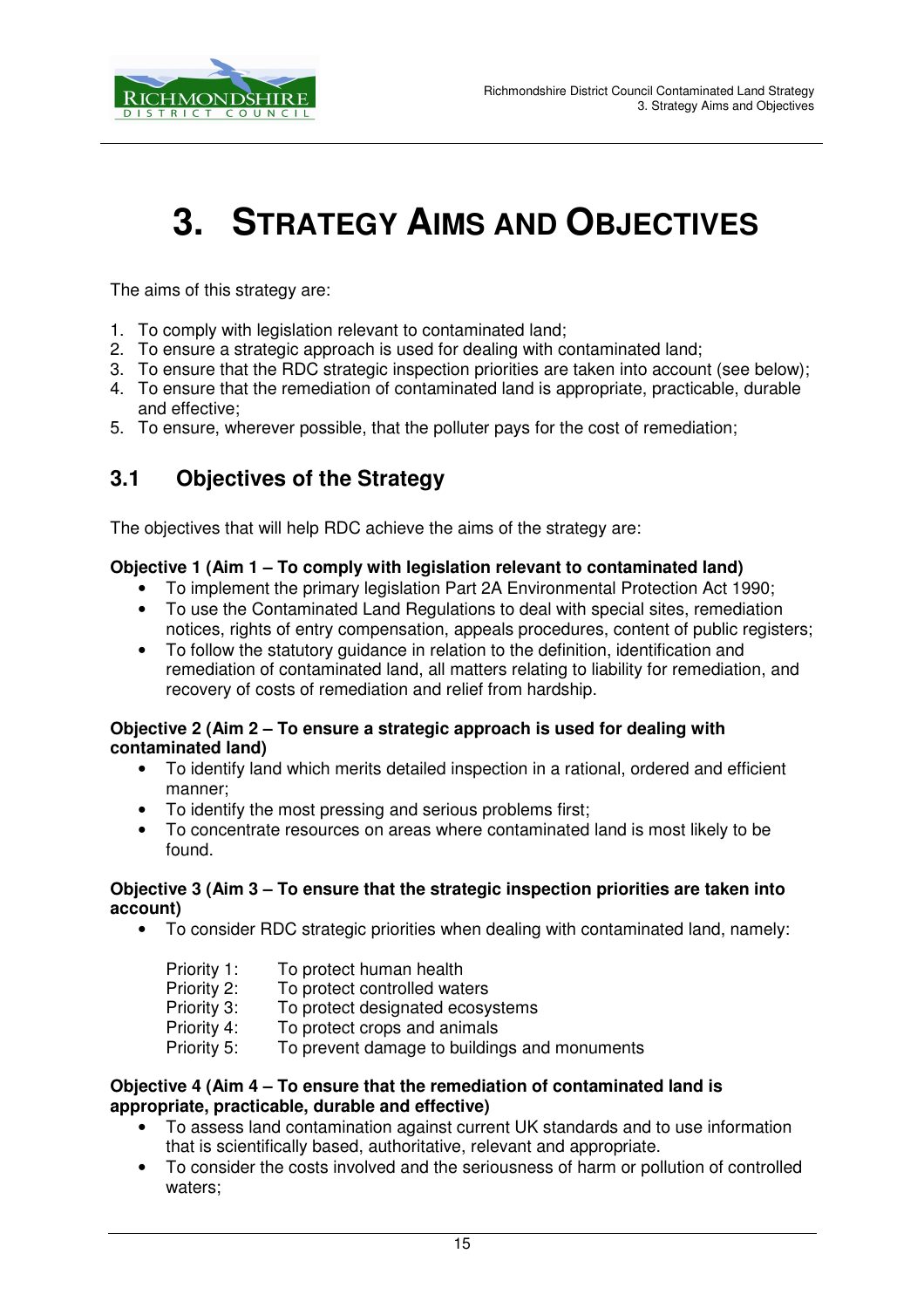

- To ensure that the best practicable techniques are used for the remediation;
- To consider the technical, site, time and regulatory constraints of remediation.

#### **Objective 5 (Aim 5 – To ensure, wherever possible, that the polluter pays for the cost of remediation)**

- To identify and attribute responsibility to the appropriate liability group and responsible persons;
- To seek to recover the costs of remediation from the responsible persons.

## **3.2 Milestones**

The original contaminated land strategy included a number of specific targets in relation to the development and implementation of the strategy and for review purposes. These can be summarised as follows:

| <b>Action</b>                                                                      | Date(s)                                                              | <b>Progress</b> |
|------------------------------------------------------------------------------------|----------------------------------------------------------------------|-----------------|
| Entry on GIS and CLARE systems of all                                              | <b>March 2005</b>                                                    | Partially       |
| remaining existing data regarding potentially<br>contaminated sites                |                                                                      | Achieved        |
| Preliminary risk assessment and initial site<br>prioritisation                     | Dec 2005                                                             | <b>Started</b>  |
| Site walkover inspections                                                          | Dec 2006                                                             | Started         |
| Re-appraisal and scoping of detailed<br>investigations                             | April 2007                                                           | To be done      |
| Completion of site investigations and risk<br>assessment on Priority 1 and 2 sites | As required and as budget<br>allows with current aim for<br>End 2010 | To be done      |
| Monitoring progress of strategy and review<br>of achievement of milestones         | Annual                                                               | To be done      |

#### *Table 3.1: Summary of annual site investigation work*

There have been several barriers to progression with these original actions, primarily due to a reduction in staffing levels, competing service priorities and lack of budgetary resources.

RDC carried out approximately 120 desk studies and site walkovers during 2006 and 2007. Since then no further work was carried out until 2010.

The 2011/2012 target for RDC was 25 inspections. In the RDC area 14 inspections were carried out.

The current aim for future years is to continue with the 25 inspections per year in order to help achieve the overall aims and objectives of the strategy.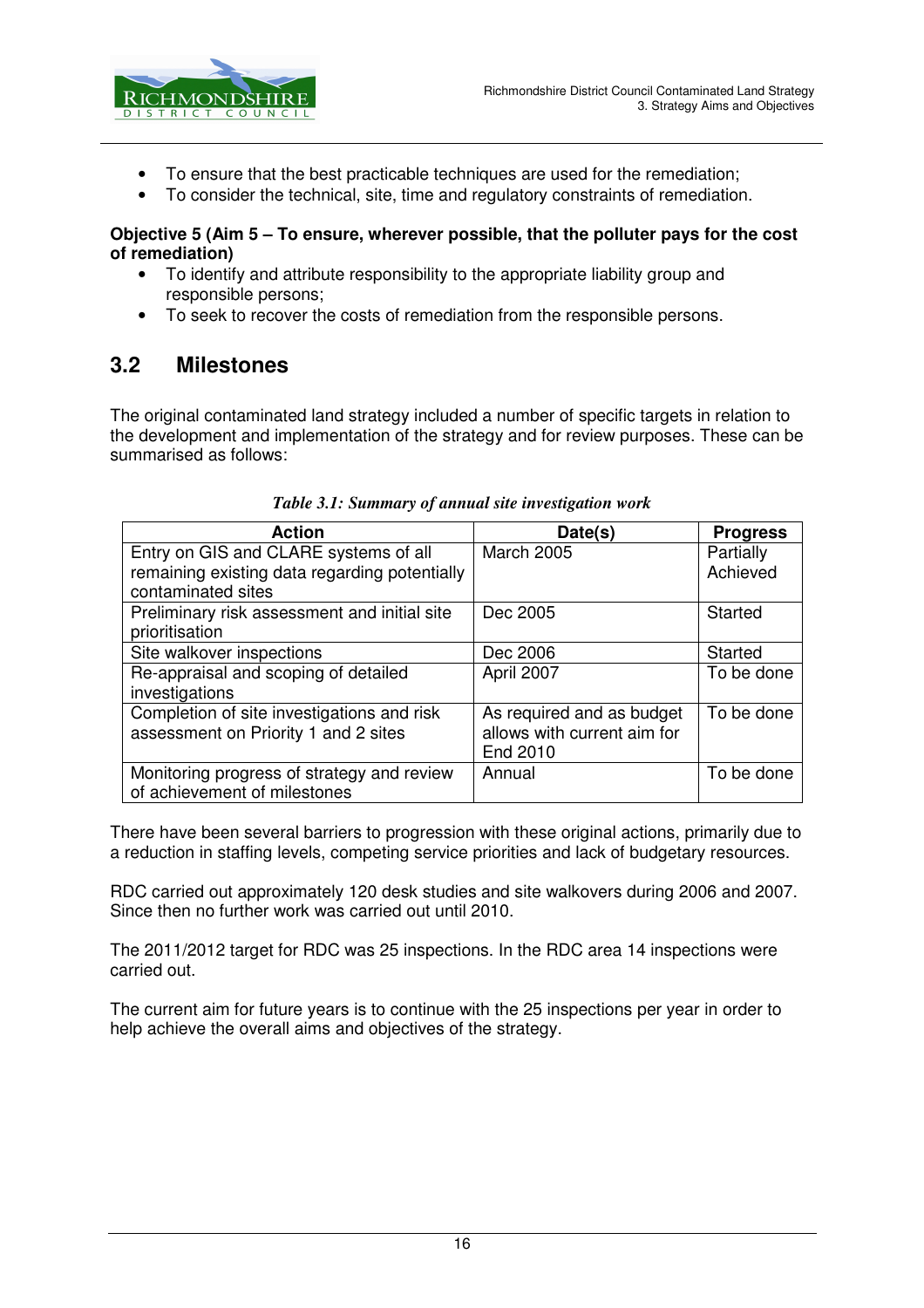

# **4. PRIORITY ACTIONS AND TIMESCALES**

## **4.1 Priorities**

The current priorities for RDC are:

- Prioritise RDC sites to obtain list for inspections based on highest risk first.
- Cross reference private water supplies registered with the local authority with sites of known historical land use (Landmark data).
- Continue inspecting highest risk sites in RDC in accordance with prioritised list.

### **4.2 Timescales**

The timescales for completing the prioritised activities identified above are as follows:

- Prioritisation of RDC sites The original target for completing this task was the end of March 2013. This was based on the assumption that the historical land use data was similar in number to the historical land use data for the Hambleton District Council area given the similar land area of each district. However, the number of historical land uses in the Richmondshire area has been recorded at over 8000 so therefore an additional six months will be required to complete the prioritisation. Therefore, the revised target is now the end of September 2013.
- Cross reference private water supplies and historical land use data by end March 2013.
- Inspection of sites  $-25$  each year for RDC.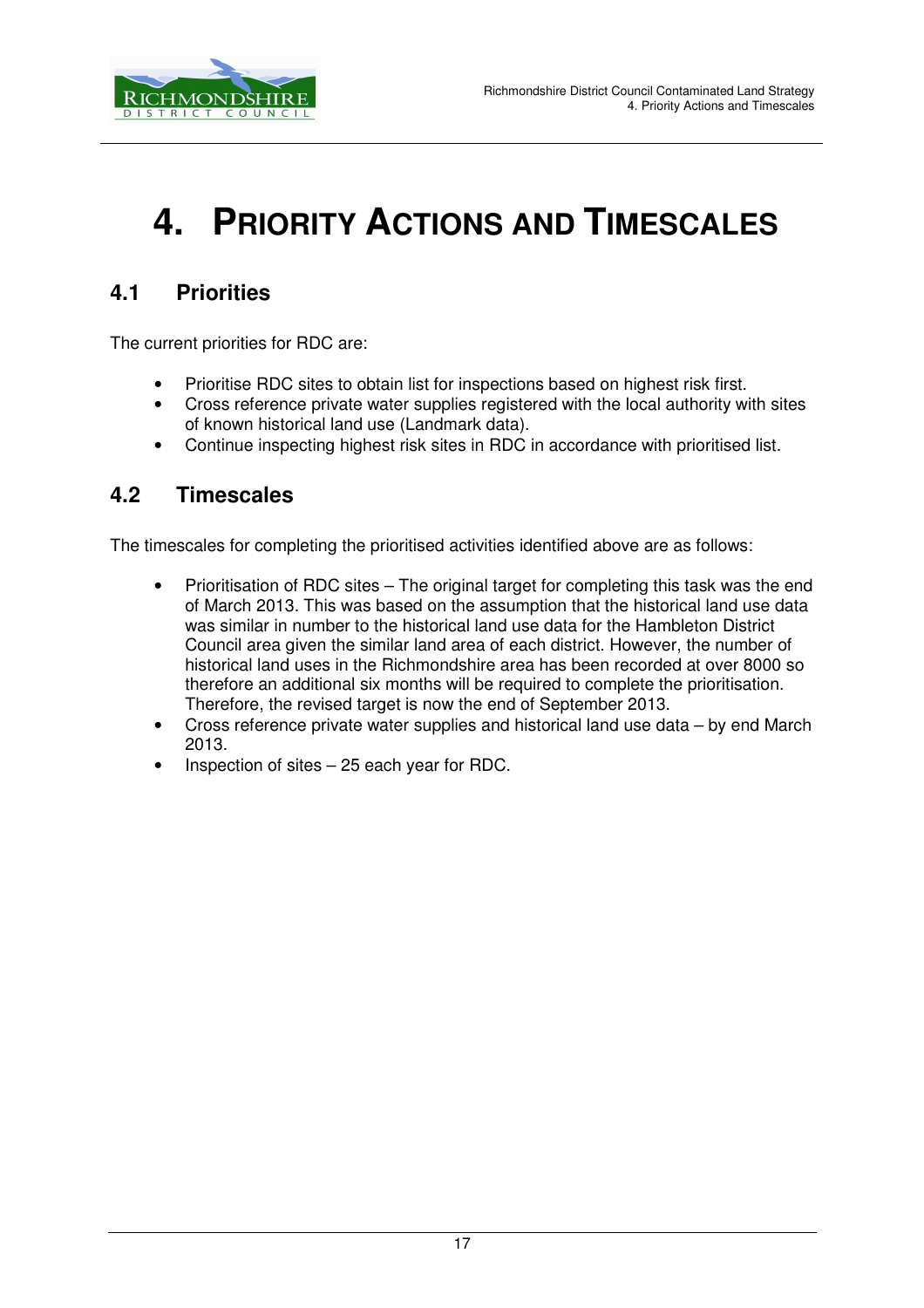

# **5. POLICIES AND PROCEDURES**

There are many different aspects to the contaminated land regime and therefore it is important for RDC to set down certain policies on how they will deal with these numerous and often technically complex matters. The Council must first and foremost take into account the legislation and statutory guidance issued by the Secretary of State when dealing with contaminated land.

However, because the guidance applies across the whole of England the guidance it provides is only general guidance. In these circumstances, the Council must consider its own position and devise policies that are specific to the area.

The following policies and procedures are not intended to replace the statutory guidance or to allow the authority to deviate from what is specified in the regulations, but to provide a clear basis on which decisions can be reached when dealing with matters relating to contaminated land. These matters can often be complex, contentious and politically sensitive and therefore clarity, unambiguity and transparency are essential.

### **5.1 Internal Management Arrangements for the Inspection and Identification**

#### **5.1.1 Orphan sites**

The term 'orphan site' is taken from the statutory guidance and means any site where a significant contaminant linkage has been identified but where there are no members of a liability group to pay for the cost of remediation. In cases such as this the cost of remediation falls to the local authority.

In accordance with the aims and objectives of this strategy, RDC will ensure the polluter pays for any remediation, wherever possible. However, it is possible that all members of a liability group may be excluded from liability under one of the 'exclusion tests' specified in the statutory guidance. If this happens then the Council may be liable for the costs of remediation.

The cost of remediation of contaminated land varies widely from a few hundred pounds for cases where there is a small volume of material to hundreds of thousands of pounds for large scale remediation. Because of this variance in cost it is not feasible for the Council to set aside a pool of money on the off-chance that a site may become an orphan site. It is not possible to predict when an orphan site may arise or the potential remediation costs required.

Therefore, it is proposed to apply for funding directly from central government when an orphan site arises, rather than making budgetary provision on an annual basis. Applications will be made to the Contaminated Land Capital Projects Programme once the costs of a remediation scheme are known.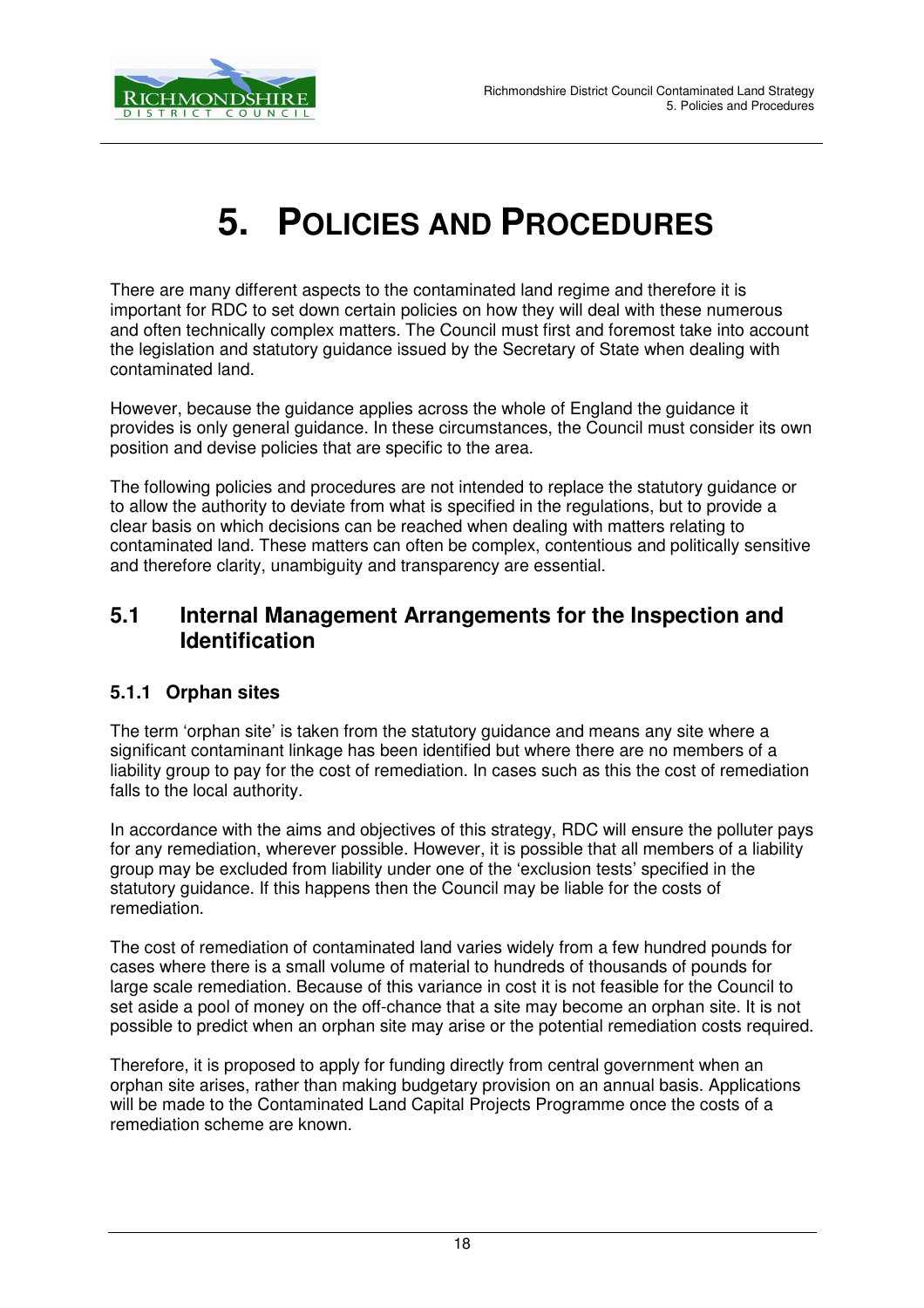

### **5.1.2 Urgent Sites**

The risks from contaminated land are generally taken to pose a threat to human health or the wider environment over a long period of time i.e. chronic health risks. However, there are occasions that require urgent action in order to prevent or minimise harm to one or more sensitive receptors.

If a site poses an unacceptable risk in that there is harm being caused to human health or significant pollution of controlled waters is being caused then the Council will need to investigate immediately rather than following the prioritised inspection list.

RDC will seek the advice of the Health Protection Agency in relation to matters concerning human health, and the Environment Agency in matters relating to controlled waters, before carrying out any remediation.

### **5.1.3 Pollution Incidents**

If the Council is made aware of a pollution incident in relation to controlled waters then the matter will always, in the first instance, be referred to the Environment Agency (EA).

If, after carrying out an investigation, the EA consider the matter falls outside of their remit but within that of the local authority, the Council will take responsibility for the site. The Council will carry out a preliminary risk assessment in order to prioritise the site. The placing in the prioritised list will determine the urgency and therefore the timing of any subsequent inspection under Part 2A.

If the Council is made aware of a pollution incident on land then an initial assessment of available information will be carried out to establish if the matter is one intended to be dealt with by the Environmental Damage Regulations 2009 (EDR).

If the EDR apply then the Council will investigate the matter accordingly and pursue the polluter to ensure that effective remediation is carried out.

If the EDR do not apply then the Council will carry out a preliminary risk assessment in order to prioritise the site. The placing in the prioritised list will determine the urgency and therefore the timing of any subsequent inspection under Part 2A.

### **5.1.4 Hardship**

The Council has no policy specific to financial hardship. In cases when the appropriate person is a Class A person and the owner of the contaminated land then the Council will apply a land charge on the property to which the contaminated land applies. The costs of remediation will then be recovered from the Class A person when the property is sold.

Recovery of costs from Class B persons will be in accordance with the standard debt recovery policies of the Council and may result in County Court or even High Court action.

#### **5.1.5 Voluntary Remediation**

RDC seeks to encourage voluntary remediation whenever possible and in cases where this approach is favoured by a responsible person then the Council will oversee the works to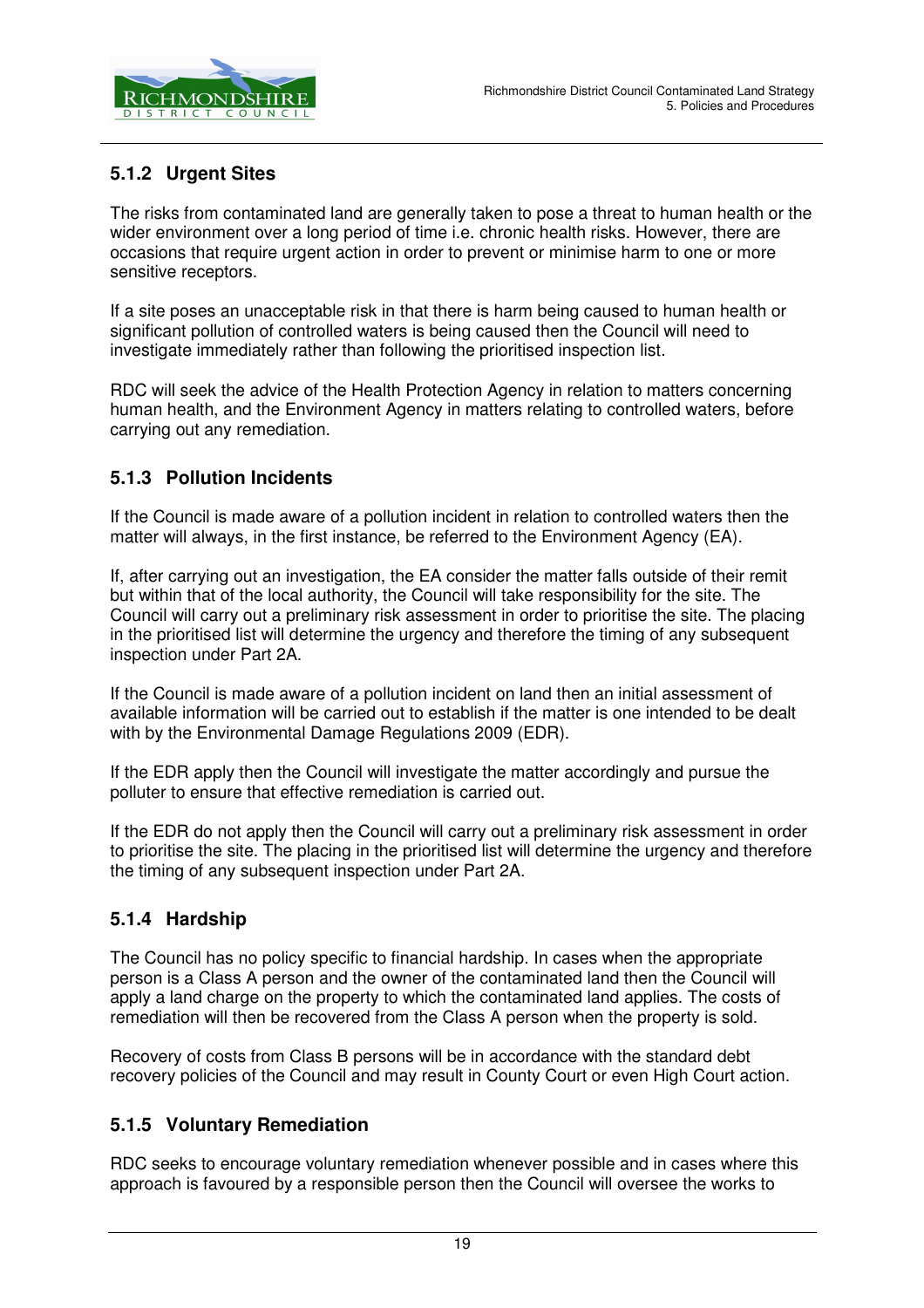

ensure that they are carried out properly by professionally qualified and experienced persons. If the responsible person wants to remediate land voluntarily then the Council will not necessarily make a formal determination, provided the remediation happens to an appropriate standard and timescale. If the responsible person fails to carry out the remediation as agreed then the Council may make a determination at any time.

#### **5.1.6 Special Sites**

Part 2A provides for certain land that meets the definition of contaminated land to be designated as a Special Site, if it meets one of a number of categories of land prescribed in the Contaminated Land (England) Regulations 2006.

In cases where RDC believe that land, if found to be contaminated land, would subsequently be a Special Site, we will ask the Environment Agency (EA) to carry out a site inspection on our behalf, prior to determination of that land as contaminated land. However, the responsibility for formal determination of any land as contaminated land remains with the Council

Once land has been determined to be contaminated land, and where the EA and Council agree (or the Secretary of State decides) that the land is also a Special Site, the EA will take over the role of enforcing authority from the Council.

Remediation of the site may include further investigation and assessment, action to remedy the unacceptable risks identified or monitoring. The EA is responsible for maintaining a public register of regulatory action for Special Sites.

#### **5.1.7 Harm to Receptors**

The statutory guidance specifies different levels of harm to different receptors at which land is to be designated as contaminated land. The strategy lists the RDC priorities under Objective 3 (page 15), which correspond to the receptors listed in the Statutory Guidance.

#### 5.1.7.1 Human Health

The Council will treat each site on a case-by-case basis as the factors which determine what constitutes 'significant harm', such as contaminant, soil type, soil properties, pH, land use etc., will be different for each site.

The Council will also liaise with the HPA for advice on any approach taken in deciding on what is significant or not significant.

#### 5.1.7.2 Controlled Waters

The Council will seek the advice of the Environment Agency in these cases as they have the necessary expertise in this subject.

#### 5.1.7.3 Ecological Receptors

The Council will always seek the advice of Natural England and the North Yorkshire County Council Ecologist in these cases. The Council will also consult species and/or habitat specific experts should this be necessary.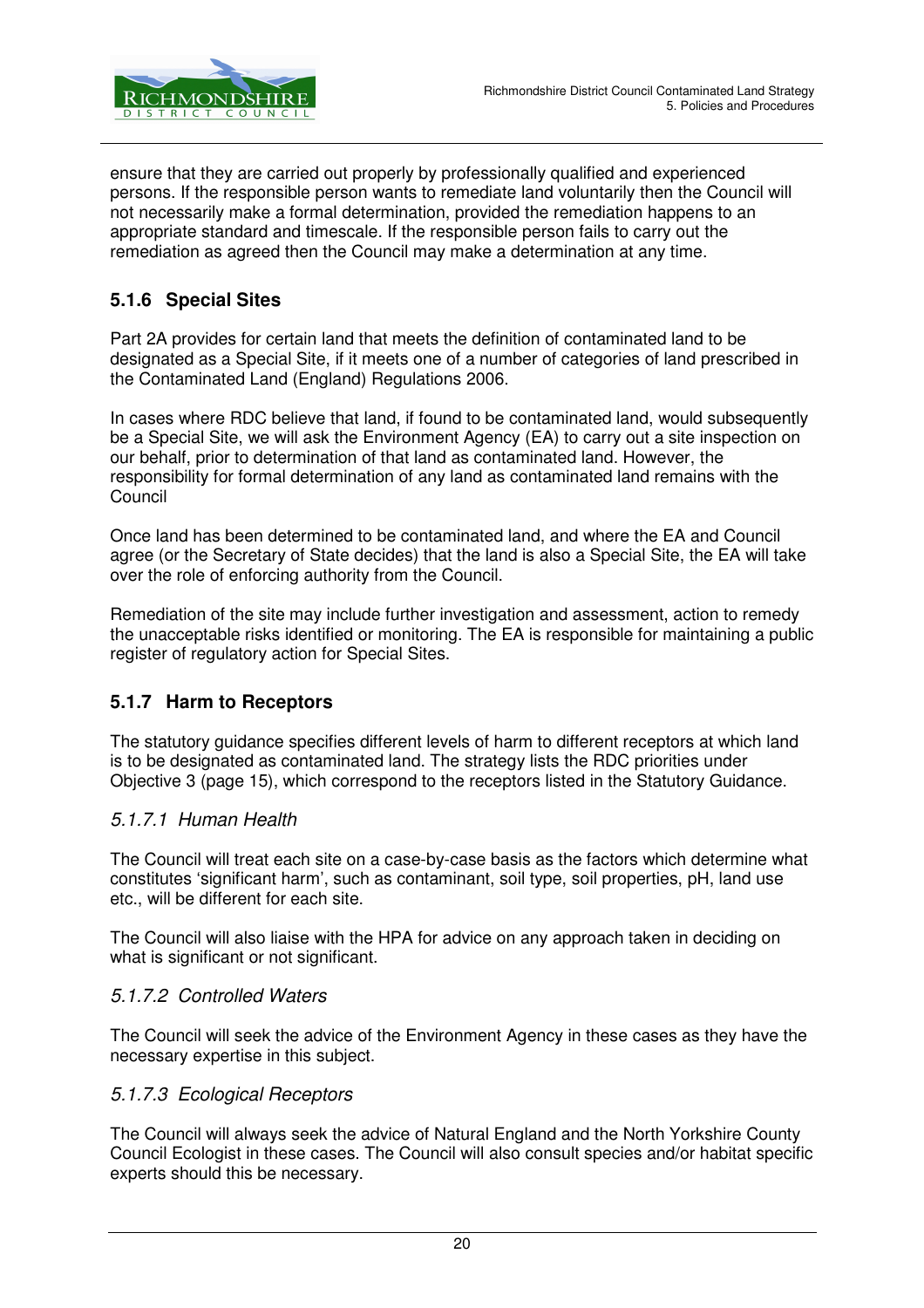

### 5.1.7.4 Property (Animals, Crops etc.)

The Council will liaise with and take advice from the Food Standards Agency (FSA), Defra or other specialist if there is any possibility of harm to receptors in this category, or if there is any possibility of harm to the food chain where humans will ultimately be the receptor.

#### 5.1.7.5 Property (Buildings)

The Council will liaise with and take advice from the North Yorkshire Building Control Partnership on risks to general buildings. In cases where the building is a Listed Building, Scheduled Ancient Monument or other designated site, then the Council will seek the advice of its own Conservation Officer, NYCC, Natural England or any other specialist individual or organisation deemed competent by the Council.

## **5.2 Local Authority interests in land**

The RDC Land Asset Register, as shown on the Council's GIS, shows 362 recorded entries of land and property owned by RDC.

This information has been cross-referenced with the Landmark historical land use data to see which properties coincide with sites of potential contamination. The results show there are 65 of these sites in the RDC area that coincide with historical land use sites.

The sites in which RDC have an interest will not be inspected as a priority before other sites in the district that could pose a more serious risk to human health or other receptor. However, they will be assessed to see if the current occupiers need to be informed of the historical land use and whether the use of the land is likely to create contaminant linkages.

A list of sites that coincide with Landmark historical land use data is presented in Appendix 5.

## **5.3 Information Collection**

Information on historical land use in the RDC area was originally compiled in-house by manually assessing modern day mapping for references to former land use. This method generated a list containing approximately 1000 sites.

Whilst accepted at the time as a starting point there were potential flaws in this method of data collection as many historic land uses have not been transcribed onto modern mapping which would have resulted in large numbers of sites being missed and an under-estimation of the total number of sites of concern.

Landmark historical land use data was purchased for the RDC area in 2012 and there are over 8200 historical land uses requiring inspection under Part 2A.

#### **5.3.1 Future Site Identification**

The Council is confident that all the sites with a potentially contaminating historical land use have been identified however there is always the possibility of sites arising of which the Council is not aware. In these circumstances information from members of the public or other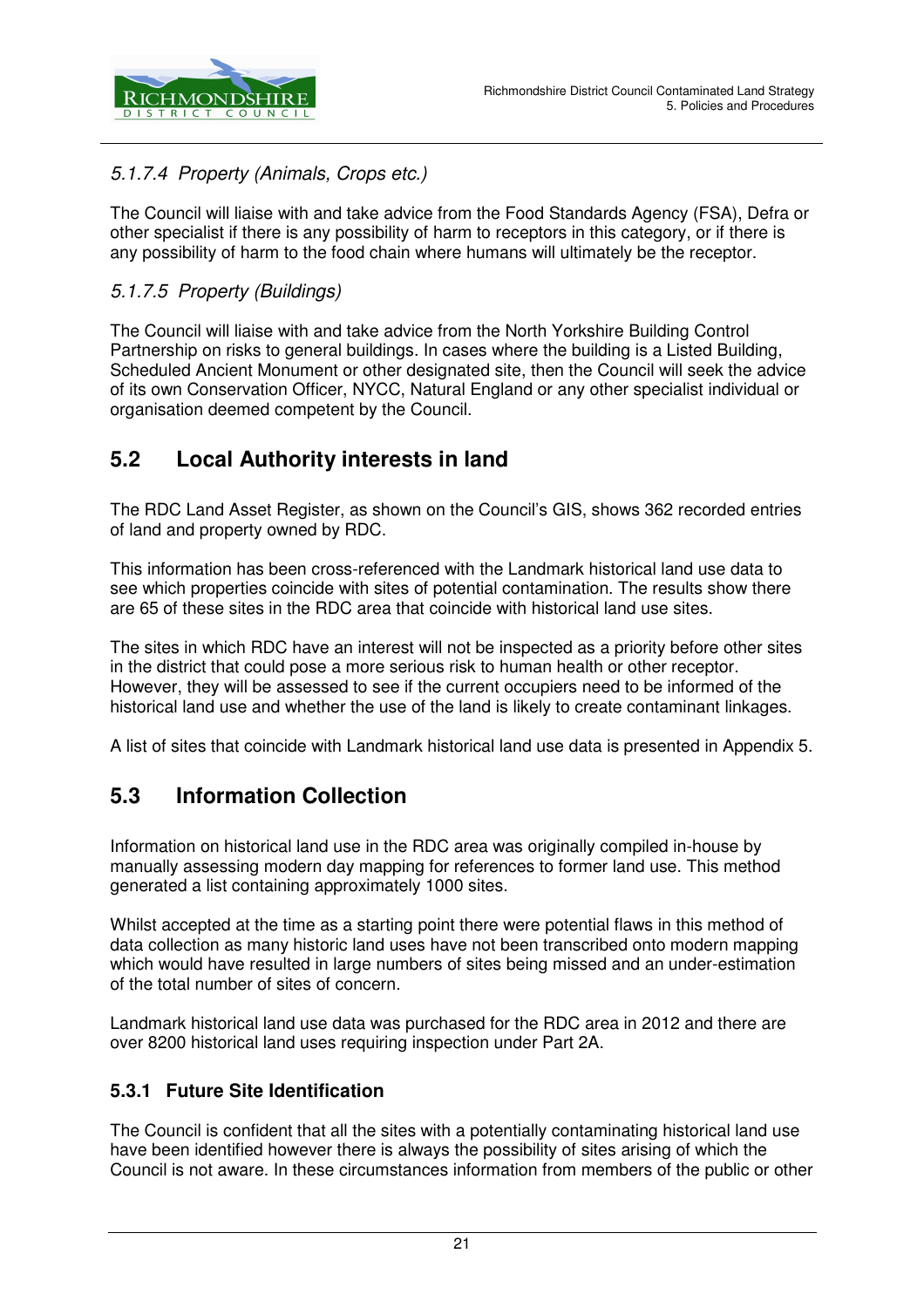

bodies would be the most likely source of information. New information may arise following pollution incidents and these will be dealt with at the time and prioritised accordingly.

## **5.4 Information and Complaints**

Information received from third parties concerning potentially contaminated sites or possible harm or significant pollution of controlled waters will be recorded on the RDC Idox Uni-form system and where necessary further investigation will be undertaken.

Complaints received by the Environmental Health Service in respect of contaminated land will be dealt with following the existing complaint procedure.

Any person making a complaint regarding a contaminated land site will be asked to supply their name, address and evidence of contamination or reasons for suspecting contamination. All details will be kept confidential as far as practicable.

Information received from an anonymous source regarding any site must be thoroughly evaluated before investigation, as information received anonymously cannot be treated with the same level of confidence as information received from a named source.

## **5.5 Information Evaluation**

#### **5.5.1 Site Prioritisation**

The prioritisation of RDC historical land uses started in October 2012. Approximately one third of these sites had been prioritised by the end of February 2013 and it is anticipated that the remainder of the sites will be completed by end of September 2013.

#### **5.5.2 Site Assessments**

Site assessments of potentially contaminated land can be complex and therefore it is crucial to follow a defined series of steps with decisions that are clear, unambiguous and transparent.

The Environment Agency has published a guidance document entitled "Model Procedures for the Management of Land Contamination", CLR 11, which was developed to provide the technical framework for applying a risk management process when dealing with land affected by contamination. The process involves identifying, making decisions on, and taking appropriate action to deal with, land contamination in a way that is consistent with government policies and legislation within the UK.

The basic risk management process in the Model Procedures has three main components:

- Risk assessment establishing whether unacceptable risks exist and, if so, what further action needs to be taken in relation to the site;
- Options appraisal evaluating feasible remediation options and determining the most appropriate remediation strategy for the site;
- Implementation carrying out the remediation strategy and demonstrating that it is, and will continue to be, effective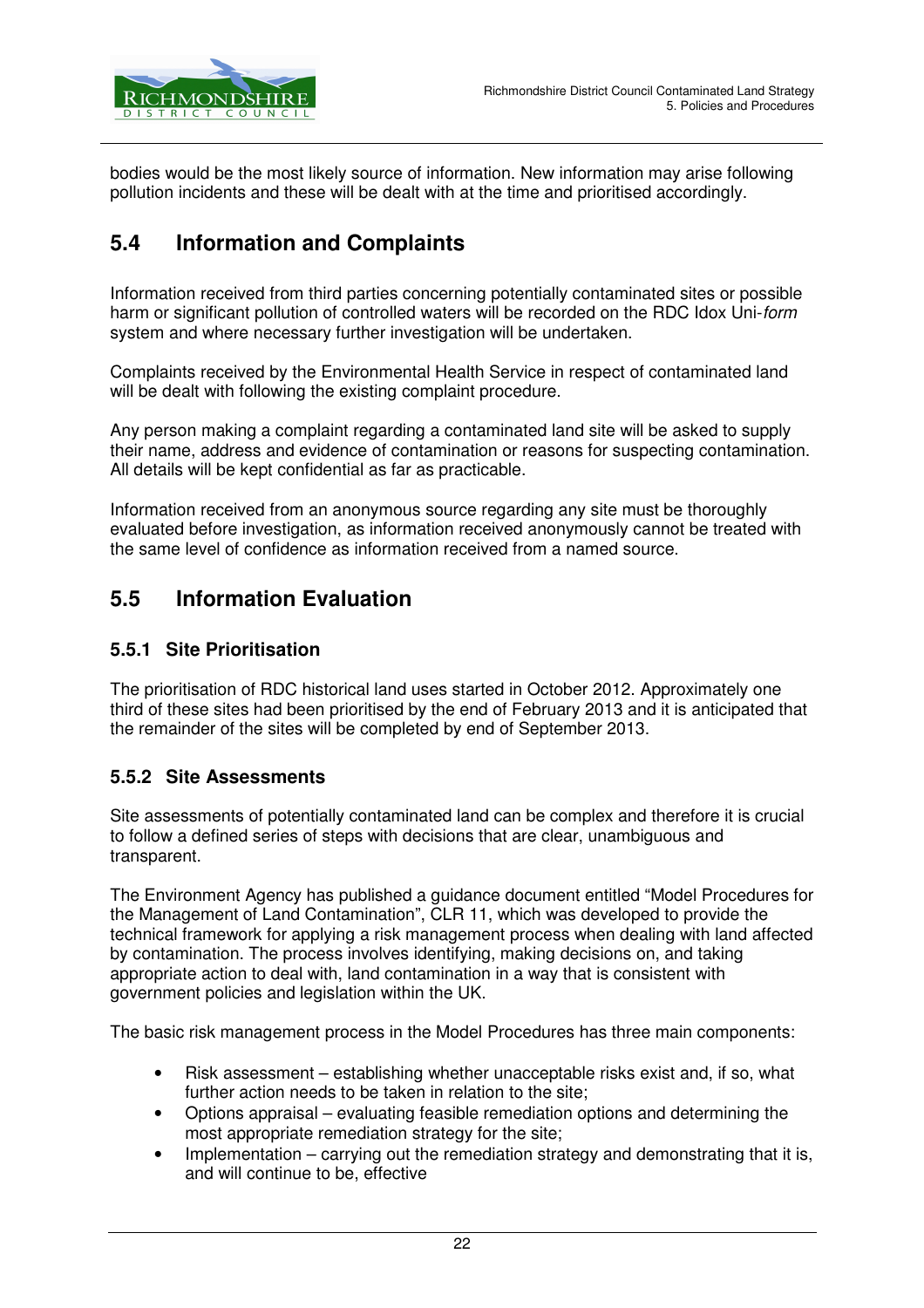

This approach can be, and will be, used for the following categories of receptor and by using supporting guidance and documentation specific to each receptor.

#### 5.5.2.1 Human Health

For evaluating a significant risk of significant harm to human health, the Council will compare any site specific information against published standards relevant to the UK.

The primary guidance document is the Environment Agency's Contaminated Land Exposure Assessment (CLEA) guidance. The Council will use this guidance to assess the risk of contaminated land to human health. Soil Guideline Values (SGVs) for various contaminants have been published and these will be used as part of the assessment.

In cases where there are contaminants for which no SGV has been published, the Council will use other, scientifically based and authoritative Generic Assessment Criteria (GAC) such as that published by the Chartered Institute of Environmental Health/Land Quality Management (CIEH/LQM). Each contaminant will be assessed on a site by site basis and if necessary site specific modelling will be carried out.

#### 5.5.2.2 Controlled Waters

For pollution of controlled waters the Council will make a judgment of whether there is a significant pollutant linkage where controlled waters form the receptor. This will be carried out by a preliminary risk assessment, site visit and, if required, limited sampling. The Council will adhere to the EA document "Environment Agency Technical Advice to Third Parties on Pollution of Controlled Waters for Part 2A of the Environmental Protection Act 1990, No 07/02. EA, 2002."

If a contaminant linkage is identified the Council will request the Environment Agency to carry out further work on the Council's behalf.

At the initial sampling stage, results from sampling will initially be compared to the water quality regulations. If there are exceedances then a further site specific assessment will be carried out using the EA document "Methodology for the derivation of remedial targets for soil and groundwater to protect Water Resources." The Council will continue to seek further advice from the EA during this assessment.

#### 5.5.2.3 Ecological Receptors

The Council will assess risks to ecological receptors by using the Environment Agency Science report SC070009/SR1 "An ecological risk assessment framework for contaminants in soil."

The Ecological Risk Assessment (ERA) Framework for contaminated soils was developed by the Environment to provide a structured approach for assessing the risks to ecology from chemical contamination in soils that is requirement under Part 2A.

The report sets out a three-tiered risk assessment process that has been designed to:

• establish whether pollutant linkages between the contamination and the designated ecological receptors are likely to exist;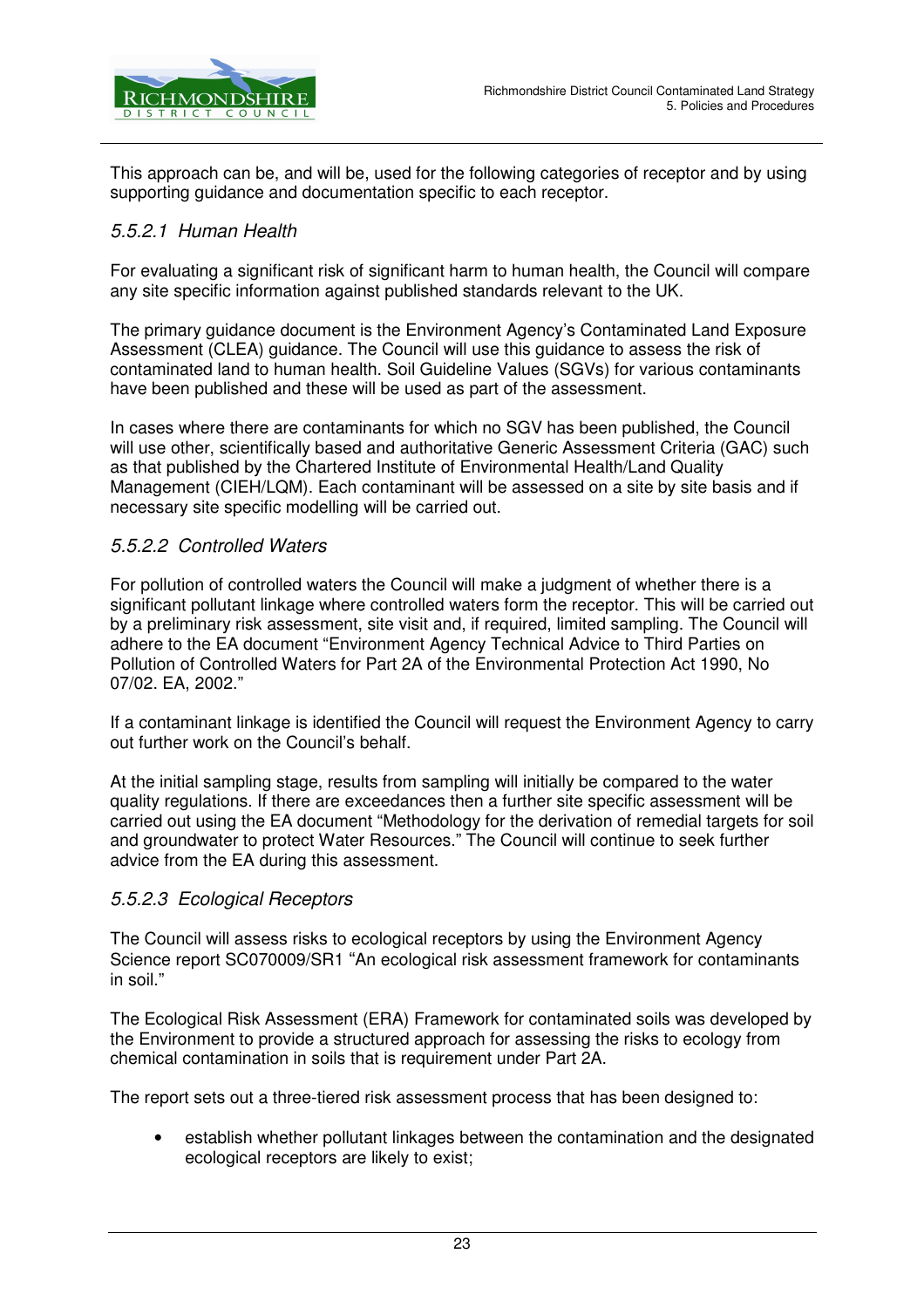

• gather sufficient information for making decisions regarding whether harm to those receptors is, or could, occur.

The Science Report does not provide criteria on which determinations of contaminated land can be made but is intended to structure decision-making and, as such, the Council will always seek the advice of Natural England, the NYCC Ecology Officer or species/habitats specialists.

#### 5.5.2.4 Property (Crops, Animals)

The Council will assess and manage risks to property in the form of crops and animals etc by following the Model Procedures and by seeking advice from the FSA, Defra or other specialist appropriate to the specific receptor.

#### 5.5.2.5 Property (Buildings)

The Council will assess and manage risks to buildings by referring to the following guidance documents published by the Environment Agency:

- Research and Development Technical Report P331 Risks of Contaminated Land to Buildings, Building Materials and Services
- R&D Technical Report P5-035/TR/01 Assessment and Management of Risks to Buildings, Building Materials and Services from Land Contamination.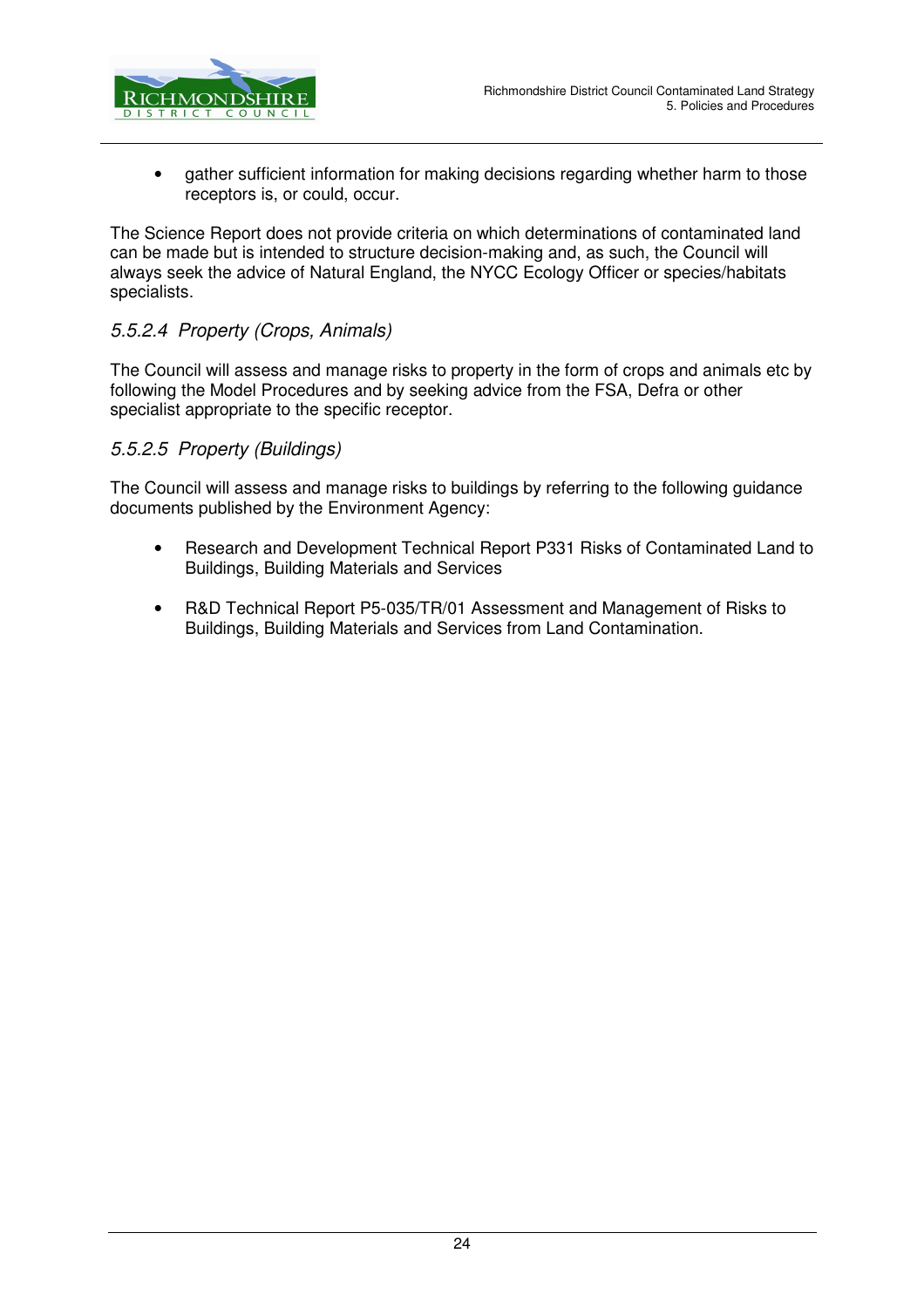

# **6. GENERAL LIAISON AND COMMUNICATION PROCEDURES**

## **6.1 General Liaison and Communication Strategies**

All communications relating to contaminated land will be directed through the Senior Scientific Officer (SSO) in Environmental Health (Scientific Services).

The Council is part of the Yorkshire and Humberside Pollution Advisory Council (YAHPAC) and represent the authority at regular meetings.

Service areas in addition to Scientific Services that will be involved in the inspection process include Economic Development, Development Control Services, and Legal Services.

#### **6.1.1 Information and Complaints**

Information requests and complaints relating to potentially contaminated land are likely to be received from members of the public, businesses or community groups. These will be received and recorded by Environmental Health Technical Support team and will be allocated to the SSO for action.

#### **6.1.2 Internal Management Arrangements for Inspection and Identification**

Within Richmondshire District Council, Scientific Services has responsibility for implementing Part 2A. The SSO is lead officer for contaminated land, reporting to the Lead Environmental Health Officer in the Residential team. The SSO will deal with the day-to-day implementation of the Strategy once it has been approved by elected members.

The SSO will be responsible for serving remediation notices, subject to consultation with the Lead Environmental Health Officer, the Environmental Health Manager and the Legal Adviser.

Elected members will be informed at the earliest opportunity of any plans to designate an area of council-owned land, or land where the Council is the "appropriate" person and may be liable for remediation costs.

Where a site is suspected as being a Special Site, the Environment Agency will be consulted from the commencement of any investigation. Where possible, before authorising or carrying out any land inspection, the SSO will consider whether it would meet any of the descriptions of land to be designated as a Special Site.

#### **6.1.3 Land Searches**

Land Search enquiries containing general questions on contaminated land are currently dealt with by Land Charges. Specific enquiries are forwarded to the SSO for response.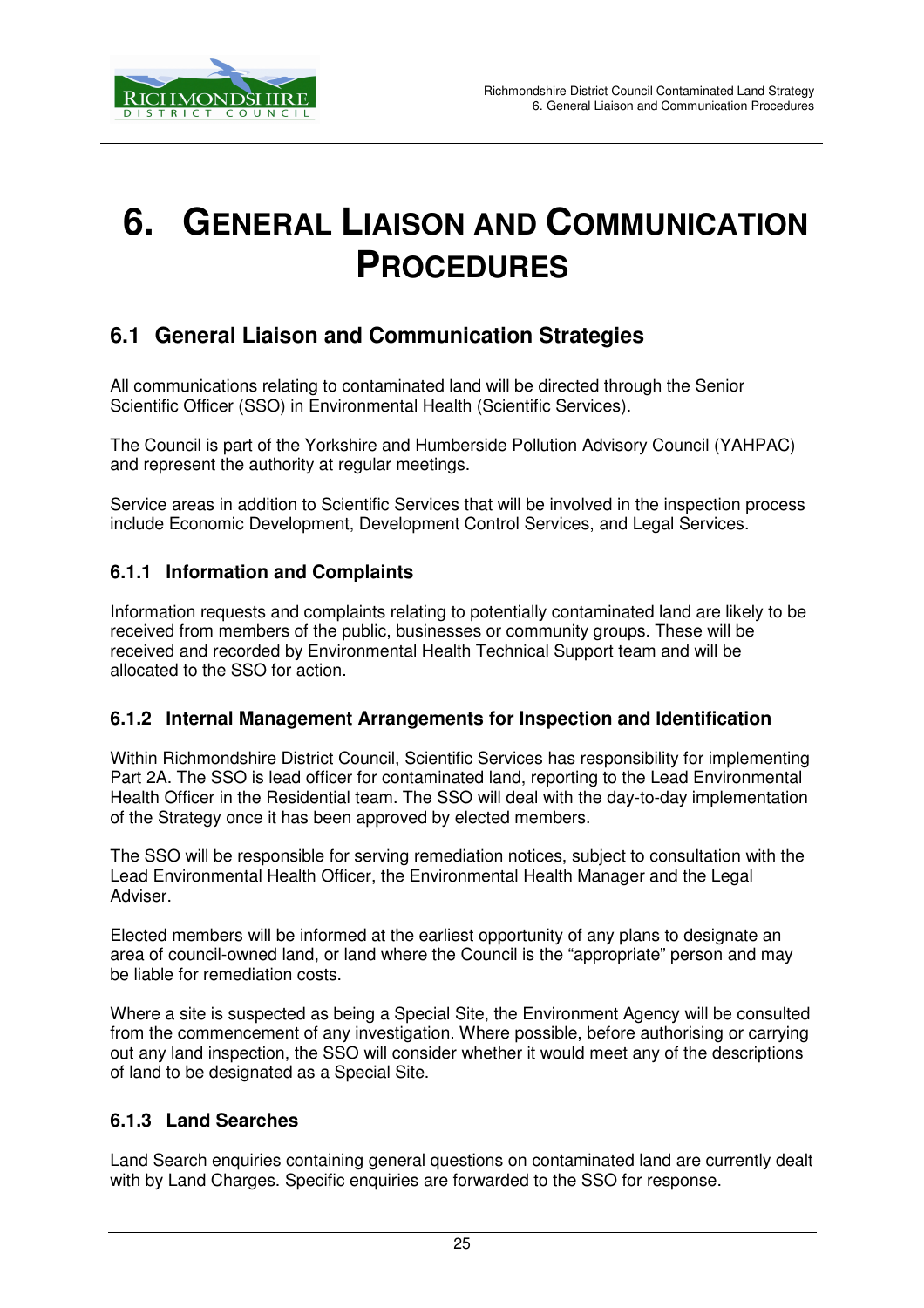

#### **6.1.4 Environmental Searches**

The Council also provides information on potentially contaminated land as part of Environmental Searches which individuals or companies request. The amount of information provided is determined by the needs of the requester and the level of fee applicable to the search.

#### **6.1.5 Communication Strategy**

The Council's latest Community Engagement Strategy ran from 2009 to 2012 so is currently out of date. A new Strategy is being re-written and will be available in the near future. All communications with the public and other organisations in respect of implementing the Contaminated Land Strategy and dealing with contaminated land issues will be in accordance with the corporate standards for community engagement.

#### **6.1.6 Statutory Consultees**

The collection of data on potentially contaminated land will require a high degree of liaison/consultation with both internal and external bodies. The statutory organisations to be approached are:

- Environment Agency
- Department for Environment, Food and Rural Affairs
- Natural England
- English Heritage
- Food Standards Agency
- North Yorkshire County Council
- Health Protection Agency

The Council's main consultee will be the Environment Agency through their role as advisor on contaminated land issues. Working contacts have already been established with the local Environment Agency officers. The Environment Agency and the Local Government Association has compiled a memorandum of understanding that describes how information will be exchanged. The Council will therefore exchange information with the Environment Agency following the guidelines agreed by this national forum.

Actions carried out under Part 2A, which may affect nature conservation interests including protected species, must be carried out with regard to existing relevant statutory legislation and guidance.

#### **6.1.7 Transboundary Liaison between Authorities**

YAHPAC provides an existing mechanism for ensuring cross-boundary liaison between authorities on contaminated land issues. It has been recognised, however, that a formal notification procedure is needed to deal with site-specific issues. Therefore, the following will be adopted.

If an authority suspects any transboundary linkage may exist then it will notify the appropriate neighbouring authorities within ten working days. If the authority considers that urgent action may be required then this notification should take place immediately.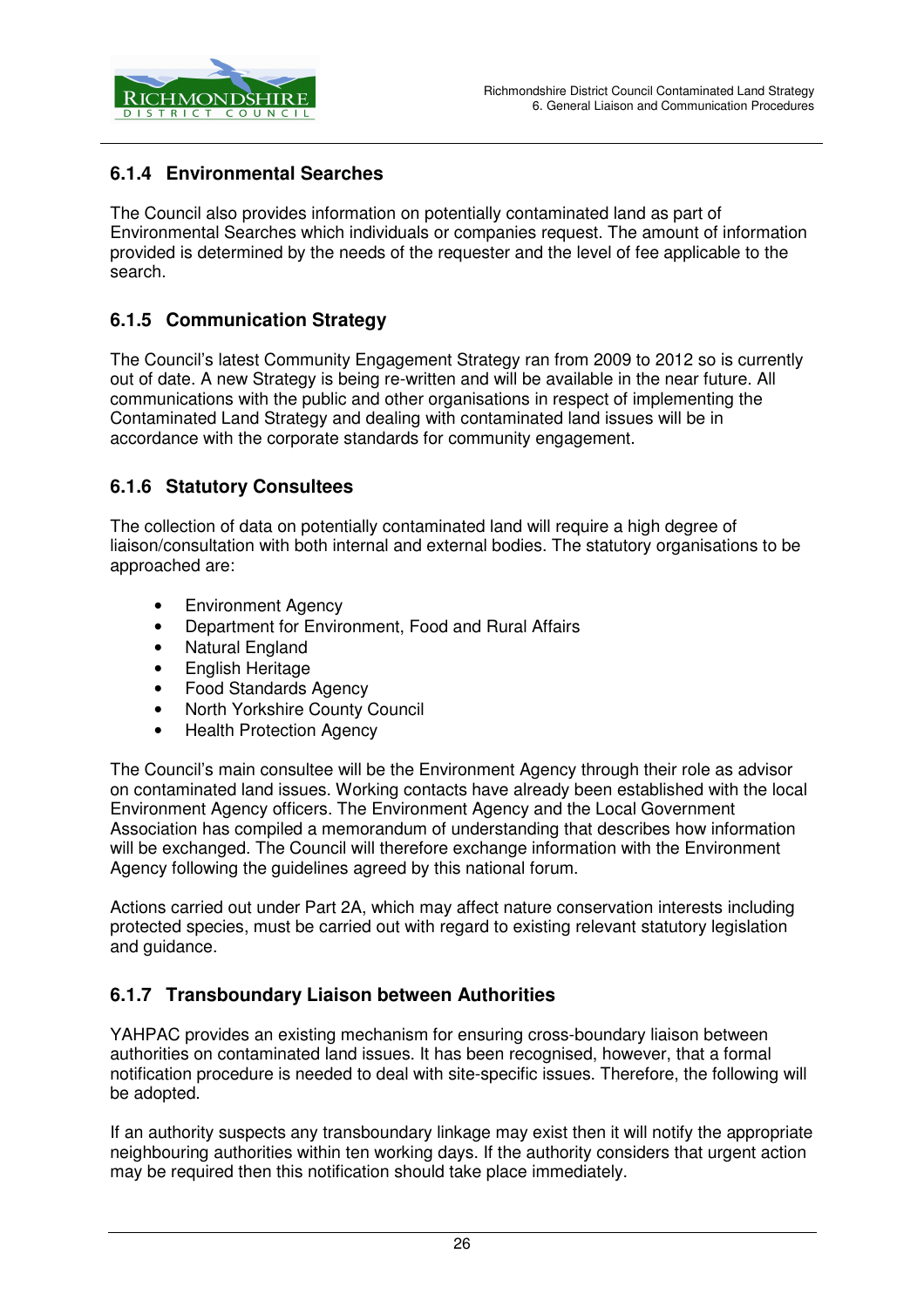

The two authorities will agree an action plan identifying each authority's role in determining the status of the land and associated issues. The enforcing authority will be the authority in whose area the source is situated.

#### **6.1.8 Owners, Occupiers and Other Interested Parties**

The Council's approach to regulatory duties is generally to seek voluntary action before taking enforcement action. This is described in the Environmental Health Service's enforcement policy available on the Council website. It is intended to maintain this approach for issues of land contamination. This recognises the fact that in many cases, more effective remediation can be achieved by agreement rather than by enforcement.

#### **6.1.9 The Wider Community**

The SSO and the Council will at all times endeavour to communicate the risk of harm to human health or the environment. The Council recognises that residents or interested persons adjacent to a potentially contaminated site may have a variety of concerns prior to any investigation work. The Council will regularly consult and liaise with occupiers and owners, offering free advice and guidance where possible.

In the early stages of a site investigation the Council may not be in a position to quantify the risk. Where this is the case, the Council will aim to issue a preliminary risk assessment as soon as possible. Where further intrusive investigations are required the ward councillors for the area in which the site resides will be notified. Consultation with the Director of Leisure and Health will be carried out where investigations requiring new budgetary requirements may be required.

The Council already has several communication practices which may be used for providing information on issues associated with contaminated land. These include:

- The Press Office
- Ward and Town/Parish Council conferences
- Public meetings
- Area Committees
- Council website

The Council recognises that communicating with large national landowners or large organisations will need to take into account that these landowners may have funding problems and higher priorities in terms of contaminated sites that need remediation. It is the aim of the Council to work with representatives from such organisations to ensure that a suitable timescale is agreed, taking into account the risk to receptors from the contaminated land in question.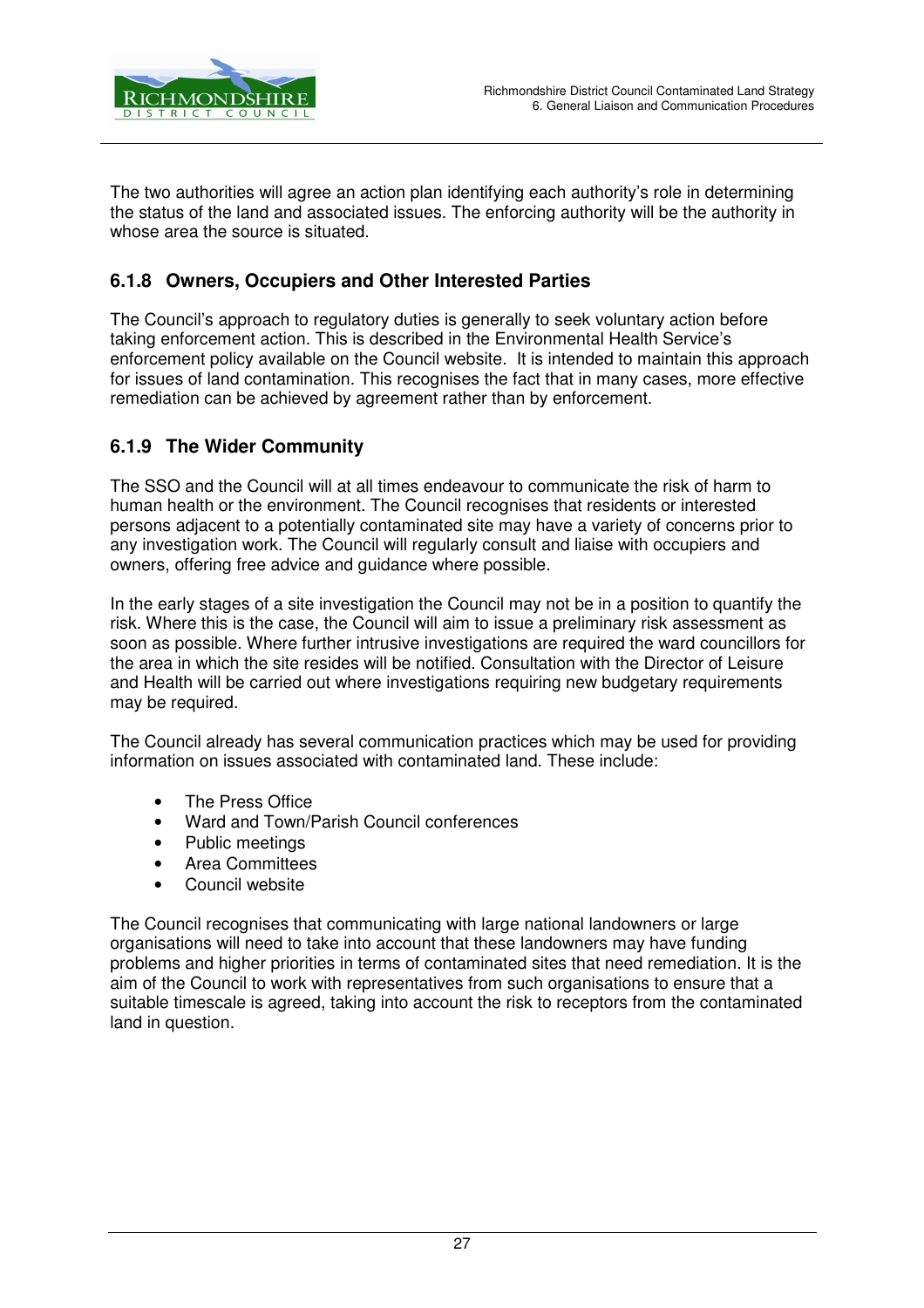

# **7. PROGRAMME FOR INSPECTION**

## **7.1 Prioritisation of Sites**

As part of the Council's previous strategy a list of potentially contaminated sites have been identified and prioritised. The prioritisation assesses the historical land use and considers its proximity to pathways and receptors and rates them for likely risk.

## **7.2 Council priorities for dealing with Contaminated Land:**

- 1. To protect human health
- 2. To protect controlled waters<br>3 To protect designated ecosy
- To protect designated ecosystems
- 4. To prevent damage to property (animals, crops, buildings etc)
- 5. To prevent any further contamination of land (pollution incidents)
- 6. To encourage voluntary remediation
- 7. To encourage re-use of brownfield land to assist economic development

## **7.3 Timetable for site assessment**

A rolling inspection programme of 25 sites per year at RDC has been identified and listed in the Environmental Health service plan. There may be occasions on which it becomes necessary to carry out an inspection in advance of the timetable set out in the strategy. These triggers would include:

- Pollution incidents resulting in land contamination
- Development of Council owned land creating new potential receptors.
- Assistance with proposals for voluntary remediation prior to timetabled inspection
- Identification of local health problems related to possible land contamination.

## **7.4 Arrangements for carrying out detailed inspections**

All phases of inspection will comply with current recognised guidance and good practice. All reasonable precautions will be taken to avoid causing harm to the environment resulting from intrusive investigations.

Before a site can be determined as contaminated the confirmed presence of a significant contaminant linkage must be identified. Specific site inspections will take place in three stages:

- Stage 1: Desk Study
- Stage 2: Site Walkover
- Stage 3: Intrusive Investigation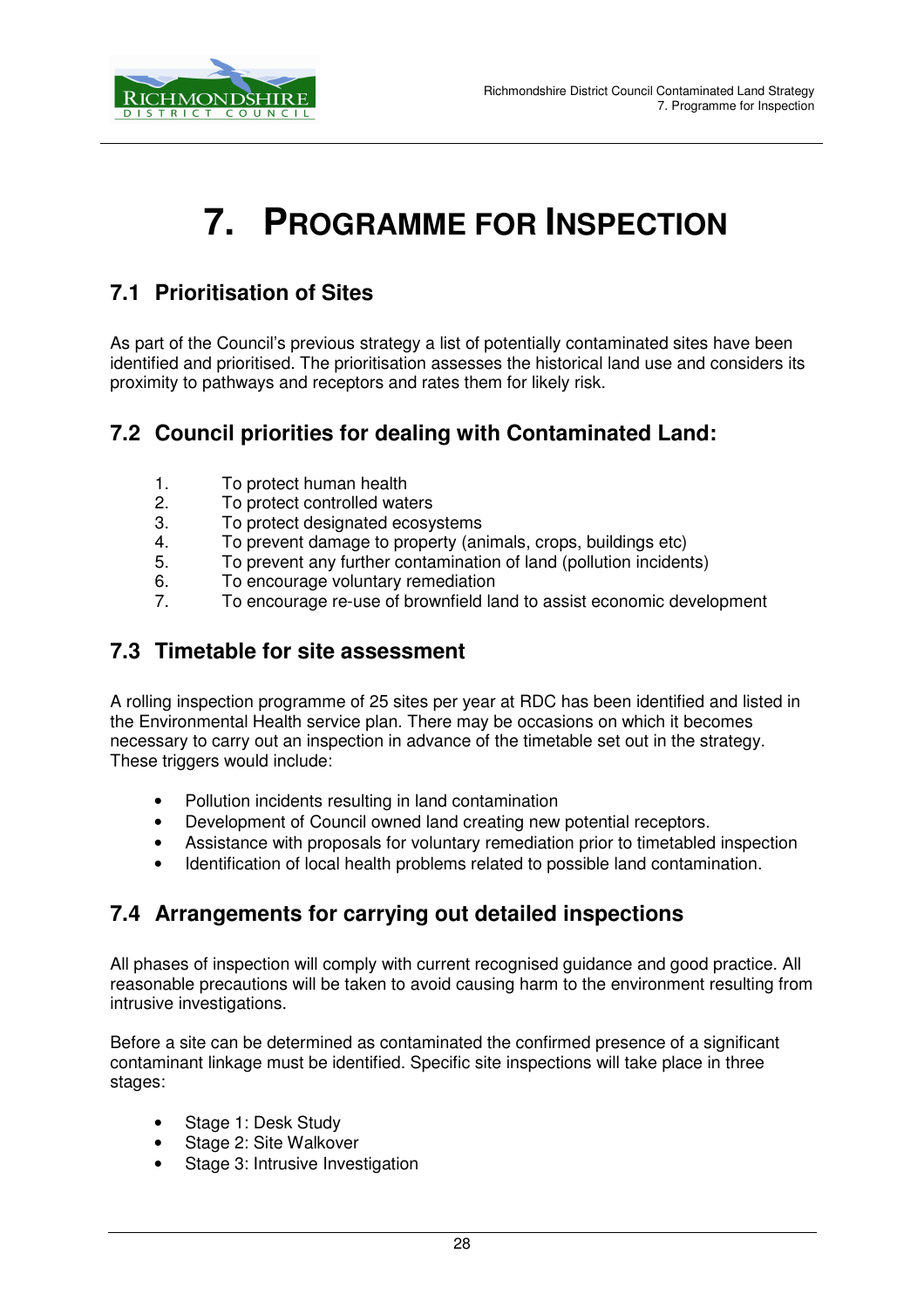

### **7.4.1 Stage 1 - Pre Inspection / Desk Study**

The initial risk assessment phase for sites will be the completion of a desk study which will entail a preliminary risk assessment. The objective of this work is to develop an outline conceptual model and establish whether or not there are any potentially unacceptable risks to the identified receptors, arising from potential contamination at the site.

The main activity at this stage is the collection of information, focusing on the sites' threedimensional characteristics and interaction with the surrounding environment. It identifies all possible receptors, potential contamination and contaminant migration pathways, and shows the possible relationships between them (potential pollutant linkages), taking into account the current and proposed uses of the site. This includes:

- Historic search of all digital mapping information.
- Search of historic information supplied by Landmark Information Group.
- Collection of other information held by the Council, e.g. planning records of previous site investigation.
- Review of information in the former Department of Environment [DOE] Industrial Profiles for the site on possible contaminants on the site.
- Locate and contact the landowner/occupier/appropriate person(s).
- Recording the information collected on Idox Uni-form system.
- Liaison with Environment Agency, Natural England and English Heritage, Defra, FSA, and HPA as necessary.

When carrying out assessments of agricultural and rural land consideration will be given to the DEFRA system of Agricultural Land Classification [ALC] held by the Planning Department.

The results of the Desk study will enable an assessment as to whether further investigation is required to determine whether:

(a) The land is `contaminated land' as defined in the statutory guidance

(b) The land falls within the definition of a `Special Site'

#### **7.4.2 Stage 2 – Site Visit and Visual Inspection.**

Site walkovers will be undertaken to validate information collected during the desk study for example to confirm the present conditions of the site, the surrounding area, identify any differences from historic records, to identify any significant surface features and to collect evidence as necessary.

In practical terms the inspection will involve the following steps:

- Notify the land owner of the intention to carry out the inspection.
- Carry out preliminary site inspection of the site in accordance with written procedures and complete site investigation pro forma.
- Collect visual (photographic) evidence of the current site conditions.
- Carry out limited surface sampling from the site. For example soils, waters, herbage or vapours.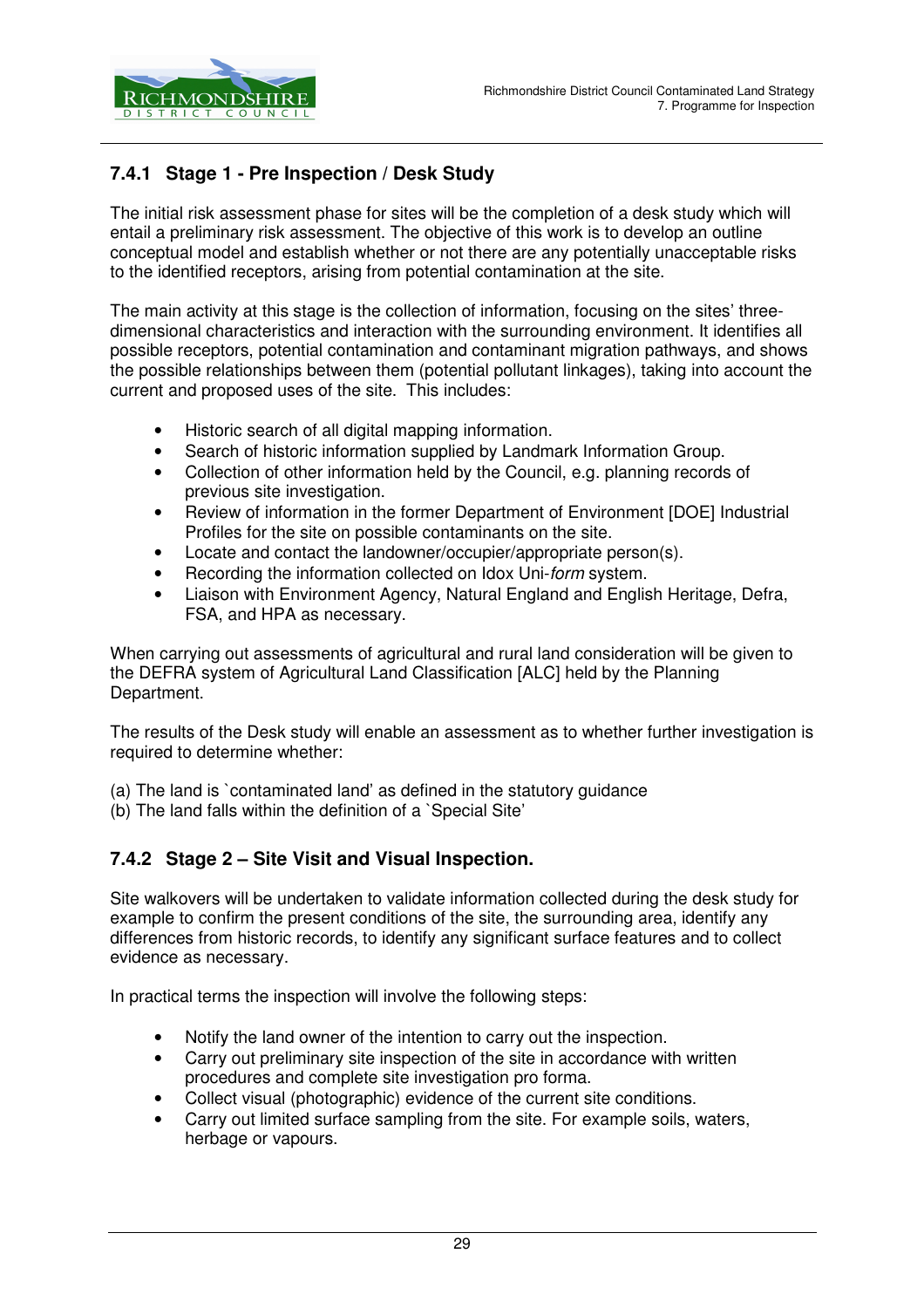

This reconnaissance survey will consider any physical constraints that may affect subsequent intrusive investigations, (e.g. limited access to the site, underground or overhead services, proximity to sensitive uses affecting working hours, etc). Dialogue with local residents may also prove useful as sources of historical knowledge. The results of the inspection will be recorded on the Idox Uni-form database linked to the GIS system.

#### **7.4.3 Stage 3 – Intrusive Investigations**

Following stages 1 and 2 the `Conceptual Site Model' (CSM) will be refined if required. Should the CSM indicate that a contaminant linkage exists on the site an investigation will be undertaken. All stakeholders, including adjacent occupiers having regard to the risk communication strategy, will be notified. If the site is suspected to be a 'special site' liaison will be made with the EA. Liaison as necessary with Natural England [in relation to significant contamination near SSSIs etc (Wildlife and Countryside Act 1981) and English Heritage [in relation to significant contamination on or near archaeological sites.

Due to the detailed nature of the assessment requirements the Council may employ an independent environmental consultant to undertake the intrusive investigations. This enables the Scientific Services team to focus on other project management issues such as communications with other interested parties, and liaising with other Council sections to ensure that the investigations are effectively completed.

Before engaging consultants the Council will consider the following:

- The Council has set up a framework agreement which contains a list of specialist contractors with the necessary expertise; these will work at agreed rates for the Council.
- The purpose and objectives for the works will be clearly stated to the consultant, e.g. extent of the investigation, number and type of samples/sampling protocols, type of analysis required, whether a remediation scheme is required or whether only a site determination is required.
- A clear brief for the works will be agreed including the method of reporting and the expected outcomes.
- Health and Safety requirements need to be closely followed, particularly the 'Protection of Workers and the General Public during the Development of Contaminated Land' 1991 [ISBN 011885657X].
- Full details of desk study information and preliminary investigation will be provided to the consultant before the start of any work.

The scope of the site investigation will be designed around the conceptual model and meet the requirements of British Standards BS 10175, the code of practice for investigation of potentially contaminated sites. Any intrusive investigations are likely to include:

- Surface sampling: spot samples, surface scrapes
- Excavations: trial pits, trial trenches
- Borings: probes and augers, percussion drilling, rotary drilling
- Vapours and gas surveys
- Controlled Waters Sampling: Sampling of ground waters from standpipes and piezometers, surface water sampling etc.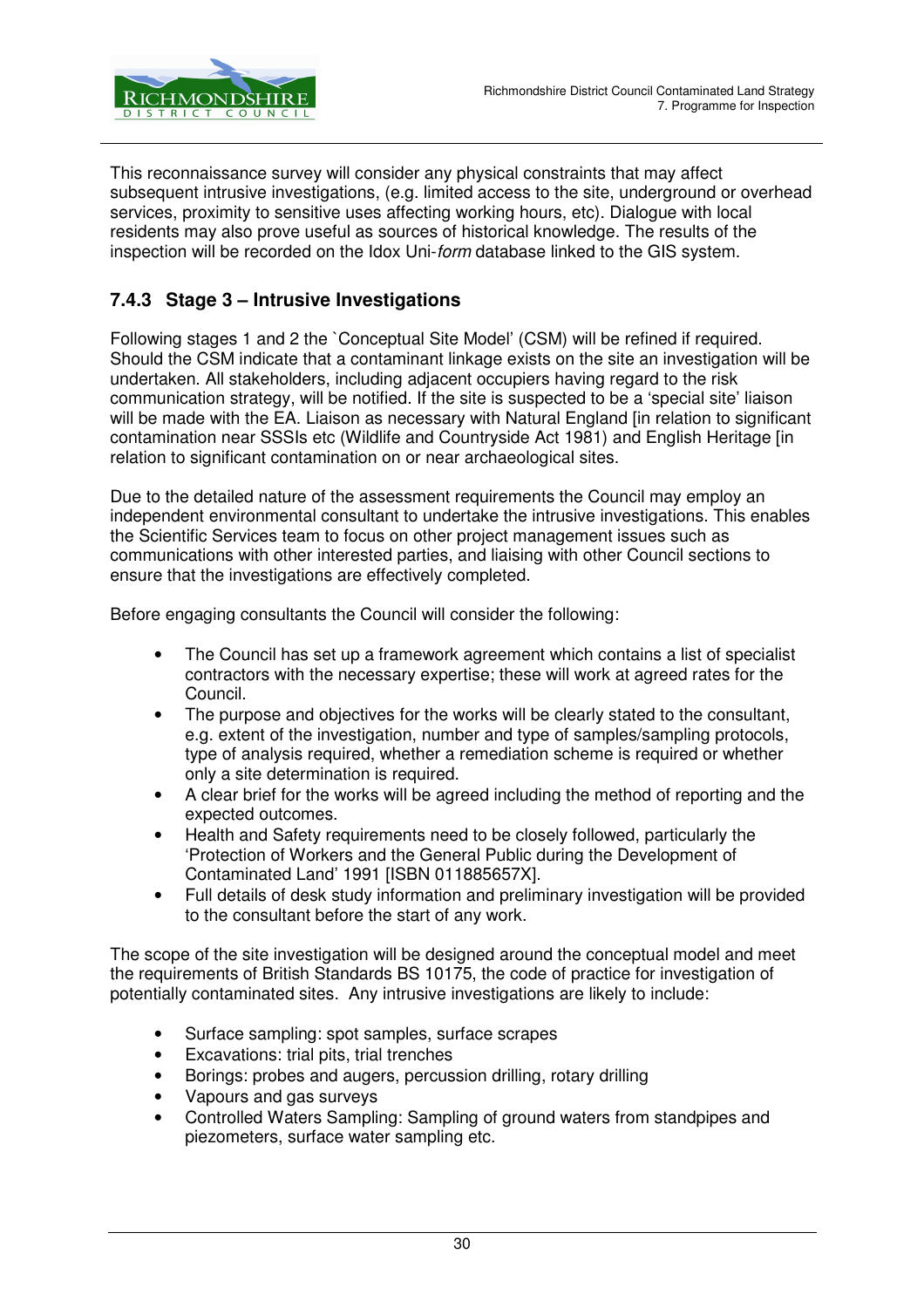

In order to obtain sufficient data on which to make a proper assessment of the site following a detailed ground investigation, it may be necessary to carry out either repeat sampling programmes or an extended monitoring exercise.

#### **7.4.4 Final Categorisation of Sites**

Where, as the result of a detailed site inspection, the Council identifies a contaminant, a pathway and a receptor with respect to the current use of land within its area and is satisfied that as a result of that pollutant linkage, either:

- significant harm is being caused to that receptor; or
- there is a significant possibility of significant harm being caused to that receptor; or
- significant pollution of controlled waters is being caused; or
- significant possibility of significant pollution of controlled waters is likely to be caused

then it will determine that the land is contaminated land for the purposes of section 78A (2) of the Environmental Protection Act 1990 and will make a written record of that determination.

Having determined that land is contaminated land, the Council will, in accordance with section 73B (3) of the Act, give written notice of that determination to the following people:

- The Environment Agency;
- The owner of the land:
- Any person(s) appearing to the council to be in occupation of the land;
- Any person(s) appearing to the council to be an 'appropriate person'.

#### **7.4.5 Designation of Special Sites**

Certain classes of contaminated land prescribed by regulation 2 of the Contaminated Land (England) Regulations 2006 are required to be designated as 'special sites'.

If it appears to the Council that land which has been determined as contaminated land is required to be designated a 'special site' it will give written notice of that decision to relevant parties.

Where such a notice is given, the Environment Agency is required to respond within 21 days indicating whether or not it agrees with the council's decision. In cases where the Environment Agency and the Council disagree the matter will be referred to the Secretary of State who may confirm or reverse the council's decision with respect to all or part of the land.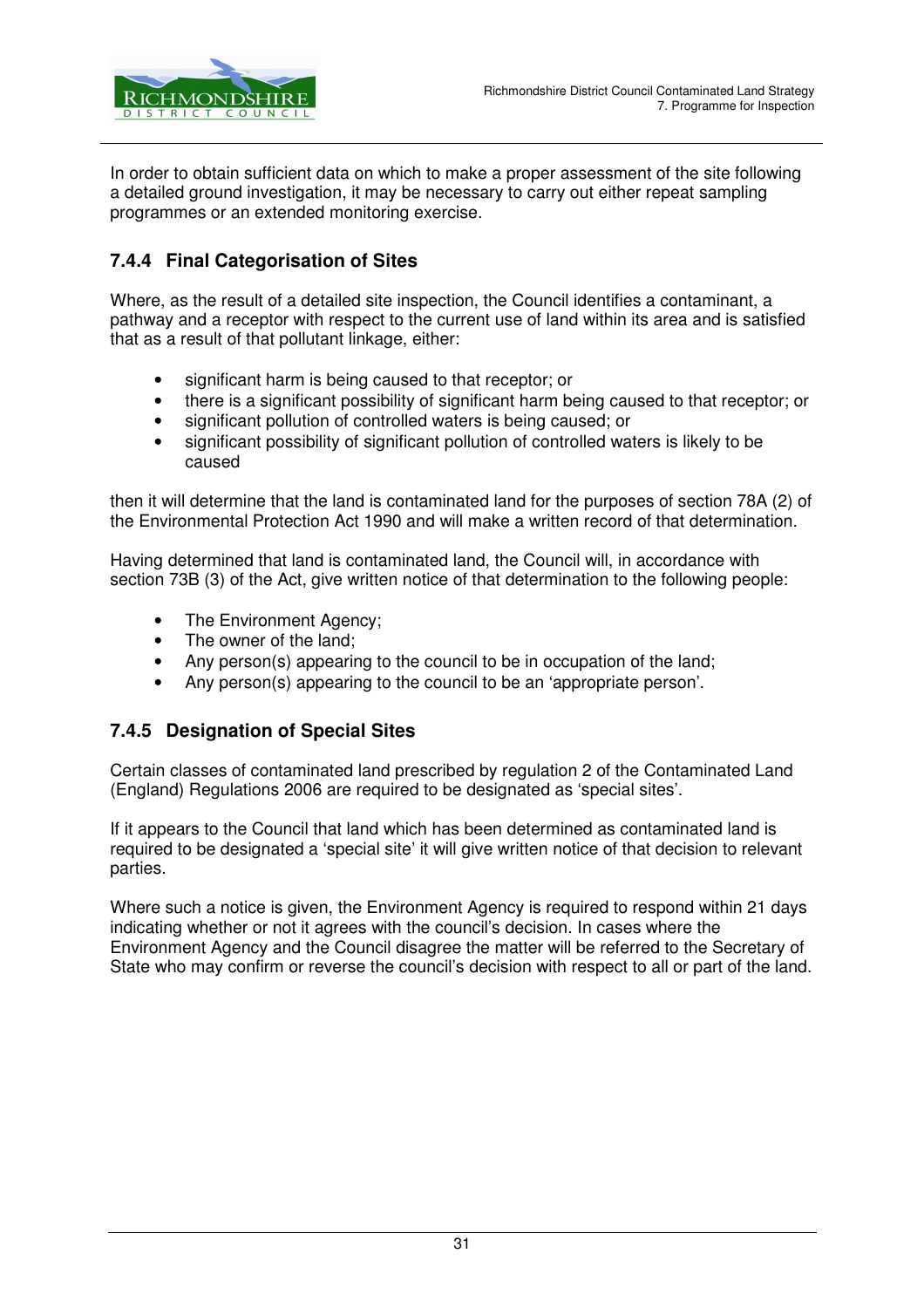

# **8. REVIEW MECHANISMS**

The strategy outlines the general approach to be taken in inspecting land in the District for contamination. This section will describe instances when inspections will occur outside this general inspection framework, circumstances under which previous inspection decisions should be reviewed and measures to be taken to ensure the strategy remains effective and up-to-date.

## **8.1 Triggers for undertaking inspection**

The strategy has already recognised there may be occasions where inspections may have to be carried out outside of the general inspection framework. Triggers for undertaking nonroutine inspection may include:

- a. Unplanned events e.g. pollution incidents, natural disasters;
- b. Introduction of new receptors e.g. if housing is to be built on a potentially contaminated site, designation of a new protected ecosystem, persistent trespass onto a site by unauthorised persons;
- c. Supporting voluntary remediation e.g. landowners who wish to remediate their land in advance of any action by the Council;
- d. Identification of localised health effects which appear to relate to a particular area of land;
- e. Responding to information from other statutory bodies, owners, occupiers, or other interested parties e.g. Environment Agency; or
- f. As a result of planning applications or regeneration initiatives.

While these occurrences may trigger non-routine inspections, if this strategy is to prove effective, they must not be allowed to significantly interfere with the milestones laid down in the general inspection framework. It will be important to consider this issue in all strategy reviews.

## **8.2 Triggers for reviewing inspection decisions**

In addition there may be occasions where the findings of previous inspection decisions should be reviewed. This might occur, for example, if there were

- a. Significant changes in legislation;
- b. Establishment of significant case law or other precedent;
- c. Revision of the guideline values for exposure assessment;
- d. Previous remediation schemes considered insufficient;
- e. New evidence of a pollutant linkage.

It is important therefore that all decisions are made and recorded in a consistent manner that will allow efficient review.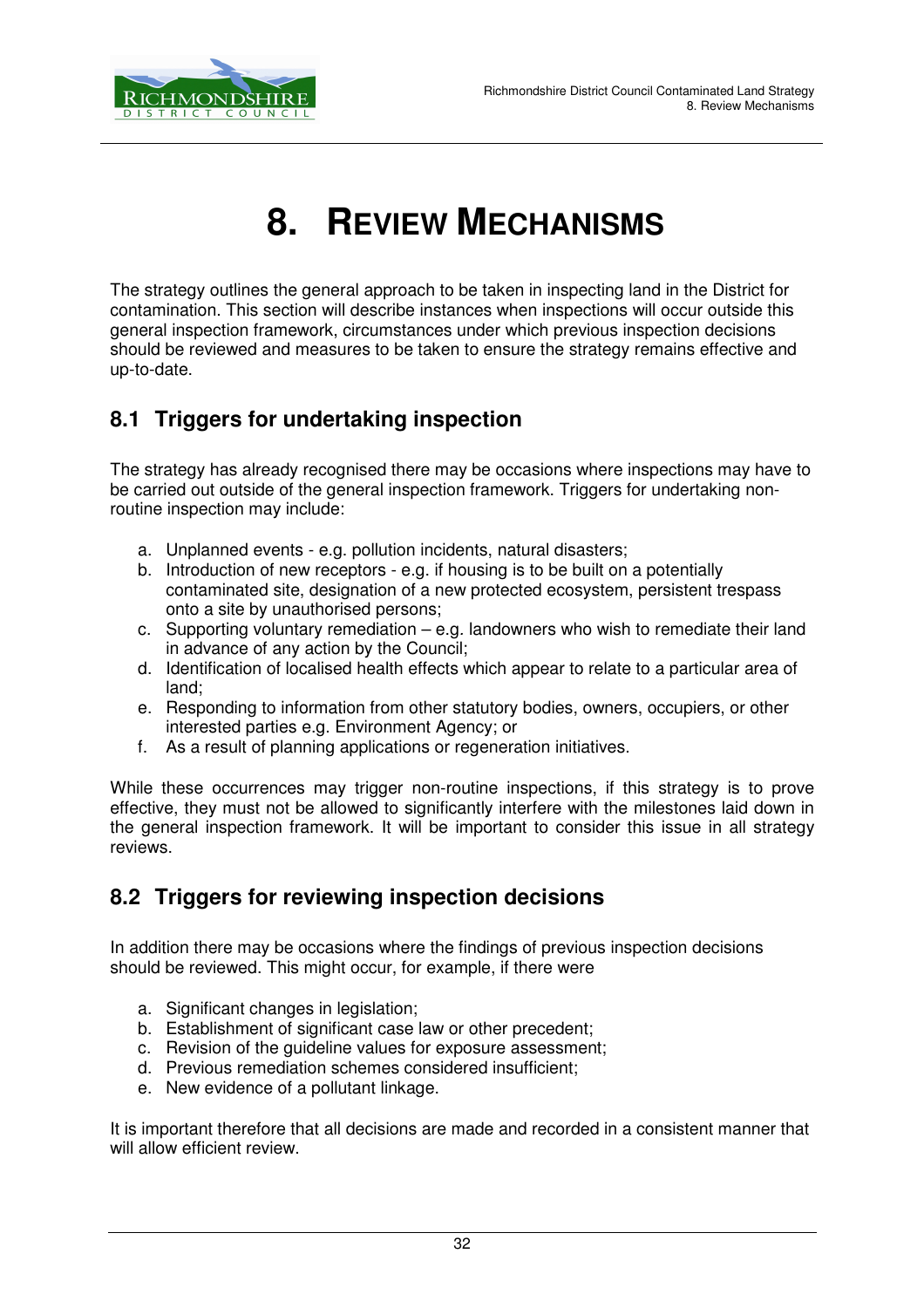

## **8.3 Reviewing the strategy**

The strategy will be reviewed in accordance with the Statutory Guidance, which recommends a review at least once every five years, although it is likely that a review will take place more frequently.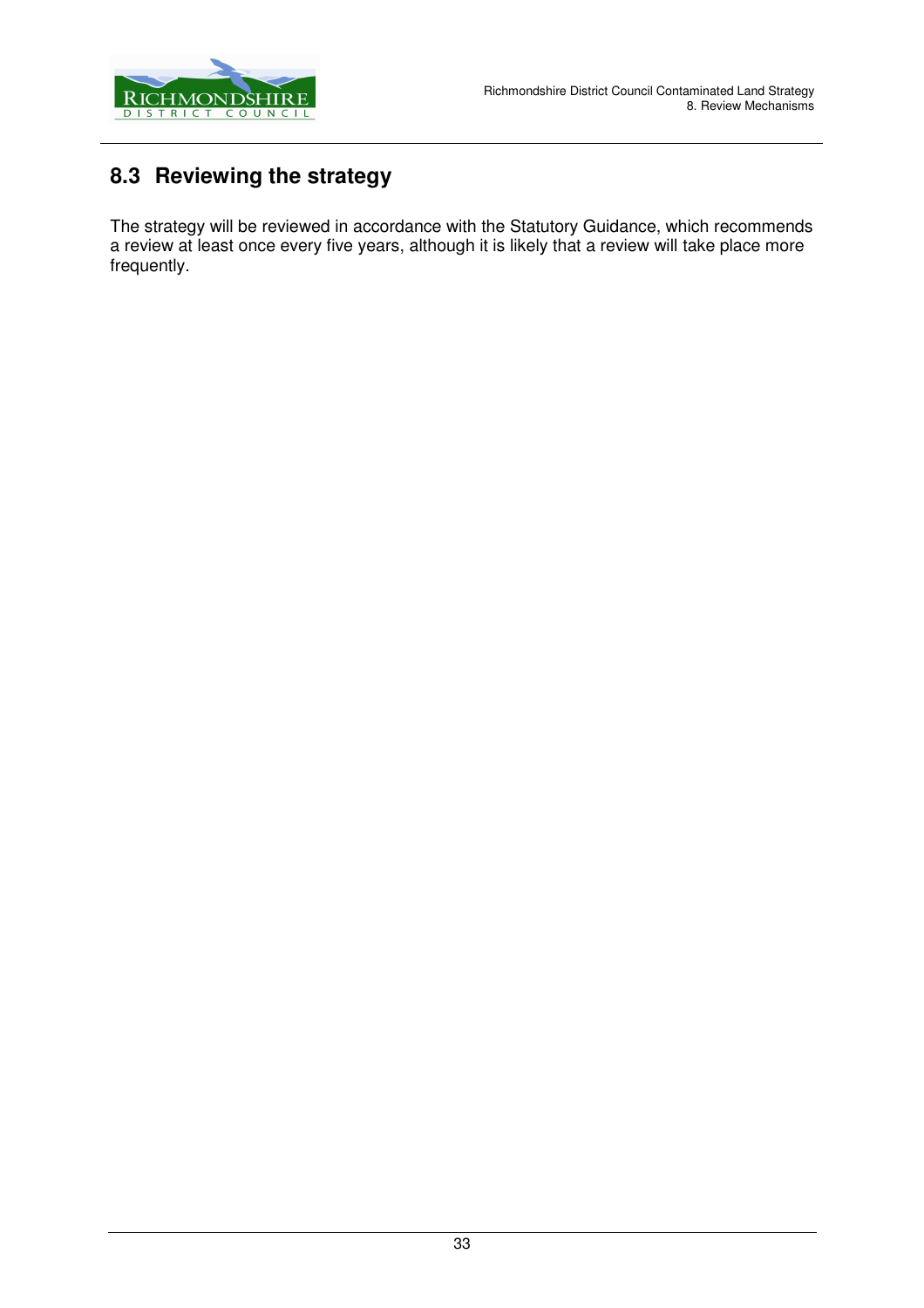

# **9. INFORMATION MANAGEMENT**

Contaminated land investigations, from the preparation of a Strategy, site identification, site prioritisation, inspection and decision making will generate a large volume of information. It is therefore essential that this information is managed effectively so that the contaminated land service is delivery to customers and stakeholders as efficient and cost-effective as possible.

RDC currently uses various electronic systems to manage information.

The Strategy and information used in the preparation of the Strategy is held electronically on Council servers. The Strategy is published on the Council's website where it can be viewed and/or downloaded. Paper copies are also available on request.

Guidance produced by external bodies such as the Environment Agency, Defra, and the Health Protection Agency are stored electronically and we also have links to their websites to check for updates and releases of new guidance.

Site identification information is held electronically and also on paper records. The bulk of the information is electronic and is made up of Landmark Information Group historical land use data. This information is stored on the Council GIS (Graphical Information System) ArcMap. The data is presented as a series of points, lines and regions that identify a historical land use between 1850 and present day. The information is supported by tables containing land use information, dates and grid references etc that assist the site prioritisation.

The prioritisation of potentially contaminated land was carried out in-house using a spreadsheet scoring system. Relevant information such as historical land use, development history, current land use, nearby receptors, geological and hydrogeological features, property types and controlled waters were all added to the system and a score generated.

Information was also required to be used from a variety of sources including the British Geological Survey (BGS) and Environment Agency and internal sources such as the planning department. BGS and EA data is held on the Council GIS as discrete layers which were cross referenced with site data to formulate a score. The results of the prioritisation are stored as spreadsheets on the Council computer system.

Site investigations require a mixture of electronic documentation and paper records. The main system used to record the site investigation is the Idox Uniform system (Contaminated Land Module). Each site that is due to be inspected each financial year is entered onto the system along with site specific information relating to sources, pathways and receptors. Details of any site visits, walkovers, risk assessments, communications with land owners, consultants, or other stakeholders is recorded to create a complete record of all actions.

When a site does not require any further investigations then the case is closed, with reasons, for the decision. If a site requires further investigation then this is also recorded but the case is kept open for future actions.

The numbers of site investigations carried out are reported on a monthly and annual basis to management so that progress can be measured against the Service Plan target for the year.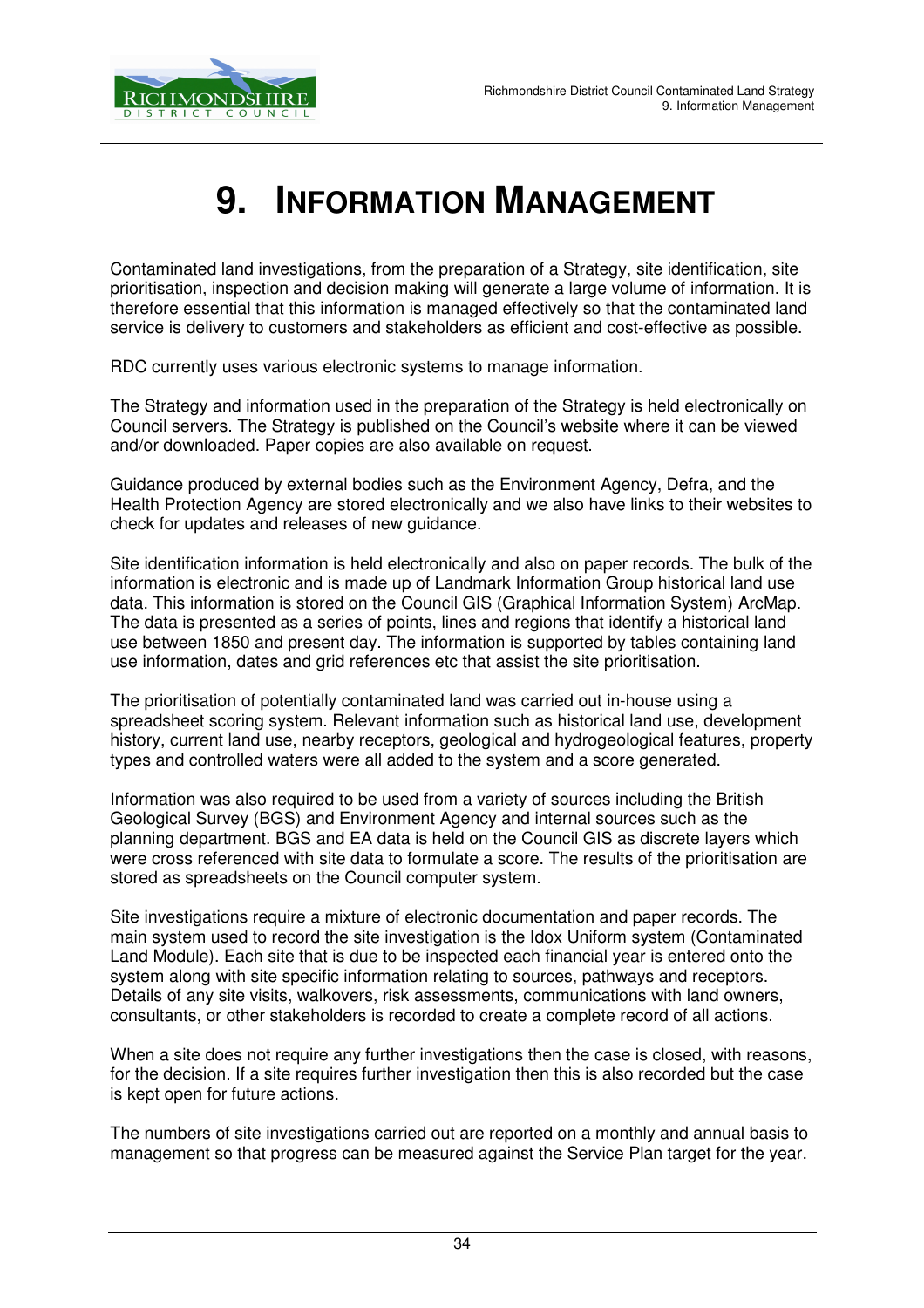

Overall performance is reported in the Environmental Health Service Annual report which is available on the Council's website.

## **9.1 Public Register**

The Council is required to maintain a public register by Section 78R of the Environment Act 1995. The register, which is available for inspection by the public, is intended to act as a full and permanent record of all regulatory action taken by the Council in respect of the remediation of contaminated land.

Schedule 3 of the Contaminated Land (England) Regulations 2006 Schedule 3 specifies the following as required to be entered on the public register:

- Remediation Notices
- Appeals against remediation notices
- Remediation declarations
- Remediation statements
- Appeals against charging notices
- Designation of special sites
- Notification of claimed remediation
- Convictions for offences.

The public register is available to view during normal opening hours 8.45am and 5.15pm Monday to Thursday and 8.45am to 4.45pm Friday. Photocopies will be charged at the Council's standard rates.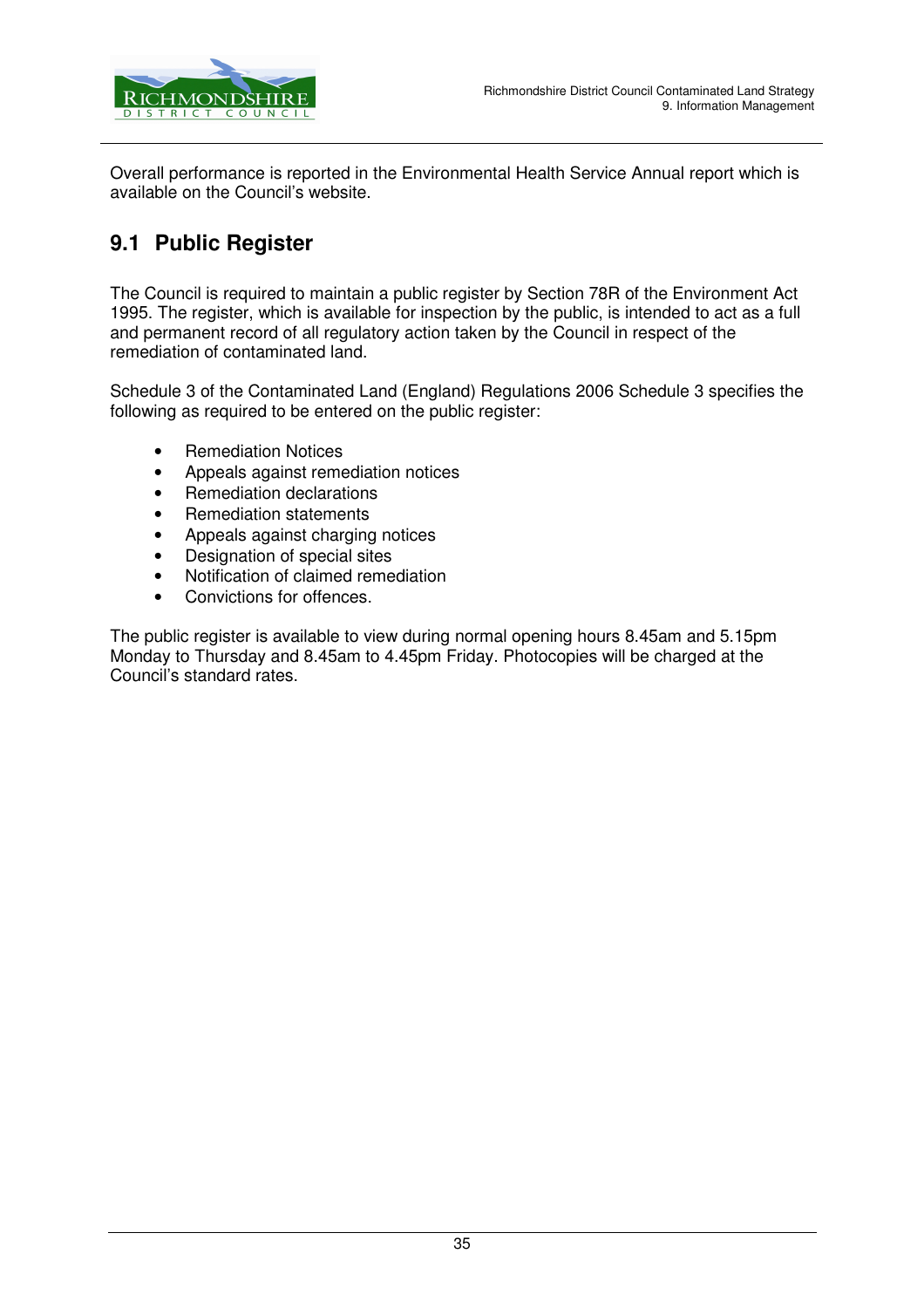

# **APPENDICES**

## **Appendix 1 Statutory Guidance Tables 1 and 2**

#### **Table 1 Ecological System Effects**

| <b>Relevant types of receptor</b>                                                                                                                                                                                                                                     | <b>Significant harm</b>                                                                                                                                                                                                                                                                    | <b>Significant possibility of</b>                                                                                                                                                                                         |
|-----------------------------------------------------------------------------------------------------------------------------------------------------------------------------------------------------------------------------------------------------------------------|--------------------------------------------------------------------------------------------------------------------------------------------------------------------------------------------------------------------------------------------------------------------------------------------|---------------------------------------------------------------------------------------------------------------------------------------------------------------------------------------------------------------------------|
| Any ecological system, or living<br>organism forming part of such a<br>system, within a location which<br>is:                                                                                                                                                         | The following types of harm<br>should be considered to be<br>significant harm:                                                                                                                                                                                                             | significant harm<br>Conditions would exist for<br>considering that a significant<br>possibility of significant harm<br>exists to a relevant ecological                                                                    |
| · a site of special scientific<br>interest (under section 28 of the<br>Wildlife and Countryside Act<br>1981)                                                                                                                                                          | • harm which results in an<br>irreversible adverse change, or<br>in some other substantial<br>adverse change, in the<br>functioning of the ecological                                                                                                                                      | receptor where the local<br>authority considers that:<br>· significant harm of that<br>description is more likely than                                                                                                    |
| · a national nature reserve<br>(under s.35 of the 1981 Act)                                                                                                                                                                                                           | system within any substantial<br>part of that location; or                                                                                                                                                                                                                                 | not to result from the<br>contaminant linkage in question;<br>or                                                                                                                                                          |
| · a marine nature reserve<br>(under s.36 of the 1981 Act)                                                                                                                                                                                                             | • harm which significantly<br>affects any species of special<br>interest within that location and<br>which endangers the long-term                                                                                                                                                         | • there is a reasonable<br>possibility of significant harm of<br>that description being caused,                                                                                                                           |
| • an area of special protection<br>for birds (under s.3 of the 1981<br>Act)                                                                                                                                                                                           | maintenance of the population<br>of that species at that location.                                                                                                                                                                                                                         | and if that harm were to occur, it<br>would result in such a degree of<br>damage to features of special                                                                                                                   |
| • a "European site" within the<br>meaning of regulation 8 of the<br>Conservation of Habitats and<br>Species Regulations 2010                                                                                                                                          | In the case of European sites,<br>harm should also be considered<br>to be significant harm if it<br>endangers the favourable<br>conservation status of natural                                                                                                                             | interest at the location in<br>question that they would be<br>beyond any practicable<br>possibility of restoration.                                                                                                       |
| • any habitat or site afforded<br>policy protection under<br>paragraph 6 of Planning Policy<br>Statement (PPS 9) on nature<br>conservation (i.e. candidate<br>Special Areas of Conservation,<br>potential Special Protection<br>Areas and listed Ramsar sites);<br>or | habitats at such locations or<br>species typically found there.<br>In deciding what constitutes<br>such harm, the local authority<br>should have regard to the<br>advice of Natural England and<br>to the requirements of the<br>Conservation of Habitats and<br>Species Regulations 2010. | Any assessment made for these<br>purposes should take into<br>account relevant information for<br>that type of contaminant linkage,<br>particularly in relation to the<br>ecotoxicological effects of the<br>contaminant. |
| · any nature reserve established<br>under section 21 of the National<br>Parks and Access to the<br>Countryside Act 1949.                                                                                                                                              |                                                                                                                                                                                                                                                                                            |                                                                                                                                                                                                                           |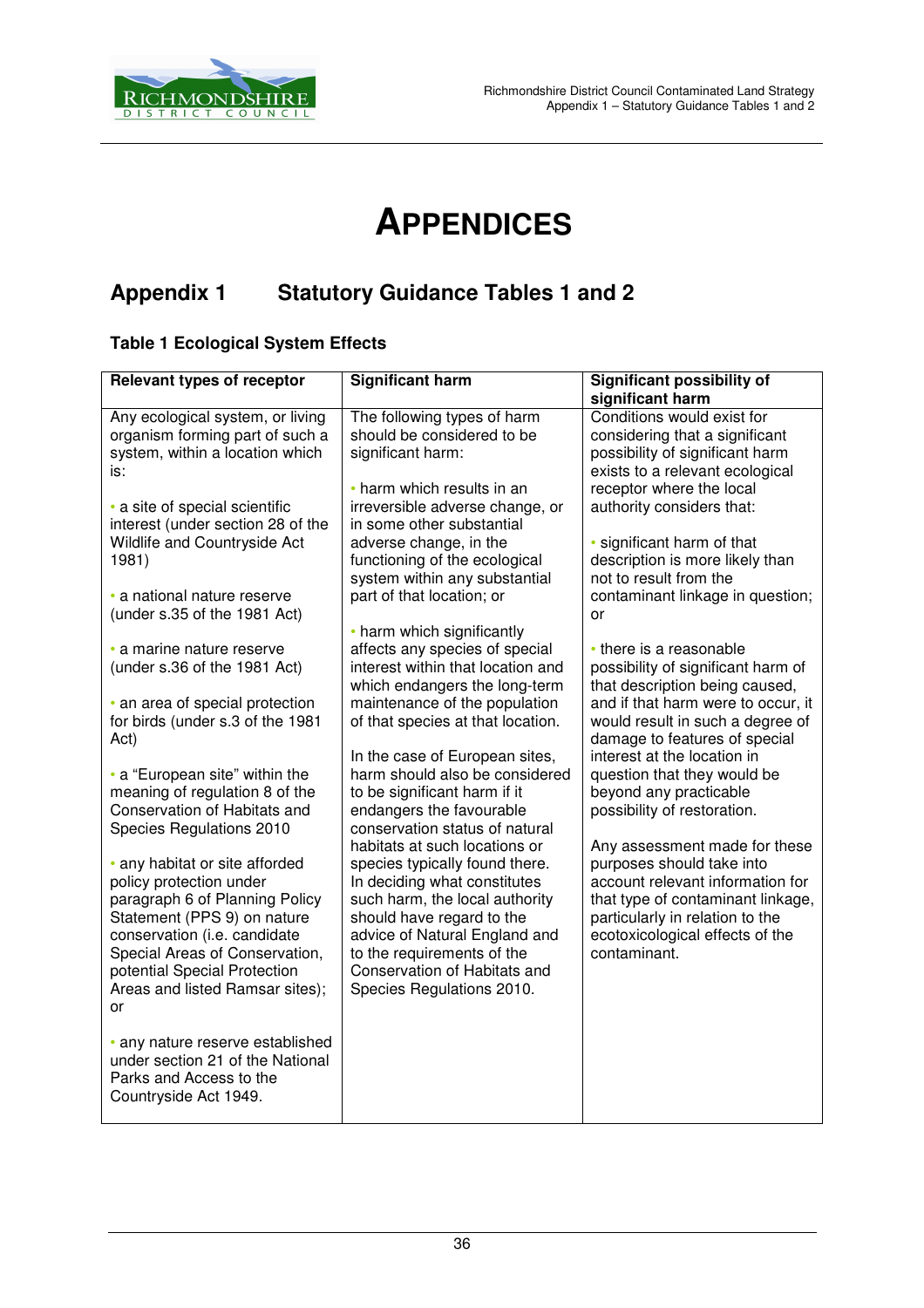

## **Table 2: Property effects**

| <b>Relevant types of</b>                                                                                                                                                                                                                                                                                                                         | <b>Significant harm</b>                                                                                                                                                                                                                                                                                                                                                                                                                                                                                                                                                                                                                                                                                                                                                                                                                                                                                                 | <b>Significant possibility of</b>                                                                                                                                                                                                                                                                                                                                                                                                                                                                                                       |
|--------------------------------------------------------------------------------------------------------------------------------------------------------------------------------------------------------------------------------------------------------------------------------------------------------------------------------------------------|-------------------------------------------------------------------------------------------------------------------------------------------------------------------------------------------------------------------------------------------------------------------------------------------------------------------------------------------------------------------------------------------------------------------------------------------------------------------------------------------------------------------------------------------------------------------------------------------------------------------------------------------------------------------------------------------------------------------------------------------------------------------------------------------------------------------------------------------------------------------------------------------------------------------------|-----------------------------------------------------------------------------------------------------------------------------------------------------------------------------------------------------------------------------------------------------------------------------------------------------------------------------------------------------------------------------------------------------------------------------------------------------------------------------------------------------------------------------------------|
| receptor                                                                                                                                                                                                                                                                                                                                         |                                                                                                                                                                                                                                                                                                                                                                                                                                                                                                                                                                                                                                                                                                                                                                                                                                                                                                                         | significant harm                                                                                                                                                                                                                                                                                                                                                                                                                                                                                                                        |
| Property in the form of:<br>• crops, including                                                                                                                                                                                                                                                                                                   | For crops, a substantial diminution in yield or<br>other substantial loss in their value resulting<br>from death, disease or other physical damage.                                                                                                                                                                                                                                                                                                                                                                                                                                                                                                                                                                                                                                                                                                                                                                     | Conditions would exist for<br>considering that a<br>significant possibility of                                                                                                                                                                                                                                                                                                                                                                                                                                                          |
| timber;<br>• produce grown<br>domestically, or on<br>allotments, for<br>consumption;<br>· livestock;<br>• other owned or<br>domesticated animals;<br>• wild animals which<br>are the subject of<br>shooting or fishing<br>rights.                                                                                                                | For domestic pets, death, serious disease or<br>serious physical damage. For other property in<br>this category, a substantial loss in its value<br>resulting from death, disease or other serious<br>physical damage.<br>The local authority should regard a substantial<br>loss in value as occurring only when a<br>substantial proportion of the animals or crops<br>are dead or otherwise no longer fit for their<br>intended purpose.<br>Food should be regarded as being no longer fit<br>for purpose when it fails to comply with the<br>provisions of the Food Safety Act 1990. Where<br>a diminution in yield or loss in value is caused<br>by a contaminant linkage, a 20% diminution or<br>loss should be regarded as a benchmark for<br>what constitutes a substantial diminution or<br>loss.<br>In this Chapter, this description of significant<br>harm is referred to as an "animal or crop<br>effect". | significant harm exists to<br>the relevant types of<br>receptor where the local<br>authority considers that<br>significant harm is more<br>likely than not to result<br>from the contaminant<br>linkage in question, taking<br>into account relevant<br>information for that type of<br>contaminant linkage,<br>particularly in relation to<br>the ecotoxicological effects<br>of the contaminant.                                                                                                                                      |
| Property in the form of<br>buildings. For this<br>purpose, "building"<br>means any structure or<br>erection, and any part<br>of a building including<br>any part below ground<br>level, but does not<br>include plant or<br>machinery comprised<br>in a building, or buried<br>services such as<br>sewers, water pipes or<br>electricity cables. | Structural failure, substantial damage or<br>substantial interference with any right of<br>occupation. The local authority should regard<br>substantial damage or substantial interference<br>as occurring when any part of the building<br>ceases to be capable of being used for the<br>purpose for which it is or was intended.<br>In the case of a scheduled Ancient Monument,<br>substantial damage should also be regarded as<br>occurring when the damage significantly<br>impairs the historic, architectural, traditional,<br>artistic or archaeological interest by reason of<br>which the monument was scheduled.<br>In this Chapter, this description of significant<br>harm is referred to as a "building effect".                                                                                                                                                                                         | Conditions would exist for<br>considering that a<br>significant possibility of<br>significant harm exists to<br>the relevant types of<br>receptor where the local<br>authority considers that<br>significant harm is more<br>likely than not to result<br>from the contaminant<br>linkage in question during<br>the expected economic life<br>of the building (or in the<br>case of a scheduled<br>Ancient Monument the<br>foreseeable future), taking<br>into account relevant<br>information for that type of<br>contaminant linkage. |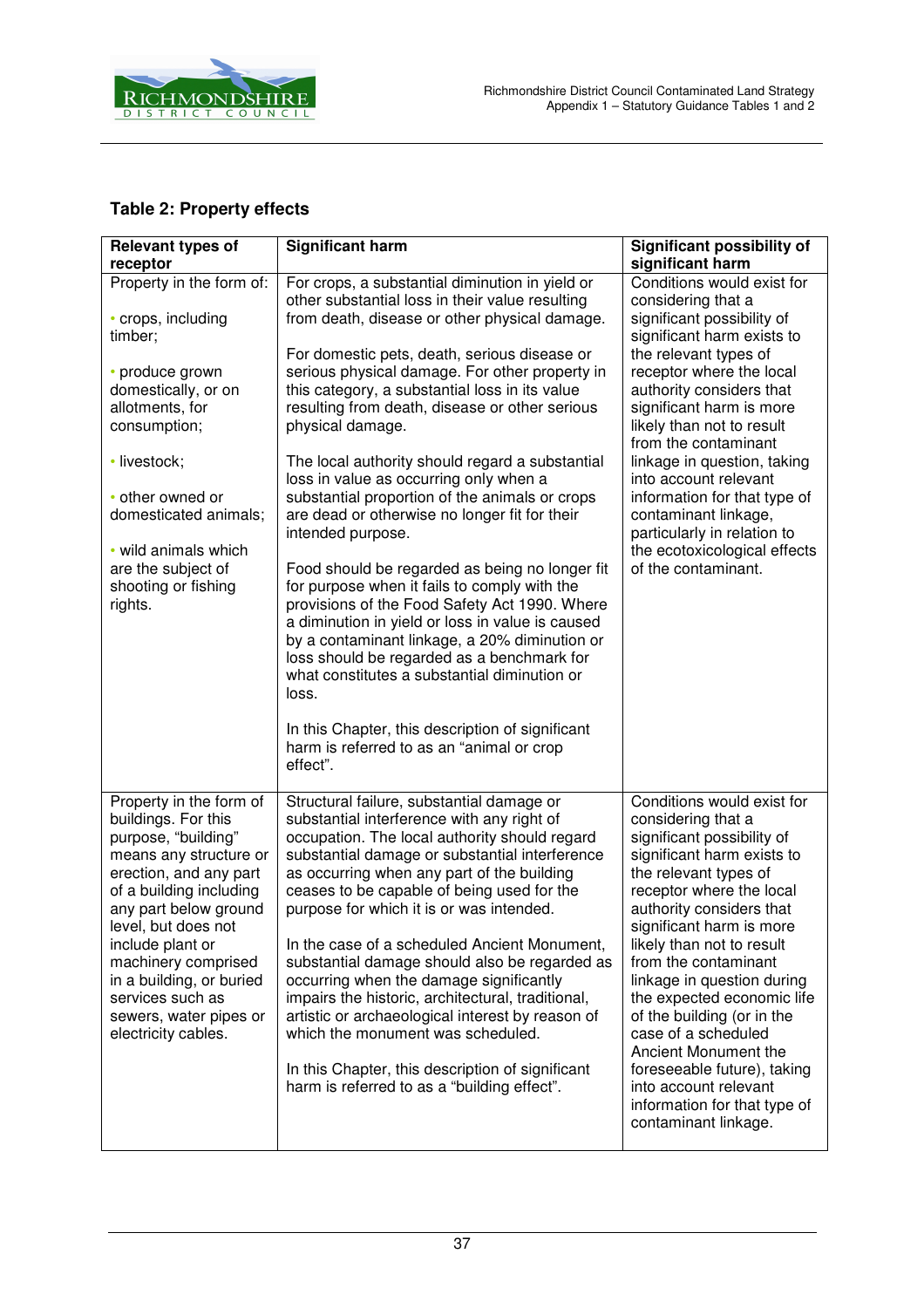

## **Appendix 2 RDC Land and Property Ownership**

| OBJECTID | LEGAL_LAND      | <b>DESCRIPTION</b>                   |
|----------|-----------------|--------------------------------------|
| 1476     | 132             | Darlington Road Roundabout           |
| 1477     | 133             | Dundas Street Corner                 |
| 1313     | $CP_5$          | Car Park                             |
| 1314     | 3               | Car Park Grass Areas                 |
| 1315     | 5               | Mill Lane OAPs                       |
| 1316     | 6               | Holmebrae                            |
| 1317     | 8               | <b>Brookside</b>                     |
| 1318     | 9               | East View Play Area                  |
| 1319     | 10              | <b>St Cuthberts Green</b>            |
| 1320     | 11              | Wells Green                          |
| 1321     | 12              | Churchyard                           |
| 1322     | 13              | Leyburn Road (St Johns View)         |
| 1323     | 14              | Churchyard                           |
| 1324     | 15              | <b>Brompton Court</b>                |
| 1325     | 16              | <b>Brompton Court</b>                |
| 1326     | 19              | Curties Drive Play Area              |
| 1327     | 20              | Honeypot Road                        |
| 1328     | 21              | Honeypot Road Play Area              |
| 1329     | 22              | Old Railway Track                    |
| 1330     | 23              | Pembury Mews                         |
| 1331     | 4               | Churchyard                           |
| 1332     | $PC_2$          | Toilet                               |
| 1333     | CP <sub>1</sub> | Car Park                             |
| 1334     | <b>NEW</b>      | <b>Kingsley Drive</b>                |
| 1335     | <b>NEW</b>      | <b>Regents Park</b>                  |
| 1336     | PP_NEW_3        | <b>Heriot Drive</b>                  |
| 1337     | 175             | Ronaldshay Park                      |
| 1338     | $PP_2$          | <b>Skate Park</b>                    |
| 1339     | <b>NEW</b>      | Churchyard                           |
| 1340     | <b>NEW</b>      | Love Lane                            |
| 1341     | $CP_9$          | The Station / Swimming Pool Car Park |
| 1342     | <b>NEW</b>      | <b>Closed Churchyard</b>             |
| 1343     | <b>NEW</b>      | St Alkedas Closed Churchyard         |
| 1344     | $CP_17$         | <b>Station Road Car Park</b>         |
| 1345     | $PC_6$          | <b>Hildyard Row Public Toilets</b>   |
| 1346     | PC_23           | <b>Public Toilets</b>                |
| 1347     | PC_22           | <b>Public Toilets</b>                |
| 1348     | 203             | Hunton Road                          |
| 1349     | 203             | Hunton Road                          |
| 1350     | PP_13           | <b>Play Park</b>                     |
| 1351     | $CP_11$         | Car Park                             |
| 1352     | 125             | <b>Baths and Swaleside</b>           |
| 1353     | 191             | Shrub Beds                           |
| 1354     |                 | The Ghyll                            |
| 1355     | PP_11           | Norman Square Play Area              |
| 1356     | 192             | <b>Whitcliffe Grange</b>             |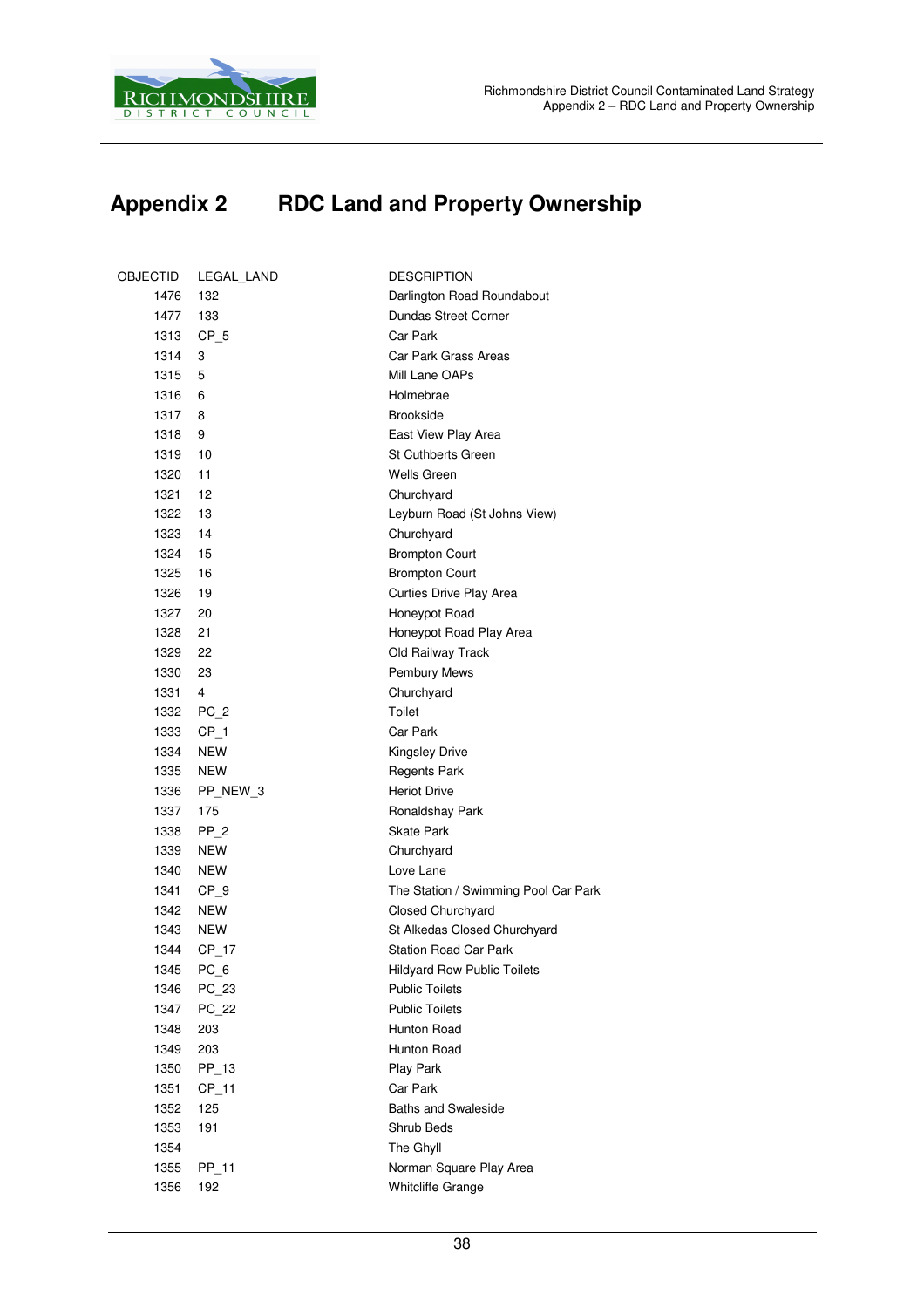

| 1357 | PC_27      | <b>Public Toilet</b>                       |
|------|------------|--------------------------------------------|
| 1358 | PC 26      | <b>Public Toilets</b>                      |
| 1359 | NEW        | Aysgarth Closed Churchyard                 |
| 1360 | <b>NEW</b> | Churchyard                                 |
| 1361 | <b>NEW</b> | <b>Silver Street</b>                       |
| 1362 | <b>NEW</b> | <b>Reeth Road Cemetery Toilets</b>         |
| 1363 | <b>NEW</b> | Upper Wensleydale Business Park            |
| 1364 | <b>NEW</b> | l'Anson Close                              |
| 1365 | <b>NEW</b> | <b>Ashfield Close</b>                      |
| 1366 | <b>NEW</b> | Closed Churchyard                          |
| 1367 | <b>NEW</b> | Innovate                                   |
| 1368 | $CP_6$     | Hildyard Row Car Park                      |
| 1369 | $CP_3$     | Camp Centre Car Park                       |
| 1370 | 27         | Camp Centre                                |
| 1371 | <b>NEW</b> | <b>Bronte Drive</b>                        |
| 1372 | <b>NEW</b> | <b>Austin Drive</b>                        |
| 1373 | $CP_$      | Kneeton Close Car Park                     |
| 1374 | CP 20      | Market Place Car Park                      |
| 1375 | PP_44      | Little Ings Play Area                      |
| 1376 | CP ?       | Hawes Car Park                             |
| 1377 | $CP_21$    | Hawes Car Park                             |
| 1378 | PC 7       | <b>Market Place Toilets</b>                |
| 1379 | PC 12      | St Margarets Gents Toilets                 |
| 1380 | PC_30      | Museum Public Toilets                      |
| 1381 | $CP_7$     | Shute Road Car Park                        |
| 1382 | PP_NEW_4   | <b>Kipling Drive</b>                       |
| 1383 | $PP_1$     | Play Area                                  |
| 1384 | PP_57      | Play Area                                  |
| 1385 | 163        | Pilmoor Hill                               |
| 1386 | 163        | Pilmoor Hill                               |
| 1387 | PP_56      | St Alkedas Play Area                       |
| 1388 | CP 23      | <b>Muker Car Park</b>                      |
| 1389 | CP 22      | Langthwaite Car Park                       |
| 1390 | PC_24      | <b>Public Toilet</b>                       |
| 1391 | 142        | Gallowgate Estate                          |
| 1392 | 218        | Olav Road Plantation                       |
| 1393 | 220        | Round Howe Picnic Area / Car Park Forestry |
| 1394 | 221        | South of Gallowfields Industrial Estate    |
| 1395 | 222        | South of Racecourse                        |
| 1396 | 223        | <b>Swaleside Forestry</b>                  |
| 1397 | 65         | Easby Car Park                             |
| 1398 | PP 55      | Dale Way                                   |
| 1399 | 224        | Thornborough Hall Forestry                 |
| 1400 | 225        | Low Bank Wood                              |
| 1401 | PP 51      | Glebe Court                                |
| 1402 | 92         | Maythorne                                  |
| 1403 | 92         | Maythorne                                  |
| 1404 | $PC_14$    | Railway Street Toilets                     |
| 1405 | PC_13      | <b>Kelberdale Toilets</b>                  |
| 1406 | PP 54      | Reeth Road Community Gardens               |
| 1407 | 193        | <b>Whitefields Playfield</b>               |
| 1408 | 194        | Whitefields                                |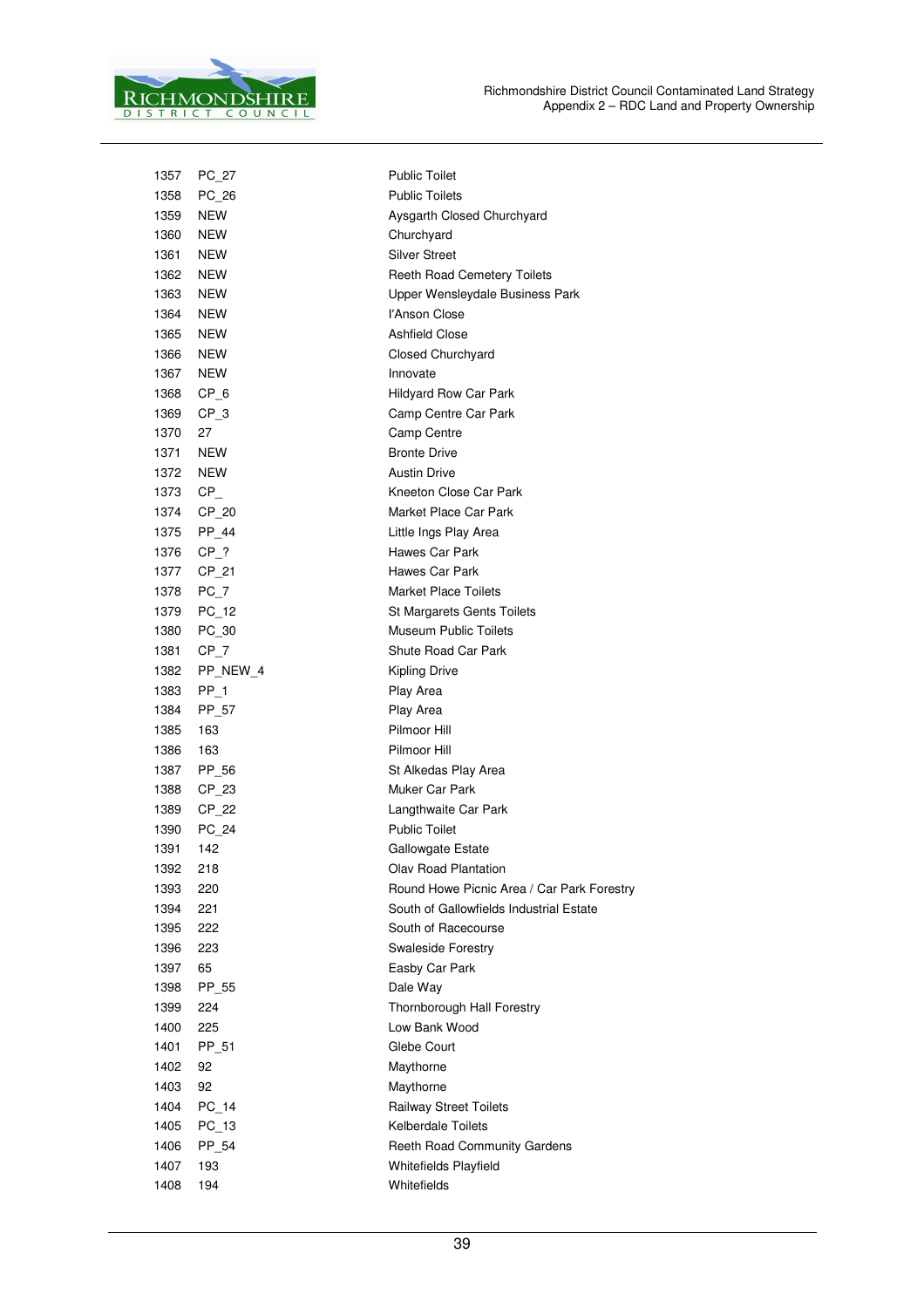

| 1409 | 195        | Willance Grove                      |
|------|------------|-------------------------------------|
| 1410 | 196        | Yorke Square                        |
| 1411 | $CP_19$    | Yorke Square Car Park               |
| 1412 | 199        | Bedale Road                         |
| 1413 | 199A       | Bedale Road Flats F & B             |
| 1414 | 201        | Hawthorne Avenue                    |
| 1415 | 200        | Falcon Close Play Area              |
| 1416 | 202        | Hawthorne Drive Play Area           |
|      | 1417 PP 35 | Mallard Road Play Area              |
| 1418 | 204        | Mallard Road                        |
| 1419 | 205        | <b>Scotton Gardens</b>              |
| 1420 | 205        | Scotton Gardens Play Area           |
| 1421 | 206        | Linden Road                         |
| 1422 | 207        | Springfield Play Area               |
| 1423 | 189        | The Batts                           |
| 1424 | 190        | The Green                           |
| 1425 | $CP_18$    | Round Howe Car Park                 |
| 1426 | $CP_13$    | Nuns Close Car Park                 |
| 1427 | 178        | Scotts Dyke Terrace                 |
| 1428 | 185        | Play Area Scots Dyke / St Trinians  |
| 1429 | 184        | St Nicholas Play Area               |
| 1430 | 181        | St Agathas                          |
| 1431 | CP 14      | Car Park North                      |
| 1432 | $CP_15$    | Car Park South                      |
| 1433 | $PP_7$     | Olav Road                           |
|      | 1434 PP 48 | Pikepurse Play Area                 |
| 1435 | PC_3       | <b>Toilets</b>                      |
| 1436 | 182        | <b>St Hilary Close</b>              |
| 1437 | 183        | St James Chapel Wynd                |
| 1438 | 186        | <b>Station Bank Rose Gardens</b>    |
| 1439 | 187        | Swale House                         |
| 1440 | 188        | <b>Temple Court</b>                 |
| 1441 | 165        | <b>Prior Avenue</b>                 |
| 1442 | 166        | Quaker Lane, Blands Terrace         |
| 1443 | 167        | Queens Court                        |
| 1444 | 168        | Queens Road Roundabout              |
| 1445 | 169        | Racecourse Road / Court             |
| 1446 | 170        | Railway Track                       |
| 1447 | 171        | <b>Rear Conan Drive</b>             |
| 1448 | 173        | <b>Reeth Road Social Club</b>       |
| 1449 | $PC_18$    | <b>Falls Public Toilet</b>          |
| 1450 | 174        | Riverside Road Forestry             |
| 1451 | PP_47      | Riverside Road Play Area            |
| 1452 | 174A       | Gas Holder Garden                   |
| 1453 | $CP_16$    | Foss Car Park                       |
| 1454 | PC 4       | <b>Public Toilets</b>               |
| 1455 | 176        | Rosemary Lane                       |
| 1456 | 177        | Round Howe Picnic and Car Park Area |
| 1457 | $PC_10$    | Round Howe Public Toilets           |
| 1458 | 146        | The Ghyll                           |
| 1459 | 147        | Golf Club Lane                      |
| 1460 | 148        | Gower Road Play Area                |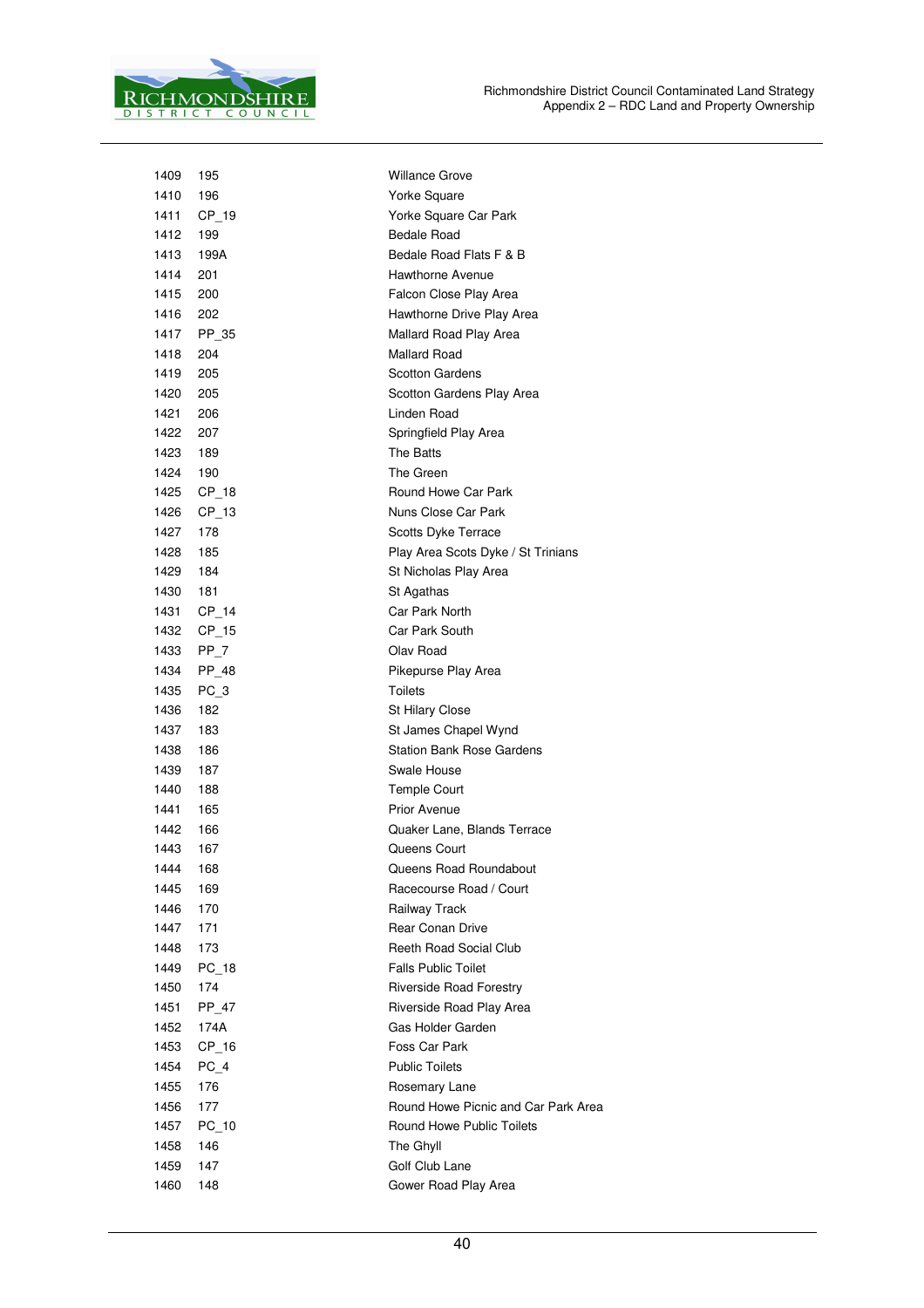

| 1461 | 149   | Green Belt Holding Mound        |
|------|-------|---------------------------------|
| 1462 | 150   | High Garth                      |
| 1463 | 151   | <b>Holly Hill</b>               |
| 1464 | 155   | Lord Mayors Garden              |
| 1465 | 156   | Maison Dieu                     |
| 1466 | 157   | Millcroft                       |
| 1467 | 158   | Millgate                        |
| 1468 | 159   | Nuns Close Verges               |
| 1469 | PC_9  | Nuns Close Public Toilets       |
| 1470 | 160   | Parade Ground                   |
| 1471 | 161   | Park Wynd                       |
| 1472 | 162   | Penn Road                       |
| 1473 | 164   | Pottergate                      |
| 1474 | 130   | Cross Lane Play Area            |
| 1475 | 131   | <b>Cutpurse Estate</b>          |
| 1478 | 135   | Earl Edwin Sub Stataion         |
| 1479 | 136   | Earls Orchard                   |
| 1480 | 137   | <b>Factory Site</b>             |
| 1481 | 138   | <b>Flints Yard</b>              |
| 1482 | 139   | 20 Frenchgate                   |
| 1483 | 139A  | Frenchgate House                |
| 1484 | 140   | <b>Friary Gardens</b>           |
| 1485 | 141   | Friary Gardens New Areas        |
| 1486 | PC 15 | Friary Garden / TIC Toilets     |
| 1487 | 143   | Gallowgate Open Spaces          |
| 1488 | 144   | Garden Centre                   |
| 1489 | 145   | <b>Charles Court</b>            |
| 1490 | 208   | Strawgate Lane and Grove        |
| 1491 | 209   | Smithy Close                    |
| 1492 | 64    | Lewis Close Resident's Car Park |
| 1493 | 120   | <b>Hill Close</b>               |
| 1494 | PP 32 | Bennions Way Play Area          |
| 1495 | 121   | Langthorne Drive                |
| 1496 | 122   | Quaker Close                    |
| 1497 | 123   | <b>Alans Court</b>              |
| 1498 | 124   | Bargate                         |
| 1499 | 126   | Cemetery                        |
| 1500 | 127   | <b>Coronation Place</b>         |
| 1501 | 172   | Coronation Place Play Area      |
| 1502 | 128   | Cravengate                      |
| 1503 | 129   | <b>Crofts Avenue</b>            |
| 1504 | 116   | Village Green                   |
| 1505 | 117   | Play Area                       |
| 1506 | 119   | <b>Yoredale Cottages</b>        |
| 1507 | 214   | Cemetery                        |
| 1508 | 215   | Churchyard                      |
| 1509 | 197   | Clarence Road Play Area         |
| 1510 | PC 29 | <b>Male Toilets</b>             |
| 1511 | PC_11 | <b>Female Toilets</b>           |
| 1512 | 198   | Westfield                       |
| 1513 | PP_50 | Spitfire Court Play Area        |
| 1514 | PP_49 | Typhoon Close Play Area         |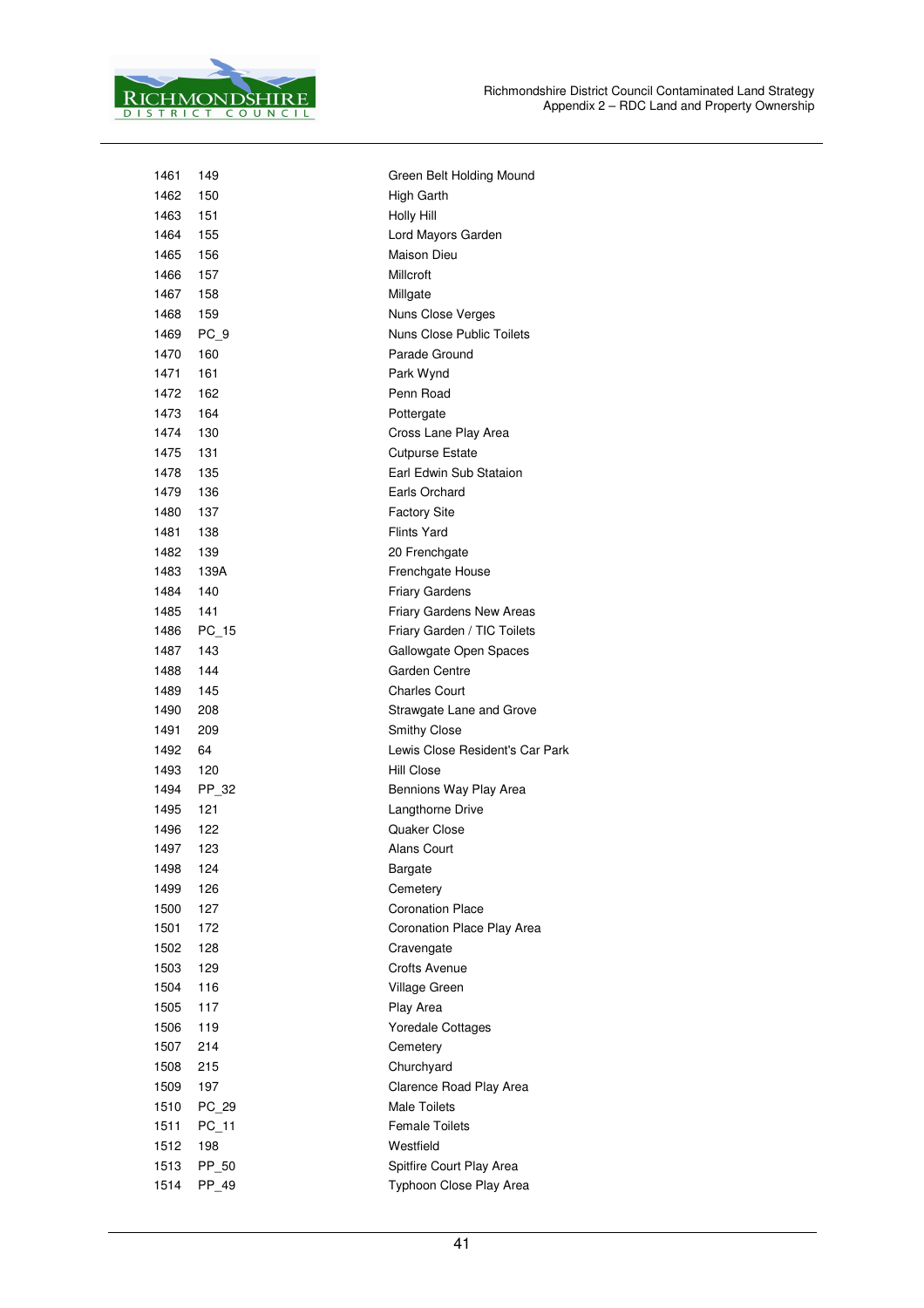

| 1515 | 211   | Play Area                          |  |  |
|------|-------|------------------------------------|--|--|
| 1516 | 211   | Playfield                          |  |  |
| 1517 | 210   | <b>Bridge Verge</b>                |  |  |
| 1518 | 212   | Rear of Car Park                   |  |  |
| 1519 | 213   | Yarborough Close Verges            |  |  |
| 1520 | 99    | Sports Field                       |  |  |
| 1521 | 100   | St James Close Play Area Moor Road |  |  |
| 1522 | 101   | Park Lane                          |  |  |
| 1523 | 102   | The Springs                        |  |  |
| 1524 | 103   | <b>Toilets</b>                     |  |  |
| 1525 | 104   | Kneeton Close OAPs                 |  |  |
| 1526 | 105   | Kneeton Park Housing               |  |  |
| 1527 | 106   | Kneeton Park / Sports Field        |  |  |
| 1528 | 107   | Oakfields                          |  |  |
| 1529 | 109   | Village Green                      |  |  |
| 1530 | 110   | Car Park                           |  |  |
| 1531 | 111   | Barningham Road                    |  |  |
| 1532 | 112   | <b>Ivy Crescent</b>                |  |  |
| 1533 | 113   | Lancaster Road                     |  |  |
| 1534 | 114   | St Lukes Sports Field              |  |  |
| 1535 | 115   | <b>St Lukes Close</b>              |  |  |
| 1536 | 85    | Albermarle Play Area               |  |  |
| 1537 | 86    | St Johns Road / Wandesford Grove   |  |  |
| 1538 | 87    | <b>St Oswalds Close</b>            |  |  |
| 1539 | 88    | Village Green                      |  |  |
| 1540 | 89    | Play Area                          |  |  |
| 1541 | 89A   | <b>Sports Field</b>                |  |  |
| 1542 | 90    | <b>Orchard Close</b>               |  |  |
| 1543 | 91    | Car Park Grass Areas               |  |  |
| 1544 | 58    | Play Park                          |  |  |
| 1545 | PP_52 | Play Area                          |  |  |
| 1546 | 93    | <b>Park View</b>                   |  |  |
| 1547 | 94    | Thornbrough Hall                   |  |  |
| 1548 | 95    | Woodside                           |  |  |
| 1549 | 96    | Glebe Close                        |  |  |
| 1550 | 97    | The Green                          |  |  |
| 1551 | 98    | Churchyard                         |  |  |
| 1552 | 69    | Churchyard                         |  |  |
| 1553 | 70    | <b>Cricket Field</b>               |  |  |
| 1554 | 71    | Mill Gates                         |  |  |
| 1555 | 72    | Oswin Grove                        |  |  |
| 1556 | 73    | Sports Field                       |  |  |
| 1557 | 74    | Cemetery                           |  |  |
| 1558 | 75    | Flatlands                          |  |  |
| 1559 | 76    | Car Park                           |  |  |
| 1560 | 77    | Churchyard                         |  |  |
| 1561 | 78    | Gayle Lane Play Area               |  |  |
| 1562 | 79    | Little Ings                        |  |  |
| 1563 | 80    | Town Head                          |  |  |
| 1564 | 81    | Albermarle Play Area (NEW)         |  |  |
| 1565 | 82    | Darcy Court                        |  |  |
| 1566 | 83    | Hallgarth                          |  |  |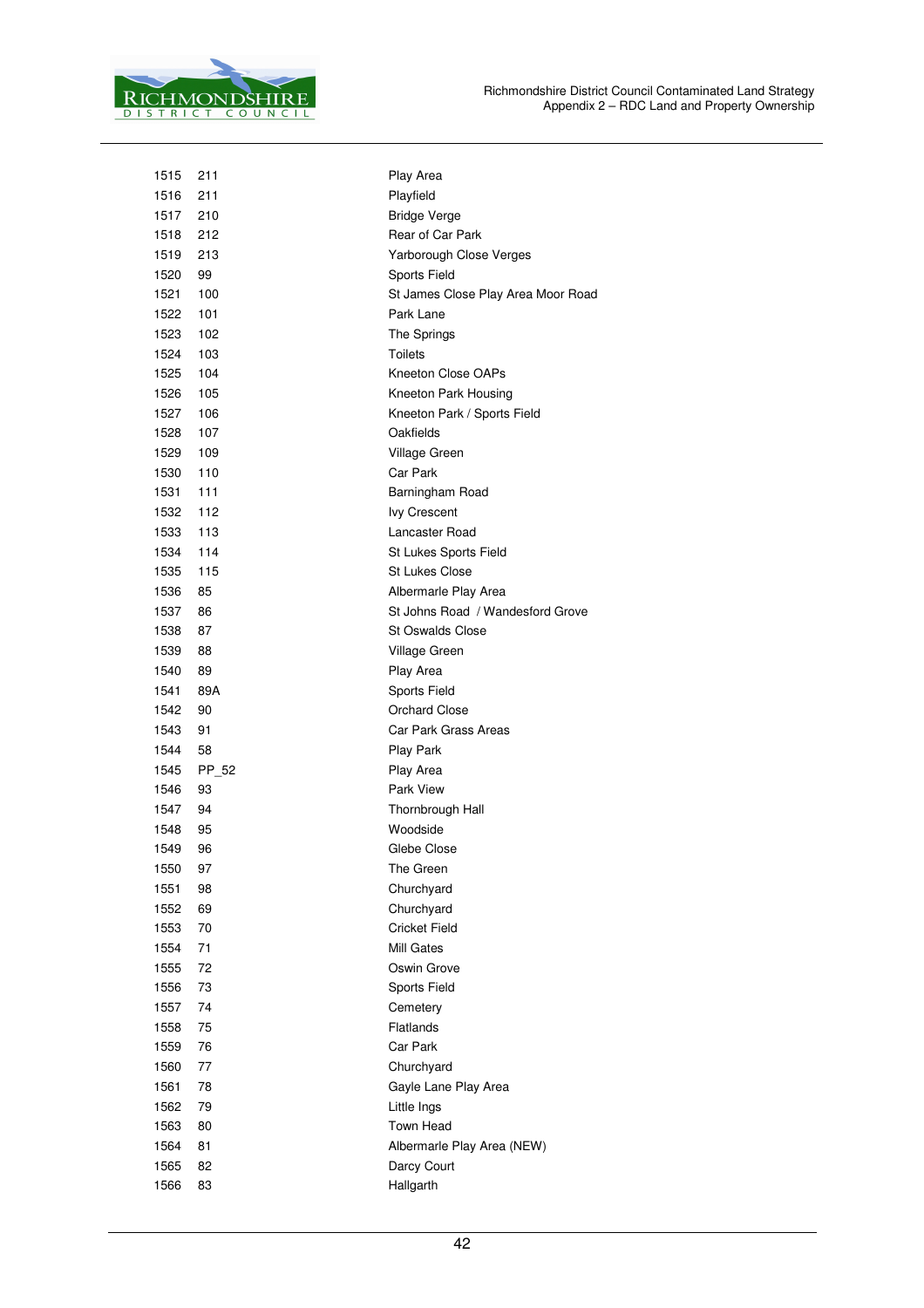

| 1567 | 84           | <b>Hildyard Row Car Park</b>         |
|------|--------------|--------------------------------------|
| 1568 | 53           | Grasmere Road                        |
| 1569 | 54           | Homeless Unit                        |
| 1570 | 59           | <b>Sutton Avenue</b>                 |
| 1571 | 60           | <b>Walkerville Flats</b>             |
| 1572 | 61           | <b>Walkerville Industrial Estate</b> |
| 1573 | PP 28        | Play Area                            |
| 1574 | 55           | Lorry Park                           |
| 1575 | ADDITIONAL 1 | Old Railway Track                    |
| 1576 | 62           | <b>Walkerville Nursery Units</b>     |
| 1577 | 63           | Donald Smith Court                   |
| 1578 | 64           | Lewis Close                          |
| 1579 | 65           | Car Park Grass Areas                 |
| 1580 | 66           | Lowthorpe Cottages                   |
| 1581 | 67           | New Row                              |
| 1582 | 68           | The Curtain / The Garth              |
| 1583 | 45           | Colburn Lane & Colville Road         |
| 1584 | 46           | <b>Colville Crescent</b>             |
| 1585 | 56           | Oak Tree Court                       |
| 1586 | 1            | <b>Spencerley Place</b>              |
| 1587 | 2            | Village Green Play Area              |
| 1588 | 37           | Toilet                               |
| 1589 | 38           | <b>Willow View Play Area</b>         |
| 1590 | 39           | Churchyard                           |
| 1591 | 40           | Manor Farm                           |
| 1592 | 41           | <b>Bridge Close</b>                  |
| 1593 | 42           | <b>Broadway Shops</b>                |
| 1594 | 43           | <b>Brough Avenue</b>                 |
| 1595 | 49           | <b>Coronation Avenue</b>             |
| 1596 | 50           | <b>Fifth Avenue</b>                  |
| 1597 | 51           | Fourth Avenue                        |
| 1598 | 52           | Grange / Meadowfield Roads           |
| 1599 | 52           | Grange / Meadowfield Roads           |
| 1600 | 52           | Grange / Meadowfield Roads           |
| 1601 | 52           | Grange / Meadowfield Roads           |
| 1602 | 52           | Grange / Meadowfield Roads           |
| 1603 | 52           | Grange / Meadowfield Roads           |
| 1604 | 24           | <b>St Edmunds Close</b>              |
| 1605 | 25           | <b>St Pauls Drive</b>                |
| 1606 | 26           | Needham Garth                        |
| 1607 | 28           | Academy House                        |
| 1608 | 29           | 18 Acre Field                        |
| 1609 | 30           | Alms Houses                          |
| 1610 | 31           | Arena View Play Area                 |
| 1611 | 32           | High Street / Mowbray Road           |
| 1612 | 33           | Kings Close Play Area                |
| 1613 | 34           | Mill Bungalow                        |
| 1614 | 35           | <b>Noels Court</b>                   |
| 1615 | 36           | Pallet Hill                          |
| 1616 | 44           | <b>Catterick Road Verges</b>         |
| 1617 | 48           | Constantine Avenue / Grove           |
| 1618 | 57           | Open Space Housing Estate            |
|      |              |                                      |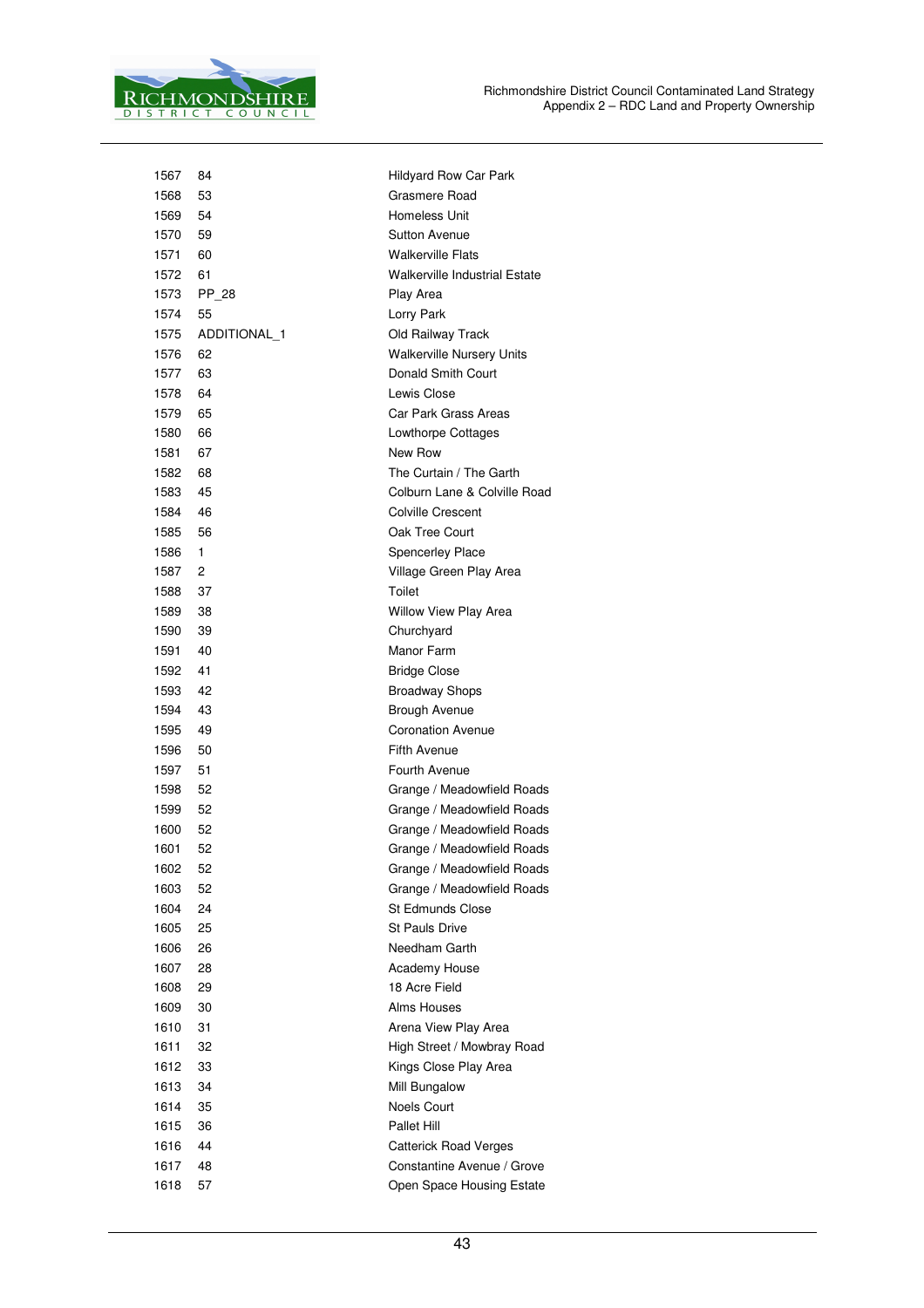

| 1619 |                 | Lorry Park Toilets                    |
|------|-----------------|---------------------------------------|
| 1620 | $CP_8$          | Skeeby Car Park                       |
| 1621 | 216             | Grassgill                             |
| 1622 | 17              | <b>Brompton Park</b>                  |
| 1623 | $PP_$           | Play Park                             |
| 1624 | PC_19           | <b>Public Toilet</b>                  |
| 1625 | $PC_5$          | <b>Broadway Toilets</b>               |
| 1626 | 17              | <b>Brompton Park</b>                  |
| 1627 | $CP_12$         | Car Park                              |
| 1628 | PP_58           | Play Area                             |
| 1629 |                 | Lorry Park                            |
| 1630 |                 | Car Park                              |
| 1631 | PP_53           | <b>Blacksmiths Court Play Area</b>    |
| 1632 | 118             | Mill Close Car Park                   |
| 1633 | 118             | Mill Close                            |
| 1634 | NEW             | The Depot                             |
| 1635 | NEW_            | Gallowgate & Quarry Road Grazing Land |
| 1636 | NEW             | <b>Coffin Field</b>                   |
| 1637 | 1               | <b>Spencerley Place</b>               |
| 1638 | 1               | <b>Spencerley Place</b>               |
| 1639 | 1               | <b>Spencerley Place</b>               |
| 1640 | 1               | <b>Spencerley Place</b>               |
| 1641 | 1               | Spencerley Place                      |
| 1642 | 3               | Car Park                              |
| 1643 | 2               | Village Green                         |
| 1644 | 4               | Churchyard                            |
| 1645 | 5               | Mill Lane OAPs                        |
| 1646 | 6               | Holmebrae                             |
| 1647 | 8               | <b>Brookside</b>                      |
| 1648 | 9               | East View Play Area                   |
| 1649 | 10              | St Cuthberts Green                    |
| 1650 | 11              | Wells Green                           |
| 1651 | 12              | Churchyard                            |
| 1652 | 13              | Leyburn Road (St Johns View)          |
| 1653 | 14              | Churchyard                            |
| 1654 | 15              | <b>Brompton Court</b>                 |
| 1655 | 16              | Brompton Court                        |
| 1656 | 17              | <b>Brompton Park</b>                  |
| 1657 | 19              | Curties Drive (Play Area)             |
| 1658 | 20              | Honeypot Road                         |
| 1659 | 21              | Honeypot Road (Play Area)             |
| 1660 | 22              | Old Railway Track                     |
| 1661 | 23              | Pembury Mews                          |
| 1662 | 24              | <b>St Edmunds Close</b>               |
| 1663 | 25              | <b>St Pauls Drive</b>                 |
| 1664 | 26              | Needham Garth                         |
| 1665 | 27              | Camp Centre                           |
| 1666 | H <sub>27</sub> | Camp Centre                           |
| 1667 | 28              | Academy House                         |
| 1668 |                 | Alms Houses                           |
| 1669 |                 | Arena View Play Area                  |
| 1670 |                 | High Street / Mowbray Road            |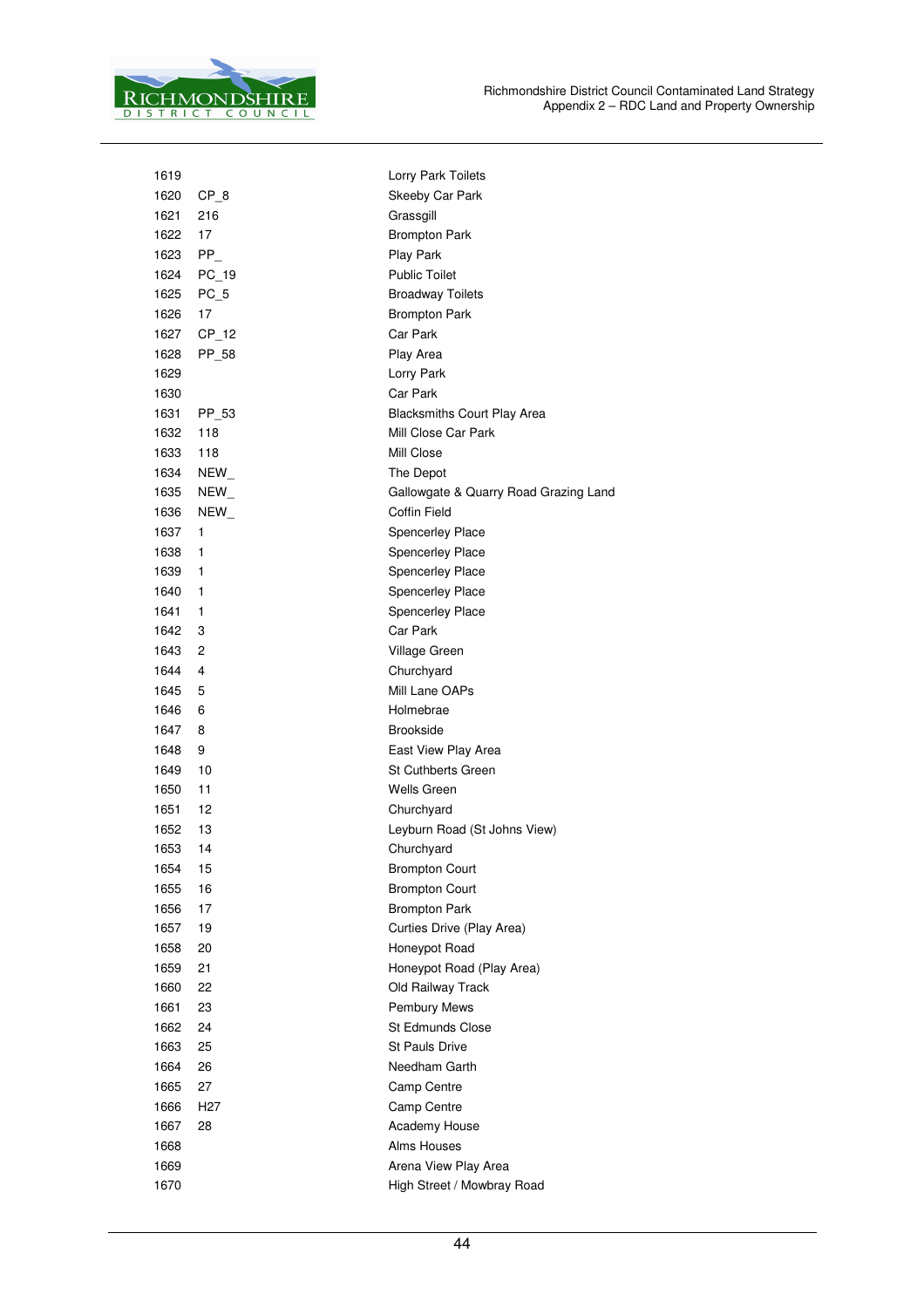

1671 **Kings Close Play Area** 1672 Mill Bungalow 1673 Noels Court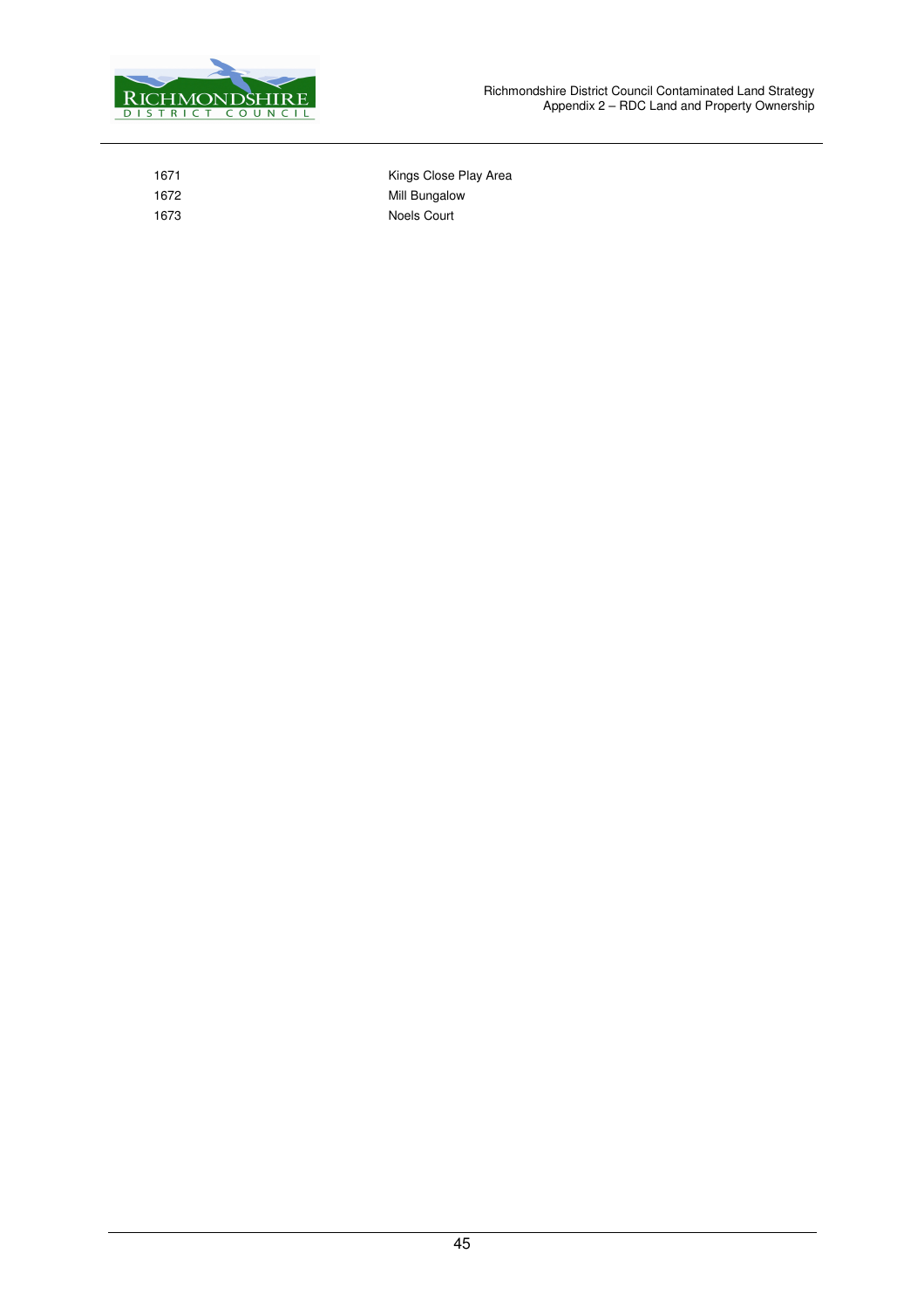

## **Appendix 3 RDC Protected Locations**

#### **Site of Special Scientific Interest (SSSI)**

| OBJECT ID      | SSSI_NAME                                | SSSI_AREA | <b>EASTING</b> | <b>NORTHING</b> |
|----------------|------------------------------------------|-----------|----------------|-----------------|
| $\mathbf{1}$   | <b>Harkers House Meadows</b>             | 14.14     | 386118.6       | 501995.4        |
| $\overline{c}$ | Kisdon Force Woods                       | 38.48     | 389776.0       | 500995.8        |
| 3              | Scar Closes, Kisdon Side                 | 4.38      | 389341.2       | 500066.0        |
| 4              | Arkle Beck Meadows, Whaw                 | 8.47      | 398288.8       | 504160.0        |
| 5              | Arkle Beck Meadows, Whaw                 | 8.47      | 398288.8       | 504160.0        |
| 6              | Arkle Beck Meadows, Whaw                 | 8.47      | 398288.8       | 504160.0        |
| $\overline{7}$ | <b>Fothering Holme</b>                   | 10.12     | 399064.5       | 504002.2        |
| 8              | Arkengarthdale, Gunnerside & Reeth Moors | 7634.59   | 394939.2       | 503051.3        |
| 9              | Mallerstang-Swaledale Head               | 6234.75   | 383649.7       | 501731.3        |
| 10             | Mallerstang-Swaledale Head               | 6234.75   | 383649.7       | 501731.3        |
| 11             | <b>Bowes Moor</b>                        | 4489.89   | 392626.6       | 508914.9        |
| 13             | <b>Black Scar Quarry</b>                 | 1.15      | 423088.4       | 505194.6        |
| 14             | Shaw Beck Gill                           | 29.70     | 400028.8       | 504813.5        |
| 16             | <b>Richmond Meadows</b>                  | 3.04      | 417578.1       | 500744.3        |
| 17             | <b>Richmond Meadows</b>                  | 3.04      | 417578.1       | 500744.3        |
| 18             | Gingerfields                             | 6.89      | 416096.6       | 502421.3        |
| 19             | Gingerfields                             | 6.89      | 416096.6       | 502421.3        |
| 22             | Lower Swaledale Woods & Grasslands       | 266.88    | 411958.8       | 501587.6        |
| 23             | Lower Swaledale Woods & Grasslands       | 266.88    | 411958.8       | 501587.6        |
| 24             | Lower Swaledale Woods & Grasslands       | 266.88    | 411958.8       | 501587.6        |
| 27             | Marsett Rigg                             | 8.52      | 390006.1       | 486036.8        |
| 28             | Millholme Meadow, Thwaite                | 0.58      | 389722.8       | 498012.8        |
| 29             | Cliff Beck Meadow, Buttertubs            | 1.44      | 388013.1       | 496702.0        |
| 30             | <b>Cliff Force Cave</b>                  | 98.33     | 387818.9       | 495677.5        |
| 31             | West End Meadow, Lunds                   | 3.57      | 379183.6       | 495565.6        |
| 32             | Semer Water                              | 101.32    | 391370.3       | 486383.6        |
| 33             | Swineley Meadow, Widdale                 | 8.70      | 380193.8       | 485948.1        |
| 34             | Angram Bottoms                           | 10.16     | 389110.9       | 499835.6        |
| 35             | Ox Close                                 | 142.07    | 398679.2       | 490289.6        |
| 36             | <b>Thwaite Stones</b>                    | 18.07     | 389347.3       | 498903.3        |
| 37             | Lovely Seat-Stainton Moor                | 10132.52  | 398828.4       | 494421.6        |
| 38             | Askrigg Bottoms                          | 2.58      | 394779.3       | 490337.0        |
| 39             | Chris's Pasture                          | 3.80      | 396449.1       | 488989.3        |
| 40             | Low Gill Moor Wetlands                   | 63.52     | 396145.0       | 487462.4        |
| 41             | New Close, Calvert Houses                | 6.47      | 391993.0       | 497859.2        |
| 42             | Whitfield Gill & Mill Gill               | 18.71     | 393522.9       | 492009.0        |
| 43             | <b>Muker Meadows</b>                     | 14.35     | 391015.4       | 498394.1        |
| 44             | <b>Muker Meadows</b>                     | 14.35     | 391015.4       | 498394.1        |
| 45             | <b>Muker Meadows</b>                     | 14.35     | 391015.4       | 498394.1        |
| 46             | <b>Muker Meadows</b>                     | 14.35     | 391015.4       | 498394.1        |
| 47             | Feetham Holme                            | 3.31      | 399431.8       | 497651.5        |
| 48             | Len Pastures, Crackpot                   | 4.07      | 397599.3       | 496622.6        |
| 49             | Stephen Ings, Crackpot                   | 3.08      | 397536.9       | 496523.4        |
| 50             | Pry & Bottom Meadows, Mid Mossdale       | 7.36      | 383779.5       | 491848.1        |
| 51             | Pry & Bottom Meadows, Mid Mossdale       | 7.36      | 383779.5       | 491848.1        |
| 52             | <b>Hell Gill</b>                         | 1.33      | 378671.7       | 496904.4        |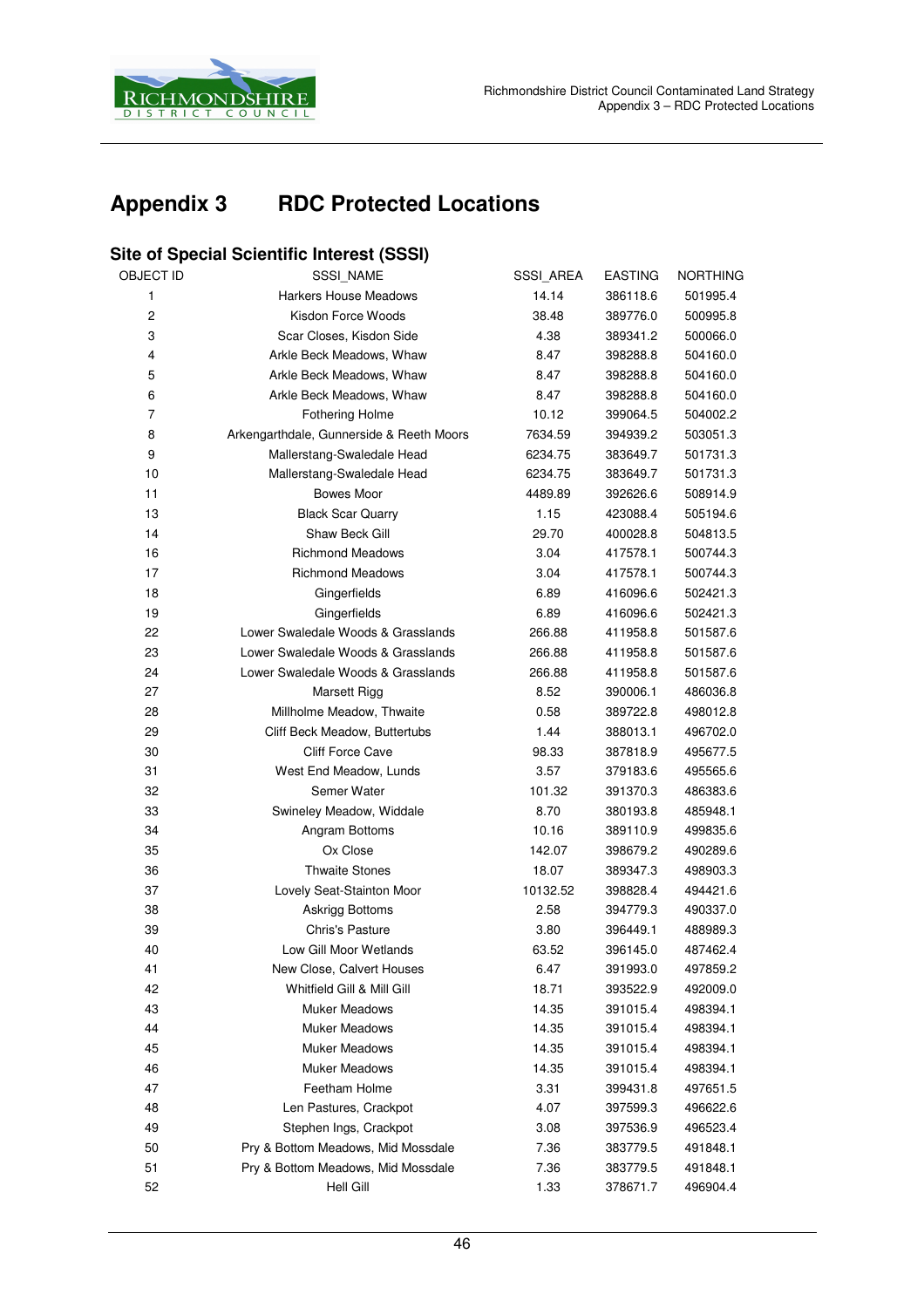

| 53              | Swale Lakes<br>East Nidderdale Moors (Flamstone Pin-High |          | 42.87          | 424877.8        | 498576.3 |
|-----------------|----------------------------------------------------------|----------|----------------|-----------------|----------|
| 54              | Ruckles)                                                 |          | 10770.89       | 414021.7        | 473514.4 |
| 56              | Park Hall Meadows, Healaugh                              |          | 6.80           | 401155.2        | 498855.6 |
| 57              | Park Hall Meadows, Healaugh                              |          | 6.80           | 401155.2        | 498855.6 |
| 59              | <b>Wanlass Grasslands</b>                                |          | 68.84          | 405319.9        | 489851.2 |
| 60              | <b>Wanlass Grasslands</b>                                |          | 68.84          | 405319.9        | 489851.2 |
| 62              | Freeholders Wood                                         |          | 14.34          | 401379.8        | 488865.7 |
| 63              | Freeholders Wood                                         |          | 14.34          | 401379.8        | 488865.7 |
| 64              | Freeholders Wood                                         |          | 14.34          | 401379.8        | 488865.7 |
| 65              | Newton-le-Willows Meadows                                |          | 4.26           | 421543.2        | 489255.6 |
| 66              | Newton-le-Willows Meadows                                |          | 4.26           | 421543.2        | 489255.6 |
| 67              | <b>Walden Meadows</b>                                    |          | 11.95          | 400587.1        | 482368.0 |
| 68              | Aysgarth                                                 |          | 17.95          | 400939.3        | 488646.6 |
| 70              | Leyburn Glebe                                            |          | 2.64           | 410063.3        | 489657.8 |
| 78              | <b>Bellerby Fields</b>                                   |          | 2.78           | 411196.8        | 493187.7 |
| 79              | <b>River Ure Grasslands</b>                              |          | 15.10          | 401738.6        | 488956.2 |
| 80              | <b>River Ure Grasslands</b>                              |          | 15.10          | 401738.6        | 488956.2 |
| 81              | <b>River Ure Grasslands</b>                              |          | 15.10          | 401738.6        | 488956.2 |
| 83              | <b>Thowker Corner</b>                                    |          | 1.41           | 408151.1        | 490456.3 |
|                 |                                                          |          |                |                 |          |
|                 | <b>Special Areas of Conservation</b>                     |          |                |                 |          |
| <b>OBJECTID</b> | <b>SAC NAME</b>                                          | SAC AREA | <b>EASTING</b> | <b>NORTHING</b> |          |
| 1               | <b>North Pennine Moors</b>                               | 103130.5 | 399489.4       | 457851.8        |          |
| 2               | North Pennine Moors                                      | 103130.5 | 399489.4       | 457851.8        |          |
| 3               | North Pennine Moors                                      | 103130.5 | 399489.4       | 457851.8        |          |
| 4               | North Pennine Moors                                      | 103130.5 | 399489.4       | 457851.8        |          |
| 5               | Ox Close                                                 | 142.1    | 398679.2       | 490289.6        |          |
| 12              | North Pennine Dales Meadows                              | 492.9    | 383391.3       | 491749.7        |          |
| 13              | North Pennine Dales Meadows                              | 492.9    | 383391.3       | 491749.7        |          |
| 14              | North Pennine Dales Meadows                              | 492.9    | 383391.3       | 491749.7        |          |
| 15              | North Pennine Dales Meadows                              | 492.9    | 383391.3       | 491749.7        |          |
| 16              | North Pennine Dales Meadows                              | 492.9    | 383391.3       | 491749.7        |          |
| 17              | North Pennine Dales Meadows                              | 492.9    | 383391.3       | 491749.7        |          |
| 18              | North Pennine Dales Meadows                              | 492.9    | 383391.3       | 491749.7        |          |
| 19              | North Pennine Dales Meadows                              | 492.9    | 383391.3       | 491749.7        |          |
| 20              | North Pennine Dales Meadows                              | 492.9    | 383391.3       | 491749.7        |          |
| 21              | North Pennine Dales Meadows                              | 492.9    | 383391.3       | 491749.7        |          |
| 22              | North Pennine Dales Meadows                              | 492.9    | 383391.3       | 491749.7        |          |
| 23              | North Pennine Dales Meadows                              | 492.9    | 383391.3       | 491749.7        |          |
| 24              | North Pennine Dales Meadows                              | 492.9    | 383391.3       | 491749.7        |          |
| 25              | North Pennine Dales Meadows                              | 492.9    | 383391.3       | 491749.7        |          |
| 26              | North Pennine Dales Meadows                              | 492.9    | 383391.3       | 491749.7        |          |
| 27              | North Pennine Dales Meadows                              | 492.9    | 383391.3       | 491749.7        |          |
| 28              | North Pennine Dales Meadows                              | 492.9    | 383391.3       | 491749.7        |          |
| 29              | North Pennine Dales Meadows                              | 492.9    | 383391.3       | 491749.7        |          |
| 30              | North Pennine Dales Meadows                              | 492.9    | 383391.3       | 491749.7        |          |
| 31              | North Pennine Dales Meadows                              | 492.9    | 383391.3       | 491749.7        |          |
| 32              | North Pennine Dales Meadows                              | 492.9    | 383391.3       | 491749.7        |          |
| 33              | North Pennine Moors                                      | 103130.5 | 399489.4       | 457851.8        |          |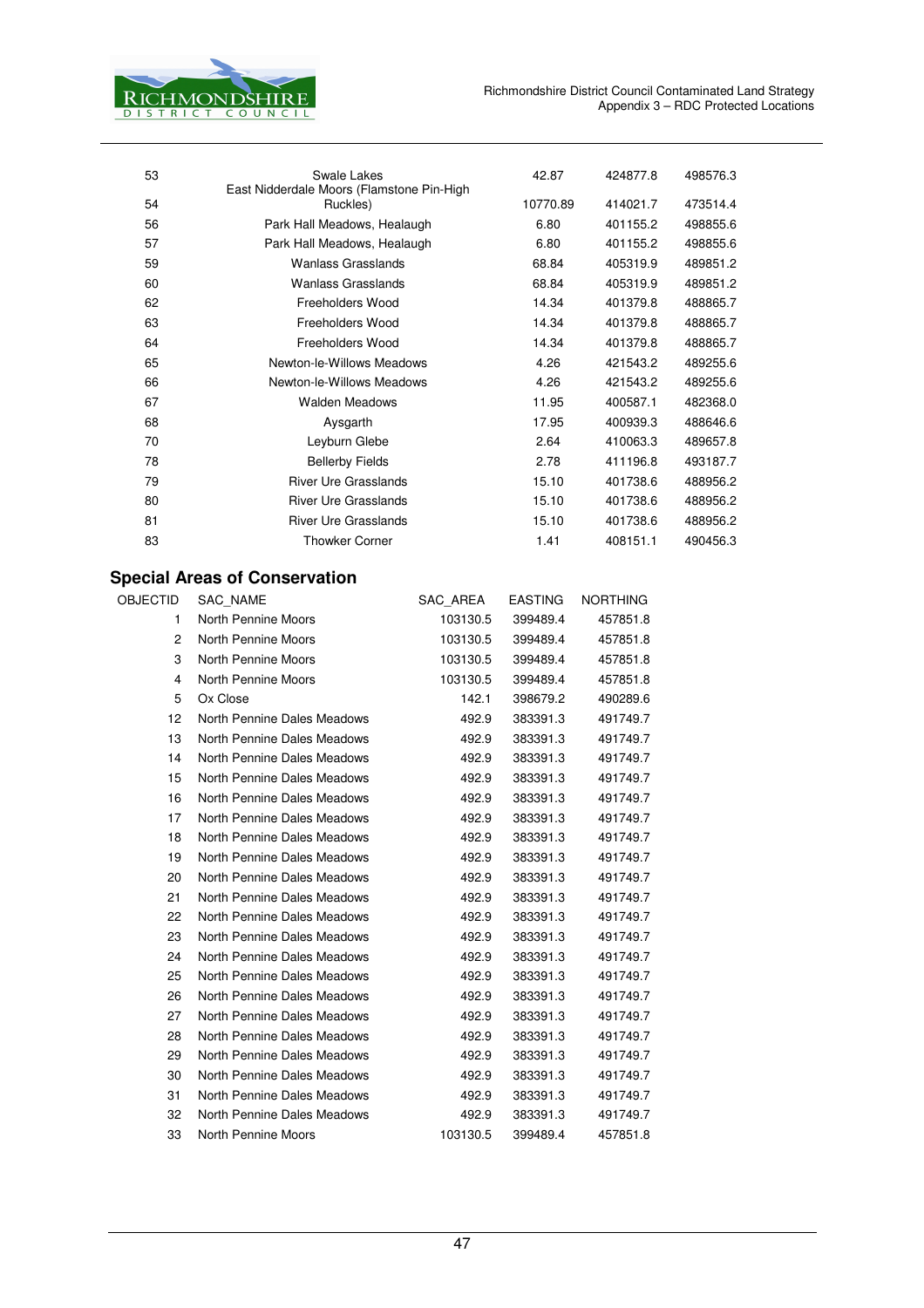

#### **Local Nature Reserves**

| OBJECTID | LNR NAME                              | LNR AREA | <b>EASTING</b> | <b>NORTHING</b> |
|----------|---------------------------------------|----------|----------------|-----------------|
|          | Freeholder's Wood & Ridding's Field   | 18.1     | 401499.8       | 488840.0        |
| 2        | Freeholder's Wood & Ridding's Field   | 18.1     | 401499.8       | 488840.0        |
| 3        | Freeholder's Wood & Ridding's Field   | 18.1     | 401499.8       | 488840.0        |
|          | 4 Freeholder's Wood & Ridding's Field | 18.1     | 401499.8       | 488840.0        |
| 5        | Ballowfield                           | 0.9      | 398670.0       | 489836.0        |
| 6        | <b>Foxglove Covert</b>                | 30.1     | 416071.0       | 497141.3        |

## **Areas of Outstanding Natural Beauty (AONB)**

| OBJECTID | CODE NAME |                | DESIG DATE | STAT AREA |
|----------|-----------|----------------|------------|-----------|
|          | 3 22      | Nidderdale     | Feb-94     | 601.17    |
|          | 2 25      | North Pennines | Jun-88     | 1985.16   |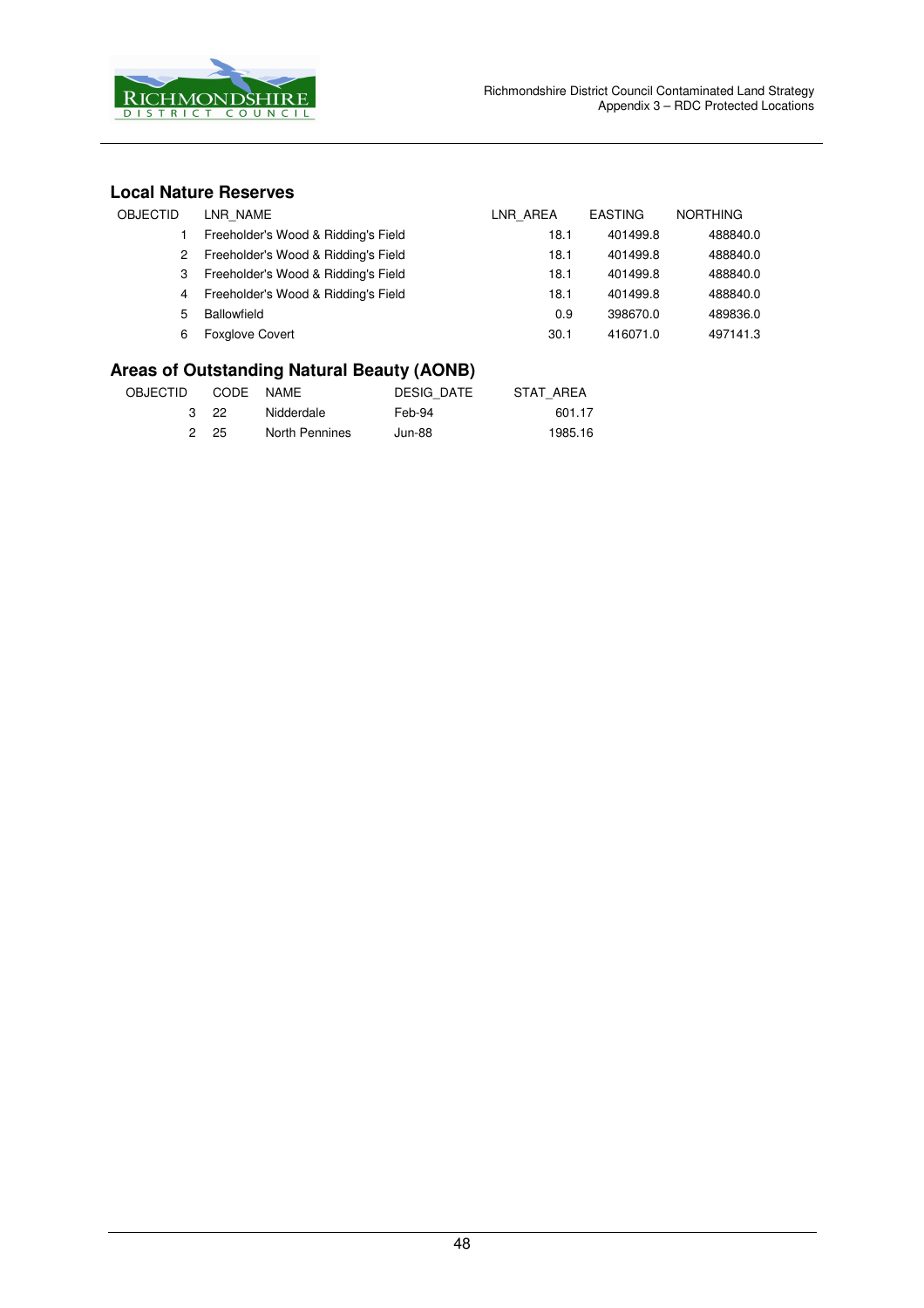

## **Appendix 4 RDC Private Water Supply Information**

#### **List of Private Water Supplies that are within 50m of Landmark historical land use**

| OBJECTID | <b>UPRN</b>  | <b>NAME</b>                      | Χ        | Υ        |
|----------|--------------|----------------------------------|----------|----------|
| 2561     | 010090345329 | Melmerby Village                 | 407431.0 | 485662.0 |
| 2564     | 010090345468 | Jingle Pot Supply Hurst          | 403812.0 | 501794.0 |
| 2882     | 010034646695 | Old Silk Mill Supply             | 390539.0 | 487260.0 |
| 3522     | 010004783207 | Gilling Wood Hall Supply         | 416986.0 | 504791.0 |
| 3525     | 010004783243 | <b>West Witton Supply</b>        | 406275.0 | 480058.0 |
| 3527     | 010004783248 | <b>High Leases Supply</b>        | 414494.0 | 501572.0 |
| 3856     | 010012780697 | Sowersett Barn Con Supply        | 404455.0 | 480539.0 |
| 4166     | 010012780805 | Rosemary House Supply            | 421362.0 | 496913.0 |
| 4484     | 010012781234 | Thorneymire Barn Supply          | 385475.0 | 489580.0 |
| 4490     | 010012781345 | Gate House Supply                | 399391.0 | 489312.0 |
| 4491     | 010012781350 | <b>Grayford Supply</b>           | 399459.0 | 489201.0 |
| 4812     | 010012781954 | Shaw Paddock Supply              | 378254.0 | 495148.0 |
| 4822     | 010012782106 | Somerdale Hall Supply            | 394154.0 | 490067.0 |
| 4825     | 010012782158 | Ashes Farm Supply                | 409873.0 | 485024.0 |
| 4835     | 010012781535 | <b>High Wanlass Supply</b>       | 405595.0 | 489207.0 |
| 5138     | 010012782564 | Knights Close Supply             | 399850.0 | 486451.0 |
| 5142     | 010012782646 | Preston Mill Supply              | 407861.0 | 490805.0 |
| 5448     | 010012783322 | <b>Ellerton Park Supply</b>      | 425355.0 | 498202.0 |
| 5450     | 010012783336 | Mill Intake Supply               | 399609.0 | 502902.0 |
| 5454     | 010012783528 | <b>Hilltop Supply</b>            | 385759.0 | 501827.0 |
| 5785     | 010012783832 | Nun Cote Farm Supply             | 407551.0 | 498792.0 |
| 5786     | 010012783837 | <b>Bushy Park Supply</b>         | 410699.0 | 499605.0 |
| 5791     | 010012783872 | <b>Telfit Farm SUpply</b>        | 408139.0 | 502308.0 |
| 5803     | 010012784356 | East Applegarth Supply           | 413539.0 | 501835.0 |
| 5804     | 010012784139 | <b>High Stelling Farm Supply</b> | 405810.0 | 501307.0 |
| 5816     | 010034641331 | <b>West Birkrigg Supply</b>      | 383847.0 | 491436.0 |
| 5818     | 010034641333 | Mid Mossdale Supply              | 383635.0 | 491742.0 |
| 6089     | 010034641398 | <b>St Trinians Supply</b>        | 419158.0 | 500765.0 |
| 6090     | 010034641489 | The Rigg Supply                  | 399757.0 | 502600.0 |
| 6101     | 010034641546 | Seata Farm Supply                | 399288.0 | 488567.0 |
| 6103     | 010034641562 | <b>Chantry Supply</b>            | 404632.0 | 487604.0 |
| 6409     | 010034641671 | East Witton Lodge Supply         | 413022.0 | 486115.0 |
| 6418     | 010034641758 | Moorcock Inn Supply              | 379917.0 | 492762.0 |
| 6419     | 010034641760 | <b>Moorcock Cottages Supply</b>  | 379418.0 | 492610.0 |
| 6423     | 010034641764 | Quarry Farm Supply               | 378565.0 | 493839.0 |
| 6424     | 010034641765 | <b>Grisedale Crossing Supply</b> | 379042.0 | 93433.0  |
| 6433     | 010034641975 | Ashdene Supply                   | 400436.0 | 498243.0 |
| 6438     | 010034642018 | <b>Cocker House Supply</b>       | 399620.0 | 502900.0 |
| 6439     | 010034642027 | Dubbin Garth Supply              | 397001.0 | 497205.0 |
| 6447     | 010034642042 | Robson House Supply              | 98237.0  | 496158.0 |
| 6475     | 010034642698 | <b>Halnaby Grange Supply</b>     | 426557.0 | 505236.0 |
| 6492     | 010034642968 | Scarth Nick Supply               | 405850.0 | 491793.0 |
| 6525     | 010034644518 | Kisdon House Supply              | 390254.0 | 498531.0 |
| 6531     | 010034644611 | Mudd House Supply                | 397141.0 | 496950.0 |
| 6535     | 010034644618 | Raygill Farm Supply              | 391142.0 | 489255.0 |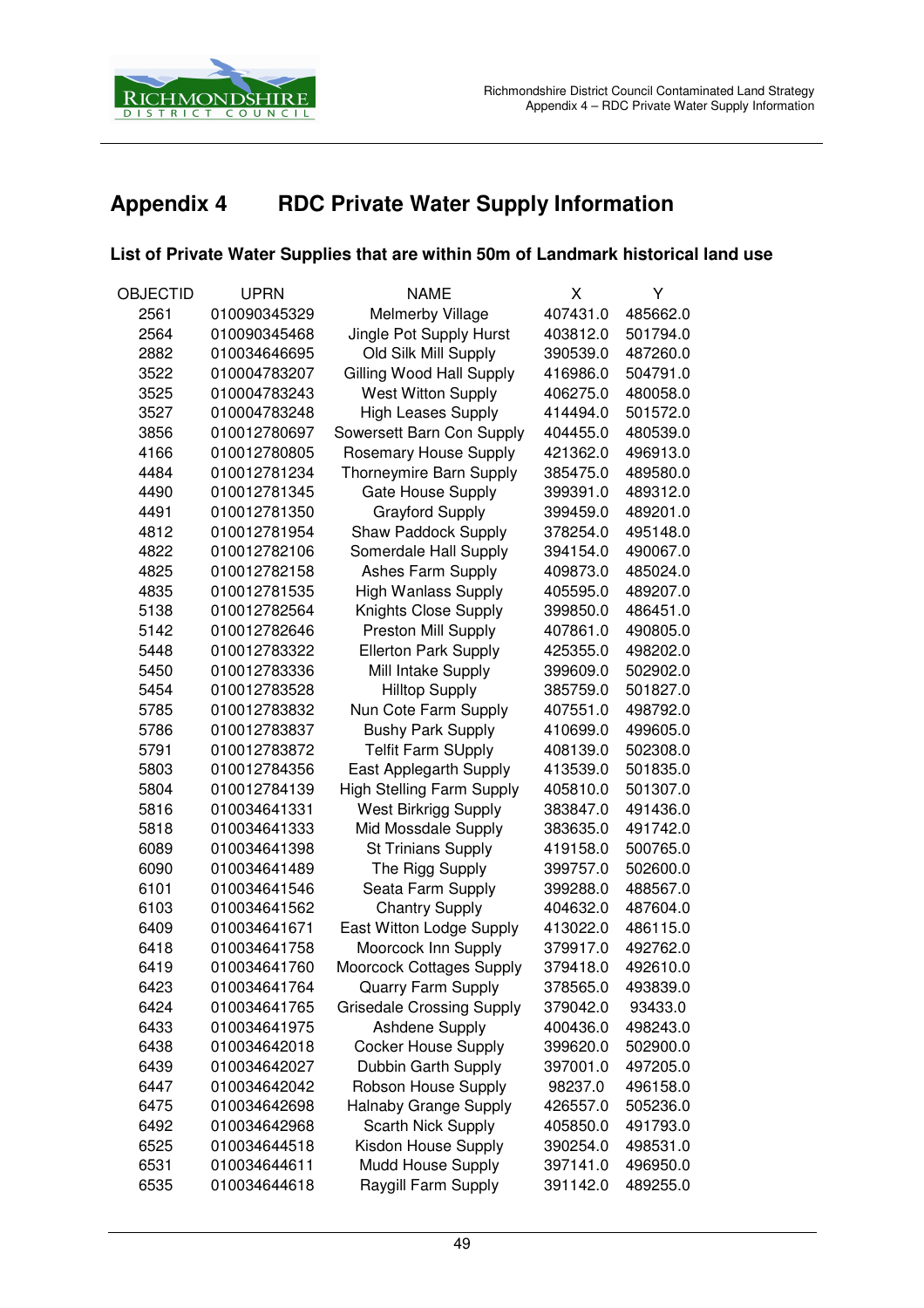

| 6543 | 010034644809 | The Old Mill Supply           | 397636.0 | 496987.0 |
|------|--------------|-------------------------------|----------|----------|
| 6547 | 010034646241 | <b>Wensley Village Supply</b> | 407783.0 | 491011.0 |
| 6550 | 010034646293 | Arkengarthdale Supply         | 399586.0 | 502911.0 |
| 6553 | 010034646434 | Redmire Supply                | 404399.0 | 491535.0 |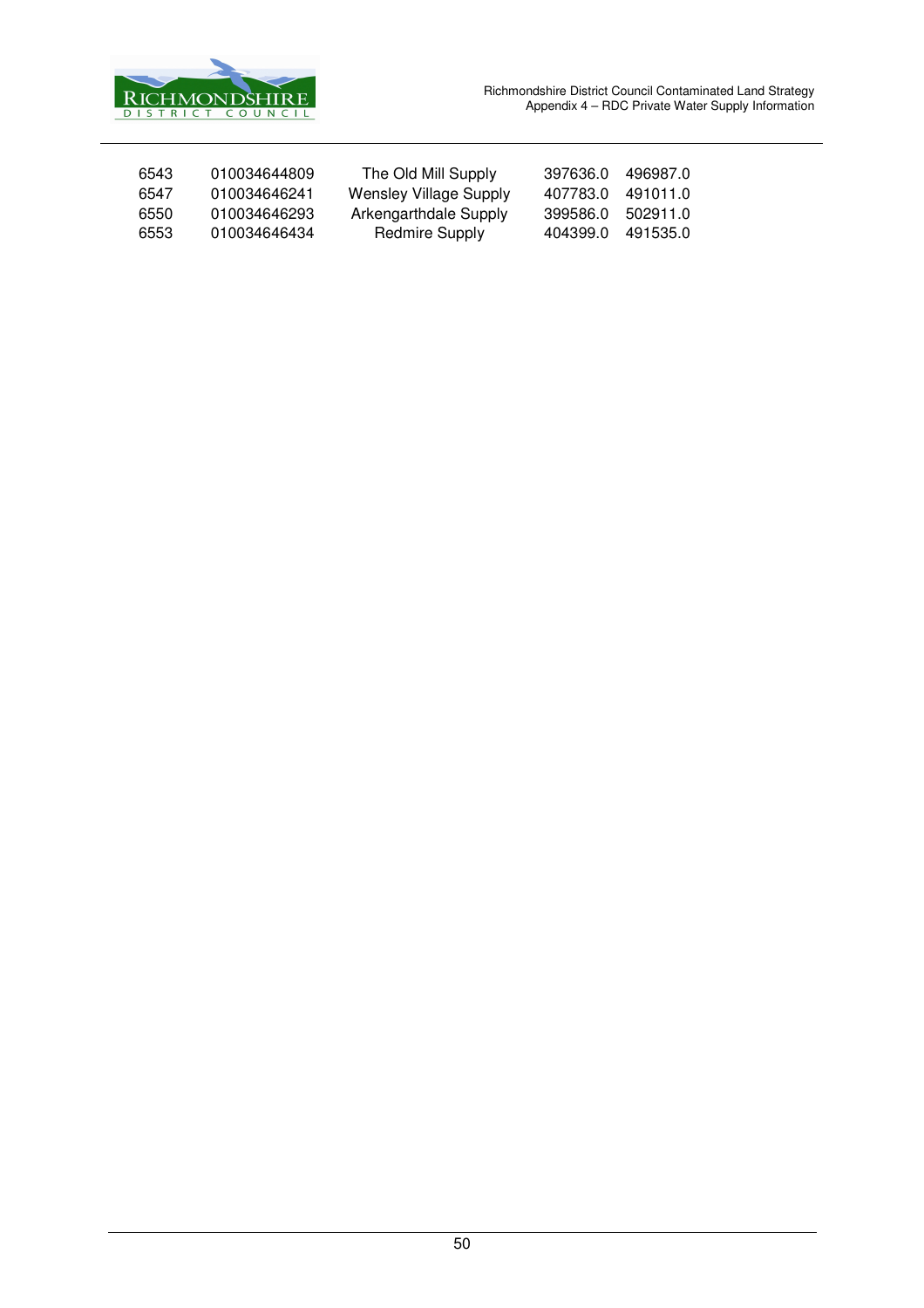

## **Appendix 5 RDC Owned Land Intersecting with Landmark Data**

| OBJECTID | <b>LEGAL LAND</b> | <b>DESCRIPTION</b>                          | <b>DISTRICT</b><br>Richmondshire | SHAPE_AREA        |
|----------|-------------------|---------------------------------------------|----------------------------------|-------------------|
| 1321     | 12                | Churchyard                                  | <b>District</b><br>Richmondshire | 2361.10925000000  |
| 1324     | 15                | <b>Brompton Court</b>                       | <b>District</b><br>Richmondshire | 2178.74210500000  |
| 1329     | 22                | Old Railway Track<br>The Station / Swimming | <b>District</b><br>Richmondshire | 13420.81035000000 |
| 1341     | CP <sub>9</sub>   | Pool Car Park                               | <b>District</b><br>Richmondshire | 2198.51601950000  |
| 1350     | $PP_13$           | Play Park                                   | <b>District</b><br>Richmondshire | 2773.67155500000  |
| 1352     | 125               | <b>Baths and Swaleside</b>                  | <b>District</b><br>Richmondshire | 10517.62217300000 |
| 1356     | 192               | <b>Whitcliffe Grange</b><br>Aysgarth Closed | <b>District</b><br>Richmondshire | 5281.48617000000  |
| 1359     | <b>NEW</b>        | Churchyard                                  | <b>District</b>                  | 17110.41448450000 |
| 1362     | <b>NEW</b>        | Reeth Road Cemetery<br><b>Toilets</b>       | Richmondshire<br><b>District</b> | 8.91381200000     |
| 1363     | <b>NEW</b>        | Upper Wensleydale<br><b>Business Park</b>   | Richmondshire<br><b>District</b> | 659.28023700000   |
| 1367     | <b>NEW</b>        | Innovate                                    | Richmondshire<br><b>District</b> | 1231.52168300000  |
| 1369     | $CP_3$            | Camp Centre Car Park                        | Richmondshire<br><b>District</b> | 684.74867100000   |
| 1370     | 27                | Camp Centre                                 | Richmondshire<br><b>District</b> | 283.88152500000   |
| 1380     | PC_30             | <b>Museum Public Toilets</b>                | Richmondshire<br><b>District</b> | 34.50286300000    |
| 1383     | $PP_1$            | Play Area                                   | Richmondshire<br><b>District</b> | 393.12045000000   |
| 1384     | PP_57             | Play Area                                   | Richmondshire<br><b>District</b> | 70.14919000000    |
| 1391     | 142               | Gallowgate Estate                           | Richmondshire<br><b>District</b> | 6424.88093300000  |
| 1396     | 223               | Swaleside Forestry                          | Richmondshire<br><b>District</b> | 5822.61372500000  |
| 1400     | 225               | Low Bank Wood                               | Richmondshire<br><b>District</b> | 39980.38801500000 |
| 1409     | 195               | <b>Willance Grove</b>                       | Richmondshire<br><b>District</b> | 4121.95955500000  |
| 1419     | 205               | <b>Scotton Gardens</b>                      | Richmondshire<br><b>District</b> | 2512.28094400000  |
| 1421     | 206               | Linden Road                                 | Richmondshire<br><b>District</b> | 4726.75680350000  |
| 1423     | 189               | The Batts                                   | Richmondshire<br><b>District</b> | 16459.27267800000 |
| 1434     | PP_48             | Pikepurse Play Area                         | Richmondshire<br><b>District</b> | 3900.75995000000  |
| 1446     | 170               | Railway Track                               | Richmondshire<br><b>District</b> | 30274.46280550000 |
| 1448     | 173               | <b>Reeth Road Social Club</b>               | Richmondshire<br><b>District</b> | 396.63794800000   |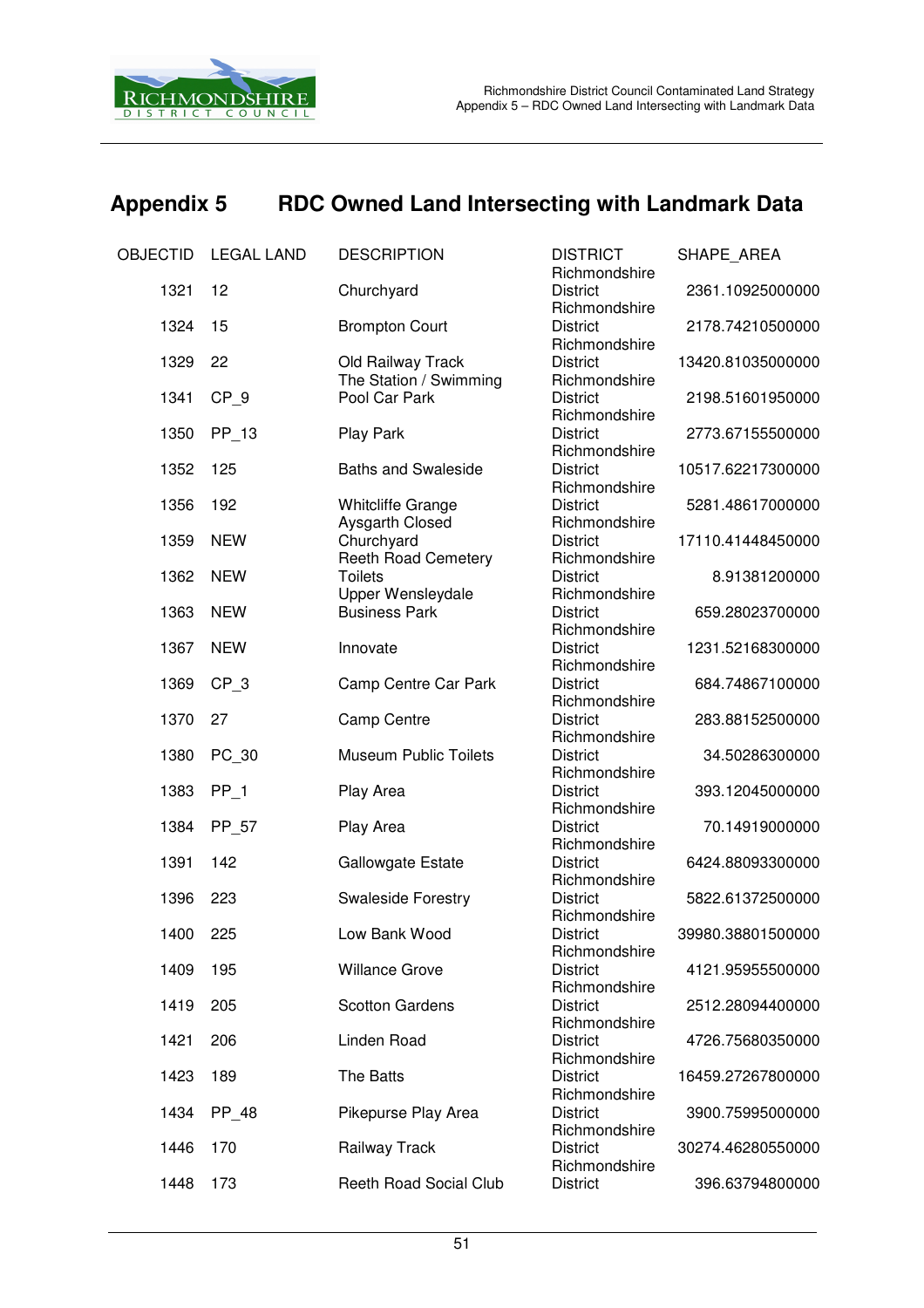

|      |              |                                    | Richmondshire                    |                   |
|------|--------------|------------------------------------|----------------------------------|-------------------|
| 1449 | $PC_{18}$    | <b>Falls Public Toilet</b>         | <b>District</b>                  | 40.09387500000    |
|      |              |                                    | Richmondshire                    |                   |
| 1450 | 174          | <b>Riverside Road Forestry</b>     | <b>District</b>                  | 979.80793950000   |
|      |              |                                    | Richmondshire                    |                   |
| 1451 | PP_47        | Riverside Road Play Area           | <b>District</b>                  | 1312.46939000000  |
|      |              |                                    | Richmondshire                    |                   |
| 1452 | 174A         | Gas Holder Garden                  | <b>District</b>                  | 690.47227800000   |
|      |              |                                    | Richmondshire                    |                   |
| 1453 | $CP_16$      | Foss Car Park                      | <b>District</b>                  | 889.15300000000   |
|      |              | Round Howe Picnic and Car          | Richmondshire                    |                   |
| 1456 | 177          | Park Area                          | <b>District</b>                  | 12241.03498600000 |
|      | 157          | Millcroft                          | Richmondshire<br><b>District</b> | 1290.07443500000  |
| 1466 |              |                                    | Richmondshire                    |                   |
| 1475 | 131          | <b>Cutpurse Estate</b>             | <b>District</b>                  | 4644.02366050000  |
|      |              |                                    | Richmondshire                    |                   |
| 1488 | 144          | <b>Garden Centre</b>               | <b>District</b>                  | 859.67729350000   |
|      |              |                                    | Richmondshire                    |                   |
| 1499 | 126          | Cemetery                           | <b>District</b>                  | 31524.14778700000 |
|      |              |                                    | Richmondshire                    |                   |
| 1501 | 172          | Coronation Place Play Area         | <b>District</b>                  | 476.12534000000   |
|      |              |                                    | Richmondshire                    |                   |
| 1507 | 214          | Cemetery                           | <b>District</b>                  | 840.90542000000   |
|      |              |                                    | Richmondshire                    |                   |
| 1508 | 215          | Churchyard                         | <b>District</b>                  | 6942.26927500000  |
|      |              |                                    | Richmondshire                    |                   |
| 1538 | 87           | <b>St Oswalds Close</b>            | <b>District</b>                  | 2419.23596300000  |
|      |              |                                    | Richmondshire                    |                   |
| 1540 | 89           | Play Area                          | <b>District</b>                  | 1299.24368500000  |
|      |              |                                    | Richmondshire                    |                   |
| 1544 | 58           | Play Park                          | <b>District</b>                  | 1770.82189050000  |
|      |              |                                    | Richmondshire                    |                   |
| 1545 | PP_52        | Play Area                          | <b>District</b>                  | 317.99640150000   |
|      | 74           |                                    | Richmondshire<br><b>District</b> | 4738.99324000000  |
| 1557 |              | Cemetery                           | Richmondshire                    |                   |
| 1567 | 84           | <b>Hildyard Row Car Park</b>       | <b>District</b>                  | 2312.47066150000  |
|      |              |                                    | Richmondshire                    |                   |
| 1574 | 55           | Lorry Park                         | <b>District</b>                  | 7526.40799650000  |
|      |              |                                    | Richmondshire                    |                   |
| 1575 | ADDITIONAL_1 | Old Railway Track                  | <b>District</b>                  | 4243.18934450000  |
|      |              | <b>Colburn Lane &amp; Colville</b> | Richmondshire                    |                   |
| 1583 | 45           | Road                               | <b>District</b>                  | 1117.57423200000  |
|      |              |                                    | Richmondshire                    |                   |
| 1592 | 41           | <b>Bridge Close</b>                | <b>District</b>                  | 768.13945000000   |
|      |              |                                    | Richmondshire                    |                   |
| 1610 | 31           | Arena View Play Area               | <b>District</b>                  | 1962.64895000000  |
|      |              |                                    | Richmondshire                    |                   |
| 1615 | 36           | Pallet Hill                        | <b>District</b>                  | 438.29186500000   |
|      |              |                                    | Richmondshire                    |                   |
| 1616 | 44           | <b>Catterick Road Verges</b>       | <b>District</b>                  | 941.75045000000   |
|      |              |                                    | Richmondshire                    |                   |
| 1617 | 48           | Constantine Avenue / Grove         | <b>District</b>                  | 4135.81098300000  |
|      |              |                                    | Richmondshire<br><b>District</b> |                   |
| 1618 | 57           | Open Space Housing Estate          |                                  | 33247.54162850000 |
| 1622 | 17           | <b>Brompton Park</b>               | Richmondshire                    | 4467.11015000000  |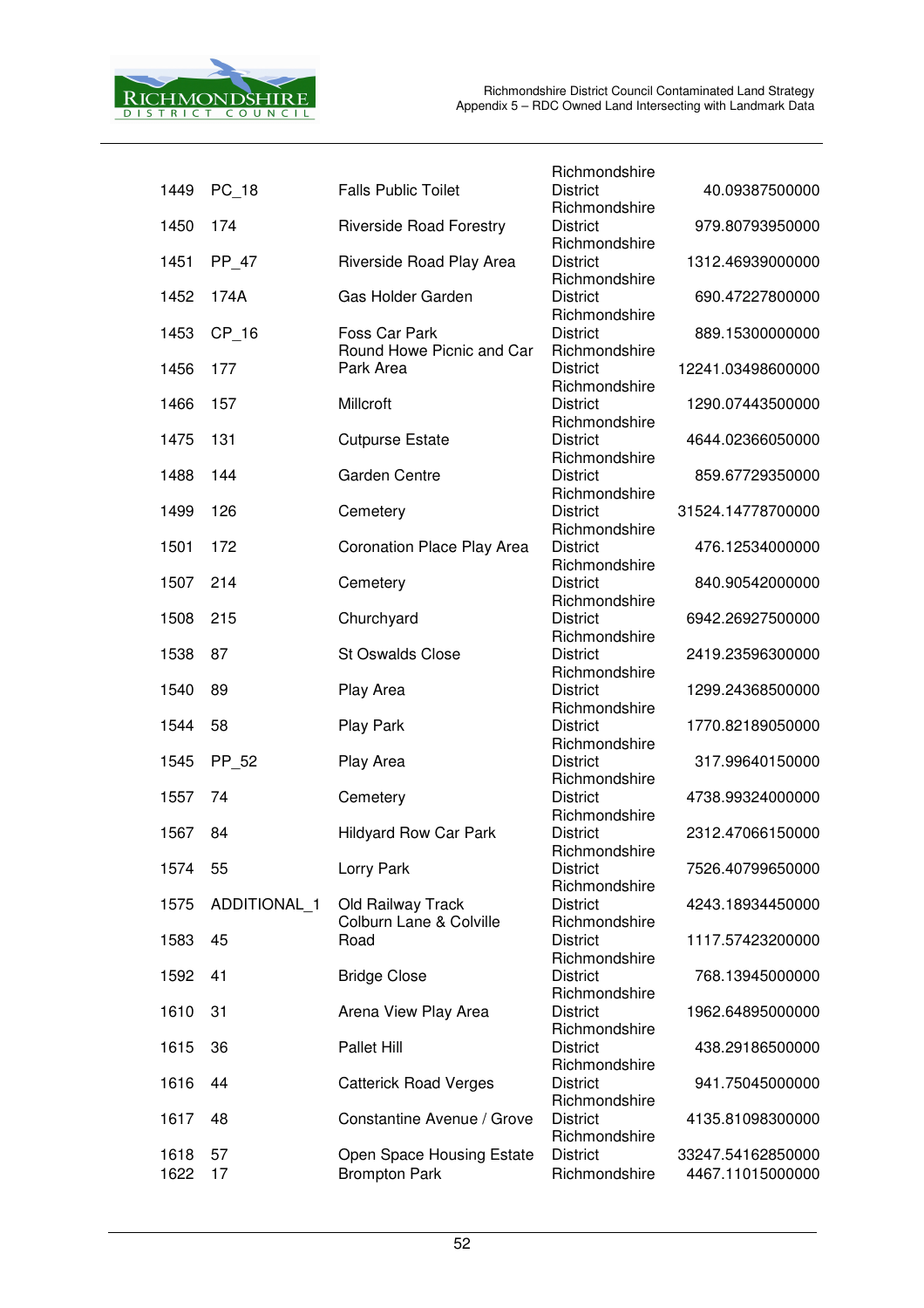

|      |                 |                          | <b>District</b>                                   |                   |
|------|-----------------|--------------------------|---------------------------------------------------|-------------------|
| 1628 | PP 58           | Play Area                | Richmondshire<br><b>District</b><br>Richmondshire | 84.51438400000    |
| 1629 |                 | Lorry Park               | <b>District</b><br>Richmondshire                  | 2483.88523700000  |
| 1634 | NEW             | The Depot                | <b>District</b>                                   | 4506.65777300000  |
|      |                 | Gallowgate & Quarry Road | Richmondshire                                     |                   |
| 1635 | NEW             | Grazing Land             | <b>District</b>                                   | 42886.90161100000 |
|      |                 |                          | Richmondshire                                     |                   |
| 1654 | -15             | <b>Brompton Court</b>    | <b>District</b>                                   | 2178.74210500000  |
|      |                 |                          | Richmondshire                                     |                   |
| 1656 | 17              | <b>Brompton Park</b>     | <b>District</b>                                   | 6194.96580000000  |
|      |                 |                          | Richmondshire                                     |                   |
| 1660 | -22             | Old Railway Track        | <b>District</b>                                   | 13420.81035000000 |
|      |                 |                          | Richmondshire                                     |                   |
| 1665 | -27             | <b>Camp Centre</b>       | <b>District</b>                                   | 85.89750000000    |
|      |                 |                          | Richmondshire                                     |                   |
| 1666 | H <sub>27</sub> | <b>Camp Centre</b>       | <b>District</b>                                   | 63.32753150000    |
|      |                 |                          | Richmondshire                                     |                   |
| 1669 |                 | Arena View Play Area     | <b>District</b>                                   | 1962.64895000000  |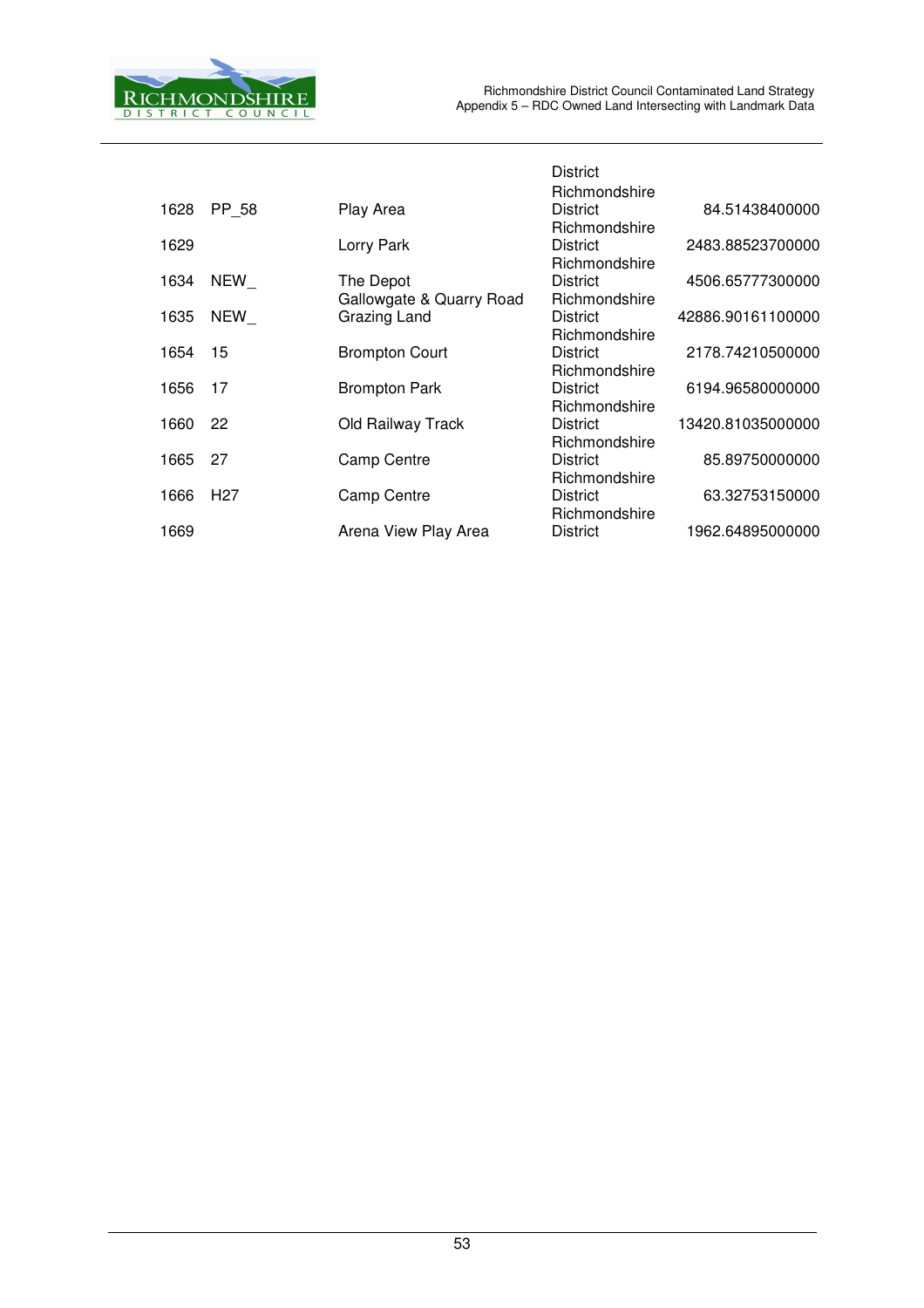

## **Appendix 6 Prioritisation method**

## **RISK PRIORITISATION CALCULATION SHEET**

SITE NAME :

| NGR:                       |  |
|----------------------------|--|
| $\Gamma$ ATE.<br>--<br>- - |  |

**SOURCES**

#### **Historical Land Use assessment**

If more than one land use during the sites history, input the highest score

| <b>Enter corresponding land use value from the lookup table</b> |  |
|-----------------------------------------------------------------|--|

#### **Remediation**

| Remediation undertaken under current guidance  | 0.1 |
|------------------------------------------------|-----|
| Remediation undertaken on site later than 1990 | 0.4 |
| Remediation undertaken on site pre -1990       | 0.6 |
| No evidence on the site being remediated       | 1.0 |

**Score** 

#### **PATHWAYS**

#### **Solid Geology**

| Low risk e.g. low permeability solid rock            |    |
|------------------------------------------------------|----|
| medium risk                                          |    |
| high risk - e.g. permeable, fractured, fissured rock | 'n |
| No data                                              |    |

**Score**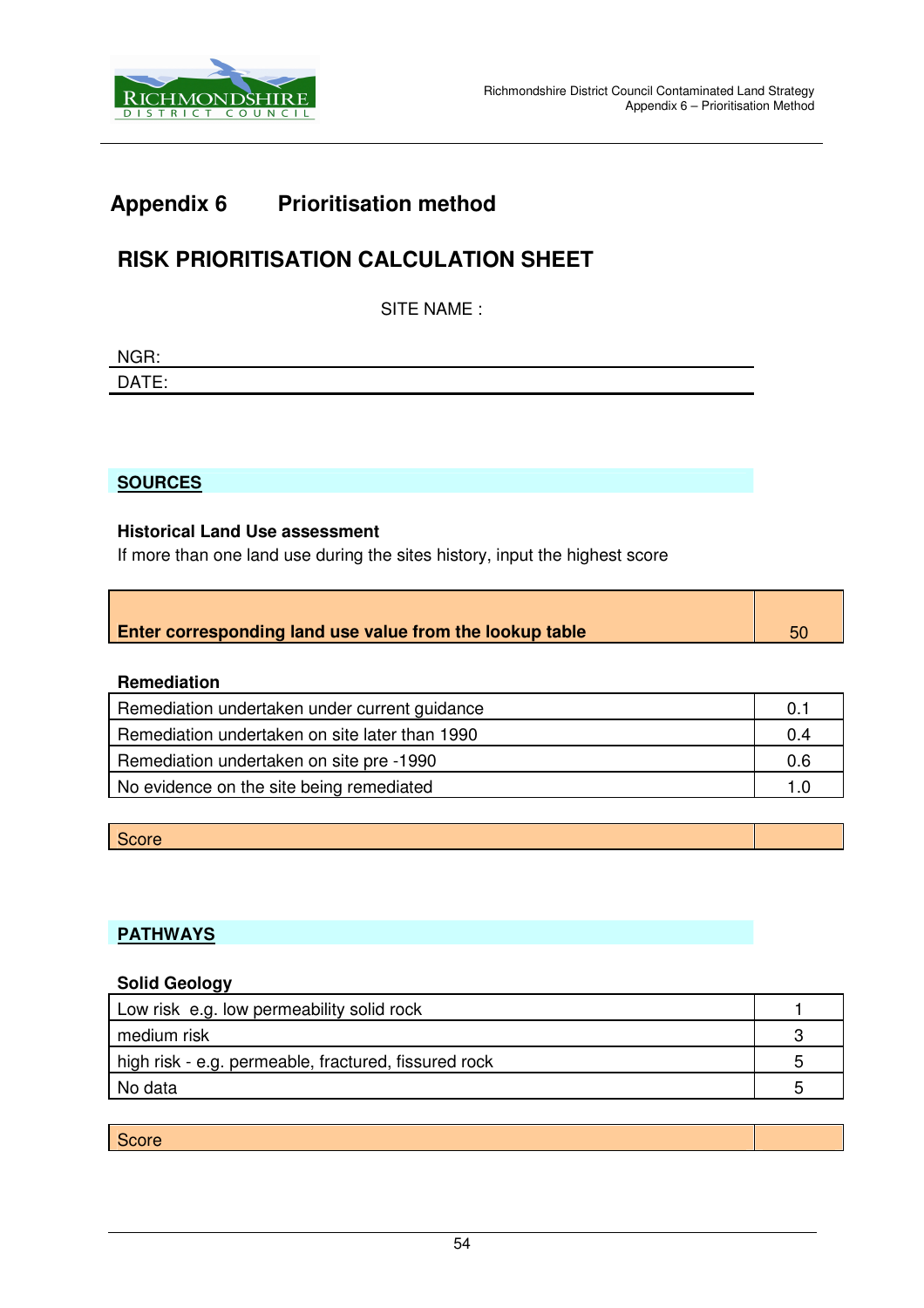

#### **Drift Geology**

| Low risk e.g. predominantly clay across the site (low permeability |  |
|--------------------------------------------------------------------|--|
| Medium risk                                                        |  |
| High risk - e.g no drift, made ground, sand, gravel                |  |
| No data                                                            |  |
|                                                                    |  |

#### **Score**

#### **Mines, Drains, Services**

| No drainage, services (wells culverted rivers) wells                                                                                                                               |   |
|------------------------------------------------------------------------------------------------------------------------------------------------------------------------------------|---|
| or suspected mining/quarrying activities                                                                                                                                           |   |
| The presence of drainage, services (including culverted rivers)<br>wells or suspected mining/quarrying activities across the site<br><b>UNLIKELY</b> given the history of the site | 2 |
| The presence of drainage, services (including culverted rivers)<br>wells or suspected mining/quarrying activities across the site<br><b>LIKELY</b> given the history of the site   | 3 |
| Drainage, services (wells culverted rivers) wells<br>or suspected mining/quarrying activities                                                                                      | 5 |
| No data                                                                                                                                                                            |   |

**Score** 

#### **RECEPTORS**

#### **Present use of site**

| Outdoor industrial or commercial yards                    | 20  |
|-----------------------------------------------------------|-----|
| Industrial or factory buildings well-vented or open sided | 40  |
| Office, leisure, commercial /retail buildings             |     |
| Public open space of recreation use                       | 80  |
| Agricultural land and buildings                           |     |
| Schools, nurseries, hospitals, institutional buildings    | 170 |
| Managed houses with gardens                               |     |
| Managed houses with no gardens                            |     |
| Private domestic dwelling with gardens                    | 190 |
| Private domestic dwelling no gardens                      |     |
| Allotments                                                |     |

| $C_{\text{max}}$<br><b>PCOLE</b> | . |
|----------------------------------|---|
|                                  |   |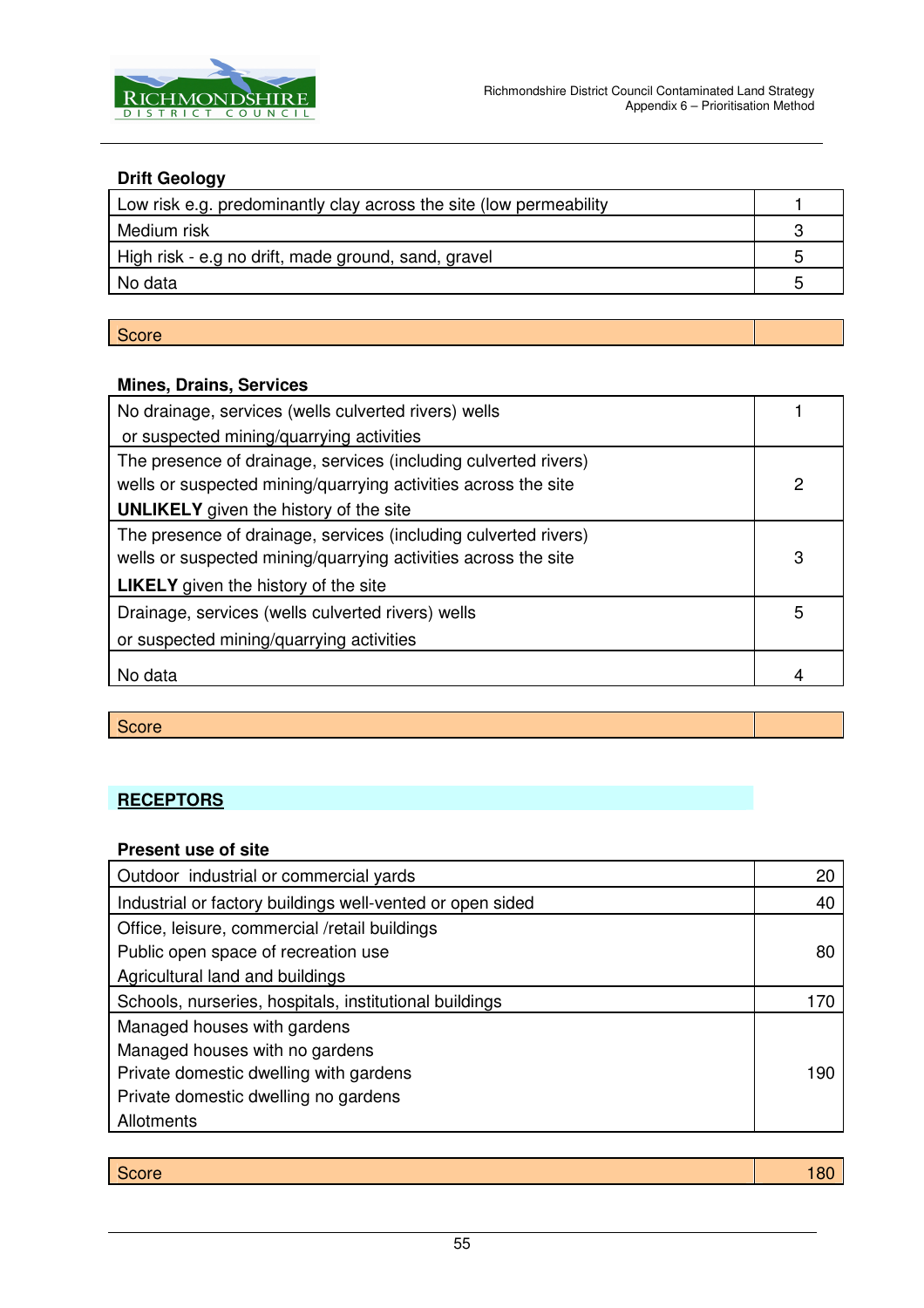

#### **Adjacent Site Uses**

| 50-250m Outdoor industrial or commercial yards                       | 5  |
|----------------------------------------------------------------------|----|
| $0-50m$<br>Outdoor industrial or commercial yards                    | 10 |
|                                                                      |    |
| 50-250m Industrial or factory buildings well-vented or open sided    |    |
|                                                                      |    |
| $0-50m$<br>Industrial or factory buildings well-vented or open sided | 20 |
|                                                                      |    |
| 50-250m Office, leisure, commercial /retail buildings                |    |
| Public open space of recreation use                                  | 50 |
| Agricultural land and buildings                                      |    |
| 50-250m Schools, nurseries hospitals institutional buildings         | 55 |
| 50-250m Managed houses with gardens                                  |    |
| Managed houses with no gardens                                       |    |
| Private domestic dwelling with gardens                               | 60 |
| Private domestic dwelling no gardens                                 |    |
| Allotments                                                           |    |
|                                                                      |    |

| $0-50m$ | Office, leisure, commercial /retail buildings        |    |
|---------|------------------------------------------------------|----|
|         | Public open space of recreation use                  | 70 |
|         | Agricultural land and buildings                      |    |
| $0-50m$ | Schools, nurseries hospitals institutional buildings | 80 |
| $0-50m$ | Managed houses with gardens                          |    |
|         | Managed houses with no gardens                       |    |
|         | Private domestic dwelling with gardens               | 90 |
|         | Private domestic dwelling no gardens                 |    |
|         | Allotments                                           |    |

| $\sim$<br>$-0.000$ | ____ |
|--------------------|------|
| - 1<br>$\sim$      |      |
|                    |      |

#### **Natural Environment**

| No designation                               |    |
|----------------------------------------------|----|
| 50-250m Site of biological importance        |    |
| 50-250m Statutorily designated site          |    |
| Site of biological importance<br>$0-50m$     | 10 |
| <b>On site</b> Site of biological importance | 15 |
| Statutorily designated site<br>$0-50m$       | 20 |
| <b>On site</b> Statutorily designated site   | 25 |
| Uncertainty - seek specialist advice         |    |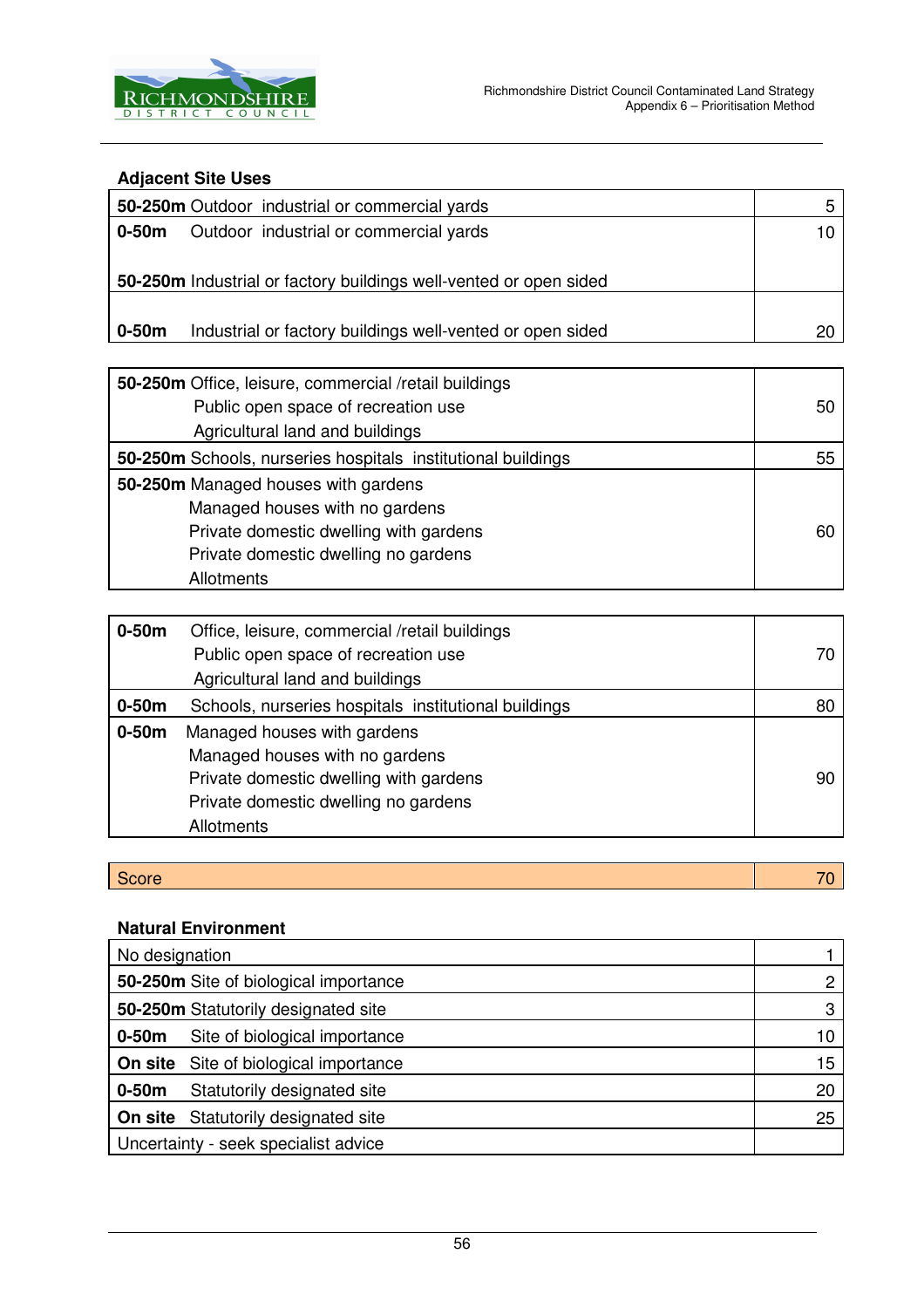

#### $\operatorname{\mathsf{Score}}$  . The second contribution of the second contribution  $1$

#### **Property and Heritage Sites**

| No designation                                            |   |
|-----------------------------------------------------------|---|
|                                                           |   |
| Site within conservation areas                            |   |
| Other recorded sites and monuments                        | 4 |
| Areas with shooting or fishing rights                     |   |
| Ancient monuments, archaeological sites, listed buildings | 6 |
| Owned or domesticated animals                             |   |
| Produce grown domestically for consumption                | 8 |
| Crops including timber                                    |   |
| Uncertainty - seek specialist advice                      |   |
|                                                           |   |

## Score

#### **Surface Water**

| No surface waters                                                      |   |
|------------------------------------------------------------------------|---|
| No abstractions within 1000 m of the site                              |   |
| 50-250m - River Classification D E F                                   | 5 |
| Pond Lake Reservoir                                                    |   |
| 50-250m - River with classification A, B, C                            | 6 |
| any surface water abstraction between 500-100m downstream              |   |
| 0 - 50m - River Classification D E F                                   |   |
| <b>Pond Lake Reservoir</b>                                             |   |
| 0 - 50m River with classification A,B or C                             |   |
| surface water abstraction for drinking water less than 500m downstream |   |
| <b>On site</b> river with classification A, B or C                     |   |
| Pond, lake, reservoir                                                  |   |
| On site river with classification A, B or C                            |   |
| Any surface water abstraction on or adjacent to the site               |   |

#### **Score**

#### **Groundwater**

| Non aquifer                 |   |
|-----------------------------|---|
| Minor Aquifer - low risk    | 5 |
| Major Aquifer - low risk    |   |
| Minor Aquifer - medium risk |   |
| Zone III (SPZ)              |   |
| Major Aquifer - medium risk |   |